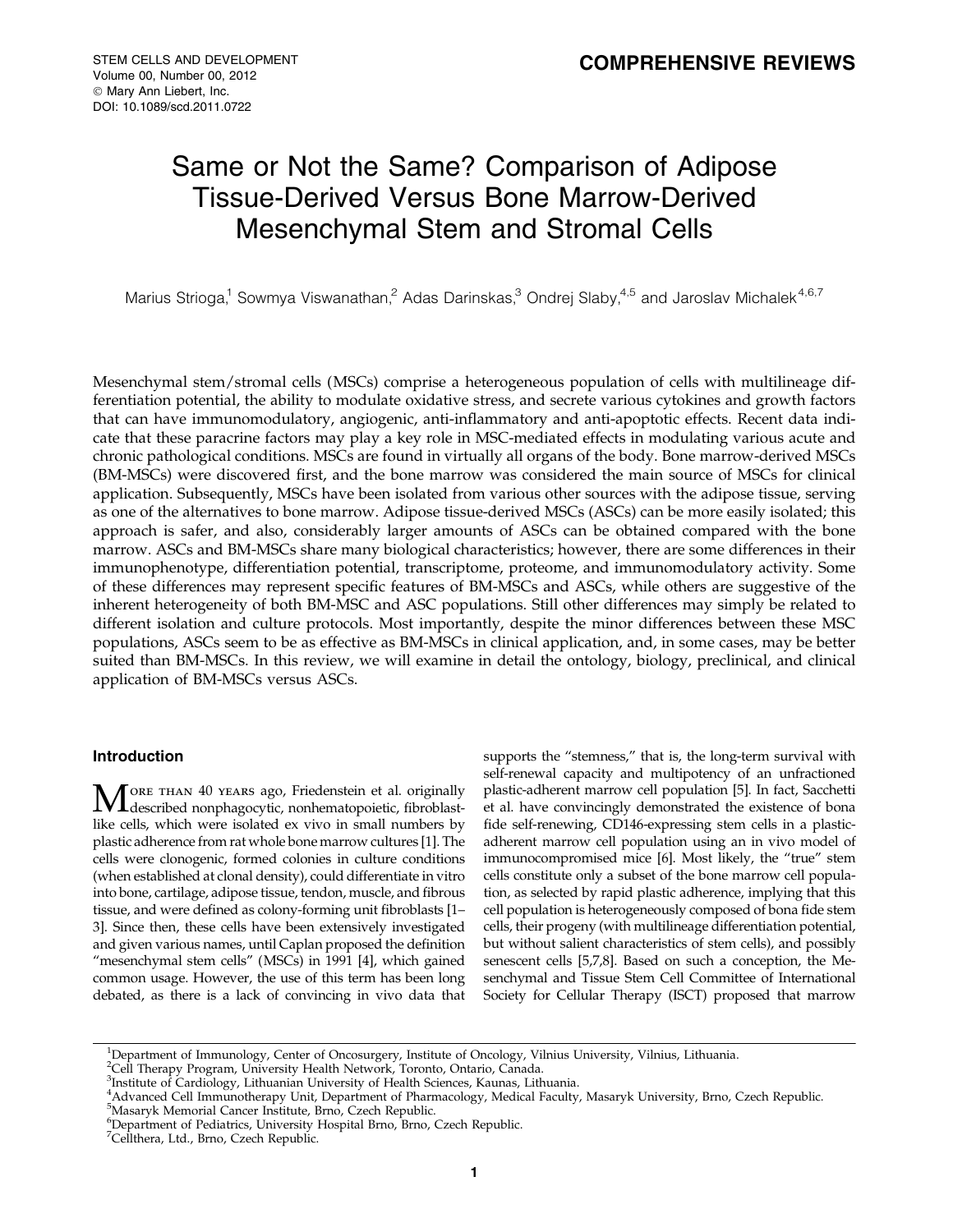plastic-adherent cells generally described as ''mesenchymal stem cells'' should be retermed ''multipotent mesenchymal stromal cells,'' while the term ''mesenchymal stem cells'' should be reserved for a subset of these cells that show stem cell activity by clearly stated criteria [7]. Since the acronym MSC may be used to define both cell populations, the combined definition ''mesenchymal stem/stromal cells'' is probably more relevant, especially when the true ''stemness'' of the whole MSC population is not proved.

Although MSCs were initially isolated from bone marrow cultures, currently it is thought that they reside within the connective tissue of virtually all organs [9], including adipose tissue [10], and constitute a whole complex system, diffused throughout the body [11]. MSCs have also been isolated from human placenta (MSCs of both fetal and maternal origin) [12], umbilical cord blood [13], umbilical cord/Wharton's jelly [14], amniotic fluid [15], amnion [16], and various fetal tissues, including blood, liver, bone marrow, spleen [17,18], and lung [19].

ISCT has provided 3 minimal criteria to define MSCs, independent of their source [20]: (1) plastic adherence in standard culture conditions; (2) expression of nonspecific markers CD105, CD90, and CD73 along with the lack of expression of CD34, CD45, CD14 or CD11b, CD79a or CD19, and class-II major histocompatibility complex (MHC-II) molecules, mainly HLA-DR; and (3) differentiation into osteoblasts, adipocytes, and chondroblasts under specific stimulus in vitro. There are several additional immunophenotypic markers (such as CD29, CD44, CD146, CD166, CD271, etc.) that can be used to characterize the MSC populations obtained from various sources [11,21,22]. Some of these markers may allow for a more precise isolation of MSCs compared with ''traditional'' markers; for example, CD271 seems to be more specific to bone marrow-derived MSCs (BM-MSCs) and enables a selective isolation of BM-MSCs with a higher clonogenicity, lower hematopoietic contamination [22], higher paracrine secretion of cytokines, and significantly pronounced lymphohematopoietic engraftment-promoting properties [23]. Another phenotypic characteristic of MSCs is the lack of expression of costimulatory molecules (such as CD80, CD86, CD40, and CD40L), even after interferon- $\gamma$  (IFN- $\gamma$ ) stimulation. This is in contrast to MHC-II molecules whose expression can be induced by IFN- $\gamma$  stimulation [24].

It should be emphasized that the immunophenotype of MSCs is dynamic and changes over the course of culturing; some of these changes may represent alterations in the biological features of MSCs [11], for example, the loss of expression of CD90 [thymocyte differentiation antigen-1 (Thy-1)], CD15 [stage-specific embryonic antigen-1 (SSEA-1)], and CD309 [fetal liver kinase-1 (Flk-1)] was shown to be associated with the spontaneous neoplastic transformation of murine, but not human, BM-MSCs after numerous passages [25]. Human MSCs have largely been shown to be free of such transformative events [26–28].

## Current View to Origin and Physiological Functions of MSCs

Although the immunophenotype of MSCs is quite well characterized in vitro, much less is known about their in vivo counterpart. The prevailing view is that all MSCs, irrespective of their in vivo source, are of a perivascular origin and may be regarded as a subset of pericytes (subendothelial cells that lie on the abluminal side of blood vessel lining) [29,30]. Indeed, it was found that cultured pericytes derived from various human fetal and adult tissues are adherent, display a phenotype that is similar to MSCs (similar to MSCs, they express CD73, CD90, CD105, and CD44 in situ), can differentiate into osteocytes, chondrocytes, and adipocytes under certain culture conditions or in long-term cultures, and show evident myogenic potential in vitro and in vivo [29,31]; similar to MSCs, they can also secrete multiple growth factors and cytokines [31]. Caplan proposed that once a pericyte is released from a blood vessel (ie, displaced from its natural position) in the case of local injury, it functions as an immunomodulatory and trophic MSC, which actively participates in (1) suppression of immune surveillance of the injured tissue in order to impede autoimmune reactions; (2) wound repair and tissue regeneration; and (3) angiogenesis [32]. In this regard, MSCs act as site-regulated natural ''drugstores''; however, if the injury is extensive and/or occurs in elderly individuals, then the natural supply of MSCs may be insufficient and, therefore, needs to be supplemented by their local or systemic delivery [33]. The presence of activated MSCs at sites of inflammation or tissue damage is quite well understood, given that pericytes would be released from their endothelial interactions in vascularized locations; however, the relative number and source of MSCs that are mobilized from either remote or proximate vascularized sites remain to be determined [34]. Sacchetti et al. have clearly demonstrated that CD146-positive clonogenic human BM-MSCs with self-renewal capacity (as determined in vivo) reside in the ''pericytic location,'' that is, in the abluminal side of the bone marrow sinusoidal wall, and play a key role in the formation of a special microenvironment (niche) for hematopoietic stem cells (HSCs) and hematopoiesis [6], lending much credence to the theory on the pericyte origin of MSC.

Interestingly, Maumus et al. performed immunostaining of intact human adipose tissue and demonstrated that native, CD34-expressing adipose tissue-derived MSCs (ASCs) (clonogenic and multipotential in vitro) are neither perivascularly localized (the majority of them are scattered throughout the stroma of adipose tissue with only a few being perivascularly localized) nor express markers of pericytes (such as CD140b, NG2, and  $\alpha$ -smooth muscle actin) in situ, although the expression of these markers appears on ASCs during the in vitro culture process [35]. There are conflicting data emerging from other groups; for example, Zannettino et al. demonstrated that human ASCs are intimately associated with perivascular cells surrounding the blood vessels [36]. They used a different set of antibodies than the previous group focusing on stromal cell precursor antigen (STRO-1), 3G5, and CD146 and found that the ASCs isolated using these cell-surface markers had characteristics of MSCs, were clonogenic, and multipotential. Taken together, these findings probably do not negate the pericytic origin of MSCs in adipose tissue but rather suggest that once pericytes are released from the vascular wall and become MSCs, the latter do not necessarily retain the entire phenotype and localization of their ancestors (ie, pericytes). However, there is no definitive answer for the pericyte origin of ASC, and further assessment is needed. To make the picture more complex,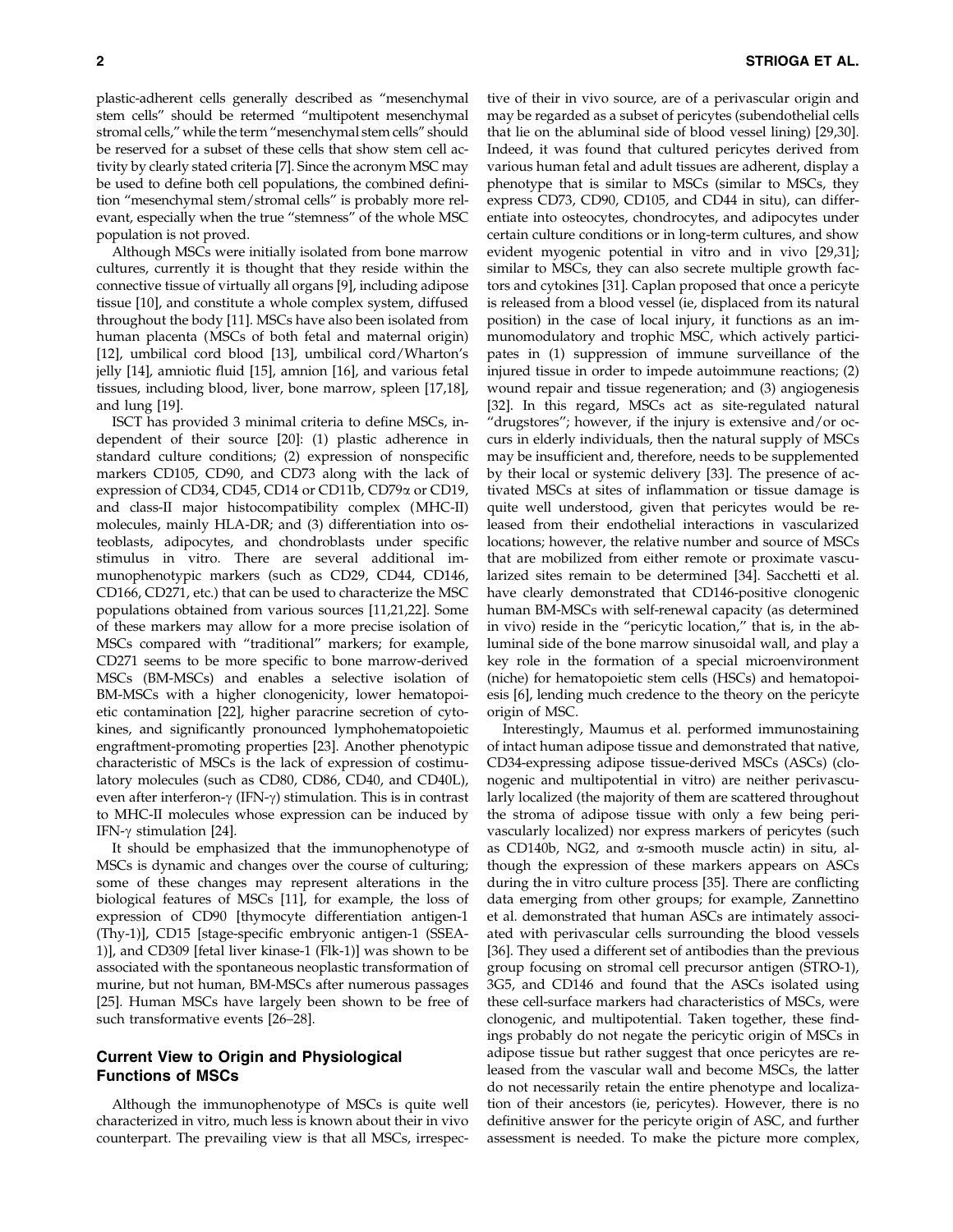recent data indicate that MSCs in various human tissues may originate not only from pericytes  $(CD146<sup>+</sup>CD34<sup>-</sup>CD31<sup>-</sup>$ CD45<sup>-</sup>), but also from a recently identified histologically and phenotypically distinct subset of adventitial cells (CD34<sup>+</sup> CD146<sup>-</sup>CD31<sup>-</sup>CD45<sup>-</sup>), which reside in the outermost layer of larger vessels' wall, natively express surface markers of MSCs (such as CD90), and behave similar to MSCs in a longterm in vitro culture [37,38].

# Differentiation Potential of MSCs—How Wide Is It?

Although minimal criteria defined by ISCT state that MSCs should show trilineage differentiation into bone, cartilage, and adipose tissues in vitro, it has been shown that under certain culture conditions, MSCs can differentiate into other mesodermal tissues such as skeletal muscle [39], tendon [40], myocardium [41], smooth muscle [42], and endothelium [43]. Furthermore, recent studies have indicated that under certain culture conditions, in the presence of specific mediators, MSCs may show plasticity, that is, the ability to cross germinal boundaries and differentiate into cells of ectodermic origin, for example, neurons [44], and into cells of endodermic origin, for example, various epithelial cells [45– 48]. However, the nonmesodermal differentiation of MSCs is still controversial [5,21] in the absence of convincing in vivo data.

There is some evidence that MSCs fuse with particular cell types (eg, epitheliocytes) in vivo rather than transdifferentiate [49]; however, other groups have shown that this is not the case [47,50]. Recent in vitro data show that MSCs may partially (not permanently) fuse with and transfer mitochondria (or other cytoplasmic components) to fully differentiated cells (such as cardiomyocytes) and induce their reprogramming back to a progenitor-like state [51]. Thus, the exact differentiation potential of MSCs is yet to be elucidated, although there is some evidence that MSCs (or, at least, particular subsets, most likely bona fide stem cells) tend to posses some level of inherent plasticity, both in vitro and in vivo [21,52]. It should be noted that the in vitro differentiation potential of MSCs does not necessary predict or correlate with their in vivo differentiation capacity [53,54]. Additionally, the differentiation efficiency of MSCs may vary with age; for example, Zhu et al. showed that the osteogenic potential of human female ASCs decreases with age, but the adipogenic potential remains unchanged [55].

Several populations with a broader differentiation potential have been characterized. Jiang et al. were the first who demonstrated at a single cell level the existence of rare pluripotent stem cells (cultured from adult rodent bone marrow) with the capacity to differentiate into neuroectodermal, mesodermal, and endodermal cell types, both in vitro and in vivo. These cells were defined as multipotent adult progenitor cells (MAPCs) [56]; their equivalents were also cultured from mouse brain, muscle [57], pancreas, dermis, human skin, and adipose tissue [29]. MAPCs are phenotypically and biologically distinct from MSCs; human MAPCs can be expanded for more than 70 population doublings without cytogenetic abnormalities [58–60]. MAPCs were hypothesized to be embryonic stem cells reserved during embryogenesis and retained in the tissues of the adult body for future use [61]. However, this does not seem to be the case, as currently, there is no evidence that MAPCs exist in vivo; they are isolated from MSC cultures after several population doublings under specific conditions and, therefore, seem to be a product of culture-induced changes, such as reprogramming and dedifferentiation, resulting from genetic or epigenetic alterations [58,59]. Therefore, MAPCs may be regarded as a mere culture artifact [62], although there is some evidence that cells closely resembling murine MAPCs may originate from a rare subset within mouse bone marrow under specific MAPC culture conditions [58,63]. Various other populations similar to MAPCs have been identified and include, but are not confined to, marrow-isolated adult multilineage inducible cells [64], very small embryonic-like cells [65,66], and others. The origin of and relationship between these populations remain to be elucidated.

# The Pleiotropic Role of MSCs in Tissue Repair—Which Mechanism Predominates?

Since MSCs are able to differentiate into cells of various tissues, it was thought that they were responsible for the normal turnover and maintainance of adult tissues (at least of mesenchymal origin), just as HSCs are responsible for the turnover and maintainance of blood cells [32]. Since MSCs can be easily isolated from bone marrow and other sources, it was originally thought that after the delivery of cultureexpanded MSCs to the injured host, they would migrate to the site of injury and directly differentiate into the cells of an appropriate phenotype and function, thus contributing to the repair of the injured tissue [67]. These expectations were reinforced by evidence that injected MSCs preferentially home to injured areas, in particular to the foci of hypoxia, apoptosis, or inflammation [68].

MSCs were shown to demonstrate therapeutic efficacy in animal models of meniscus injury [69], neurological disorders [70], myocardial infarction (MI) [71], lung injury [72], ischemic acute renal failure [73], and others. Clinical studies have also shown that MSCs can be used safely and in some cases effectively for the treatment of various conditions, including osteogenesis imperfecta [74].

However, it eventually became evident that MSCs could mediate robust tissue repair, but exhibited low or/and transient engraftment into the injured tissue [75,76]. Furthermore, several animal studies clearly demonstrated that injected MSCs reconstituted the structure and function of the injured organ without differentiation into (or fusion with) specialized cells of that organ [73,77]. Many studies have also demonstrated that MSC-conditioned media alone could have therapeutic effects, for example, the stimulation of endothelial cell proliferation and migration in vitro and in a hindlimb ischemia model in vivo [78]. Collectively, these data suggest that typically MSCs do not differentiate into specialized resident cells of the injured tissue; rather, they exert their reparative functions through paracrine effects [8,21,32,79]. Indeed, an analysis of human [80] and murine [81] MSC transcriptome revealed that they express transcripts encoding proteins involved in immunomodulatory and trophic activities. Furthermore, there are data that MSCs may exert their therapeutic functions through systemic (endocrine) activity, and this provides an explanation, at least in part, for how intravenously injected MSCs can act on distant injured or diseased tissues [82], as data from animal studies have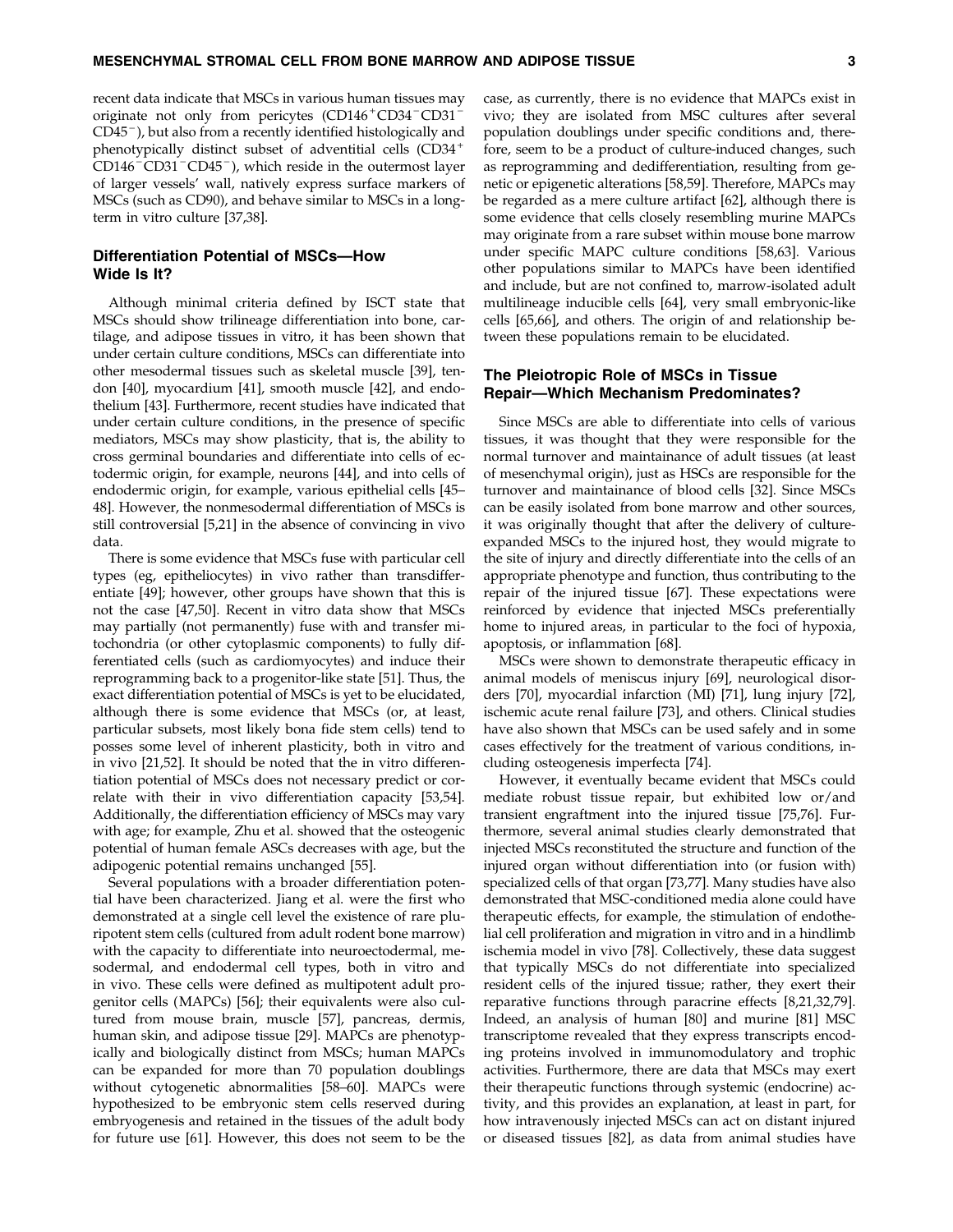shown that often, most of the systemically administered MSCs are entrapped within the lungs [83,84]. MSCs may also exert their therapeutic activity through direct cell-to-cell contact with the cells of the immune system [85,86] and/or the tissue to be repaired [51].

The MSC-mediated trophic activities include (1) inhibition of apoptosis and fibrosis (this limits the field of damage or injury and ensures optimal wound healing with minimal scarring); (2) stimulation of angiogenesis and recovery of blood supply; (3) stimulation of recruitment, retention, proliferation, and differentiation of tissue-specific and tissueintrinsic stem/progenitor cells [32,87]; and (4) attenuation of oxidative stress [79].

MSC-mediated immunomodulatory activities include suppression of naïve and memory  $CD4^+$  and  $CD8^+$  T-cell proliferation and differentiation, promotion of regulatory Tcell expansion and enhancement of their immunosuppressive activity, impairment of dendritic cell (DC) phenotype and functions, and secretion of immunosuppressive substances [such as nitric oxide (NO), prostaglandin  $E_2$ , hepatocyte growth factor, indoleamine 2,3-dioxygenase, etc.], and other mechanisms as reviewed in detail in [88–90].

The immunomodulatory properties of MSCs likely play an important role in protecting the injured organ from a potential autoimmune attack (since many self-antigens may be abundantly exposed during tissue damage) [32], as well as they may have obvious therapeutic benefits in controlling graft-versushost disease (GvHD), solid organ allogeneic rejection [91], and autoimmune diseases [88], as will be discussed later in this review. On the other hand, it has been demonstrated that under certain conditions, MSCs can act as proinflammatory cells and even as efficient antigen-presenting cells that are able to present intracellular antigens and cross-present extracellular antigens with MHC-I class molecules and induce specific CD8<sup>+</sup> T-cell responses [92,93]. MSCs can also up-regulate the expression of MHC-II molecules (on stimulation by IFN- $\gamma$ ) and present exogenous antigens to  $CD4^+$  T cells [92,94]. Thus, current data suggest that immunosuppression is not an inherent constitutive property of MSCs, that is, the acquisition of either immunosuppressive or immunostimulating properties by MSCs depends on a complex and delicate balance between the multiple stimuli of different origins within the context of the microenvironment [95]. The concentration and duration of the stimulus, as well as the nature of signal involved (eg, infection vs. ischemia), seem to have an important role in MSC functional polarization (reviewed in [34,95,96]). Besides, these microenvironmental factors, the concentration of MSCs at the site of injury (MSC-to-lymphocyte ratio), may also play an important role in their immunostimulatory versus immunosuppressive polarization [97]. Furthermore, a tissue microenvironment may ''shape'' not only the immunomodulatory properties of MSCs, but also their overall secretory profile, depending on the kind of damage in a given tissue [8].

Although the prevailing view is that MSCs help tissue repair without directly contributing to it (reviewed in [32,33]), the results showing that these cells (both human and nonhuman) have the ability to differentiate into distinctive specialized cells in vivo [47,50,98–103] cannot be completely ignored. Moreover, there are data stating that a combined action of the paracrine effects of MSCs as well as their differentiation into specialized cells may contribute to the regeneration of the damaged tissue, as shown in a rat dilated cardiomyopathy model [104]. Furthermore, there is some evidence that MSCs may need to be cocultured with cells of a particular tissue (to mimic the tissue microenvironment) for the effective induction of differentiation into cells of that tissue [45,105], or specific biomaterials may need to be added to provide a scaffold that induces specific differentiation [106]. However, it is crucial to confirm that the differentiated progenies of MSCs adopt not only the phenotype of particular specialized cells, but also gain their function and persist for sufficient time in the restored tissue, because some studies have shown that while MSCs may acquire a differentiated phenotype, they lack the functional activity of specialized cells [107,108]. It should be also kept in mind that the differentiated progenies should be derived from autologous or HLA-matched MSCs in order to survive in an immunocompetent organism. Indeed, Niemeyer et al. showed that in the great majority of cases, differentiated osteoblasts from human MSCs (both BM-MSCs and ASCs) were eliminated by the immune system of immunocompetent mice, while undifferentiated MSCs survived [109].

#### Biology of Human MSCs from Different Sources

MSCs from different sources share many biological features, although there are some differences in (1) immunophenotype, for example, a proportion of ASCs is positive for CD34, at least in early in vitro culture stages, whereas MSCs from bone marrow or other sources do not express this marker [11,110,111]; (2) proliferative capacity, for example, Kern et al. compared MSCs isolated from bone marrow, adipose tissue, and umbilical cord and found that BM-MSCs had the lowest proliferative capacity (in terms of both proliferation rates and number of cell doublings), while umbilical cord-derived MSCs showed the highest proliferation potency [112]; (3) differentiation potential, for example, it has been shown (using in vivo assays) that MSCs isolated from dental pulp tend to preferentially differentiate into dentin rather than bone, although grown and transplanted under the same conditions as BM-MSCs [113]; (4) gene expression profile, for example, gene expression analysis of BM-MSCs and umbilical cord vein MSCs indicated that the former showed a higher expression of genes associated with osteogenic differentiation, while the latter exhibited a higher expression of genes involved in angiogenesis [114]; and (5) utility for specific medical applications, for example, it was demonstrated that ASCs show a significantly greater angiogenic potential compared with BM-MSCs [115], and may, therefore, be more effective in cardiovascular pathologies associated with ischemia.

## BM-MSCs and ASCs—the Most Prevalent MSCs in Clinical Practice

Despite many unanswered biological questions around MSC origin, their exact role, and mechanism of action in various pathological conditions, they have already gained acceptance in a number of clinical investigations over a broad spectrum of indications. From the clinical perspective, one of the most attractive properties of MSCs (besides their ability to preferentially home to the sites of damage, tissueregenerative, and immunomodulating capacities, as already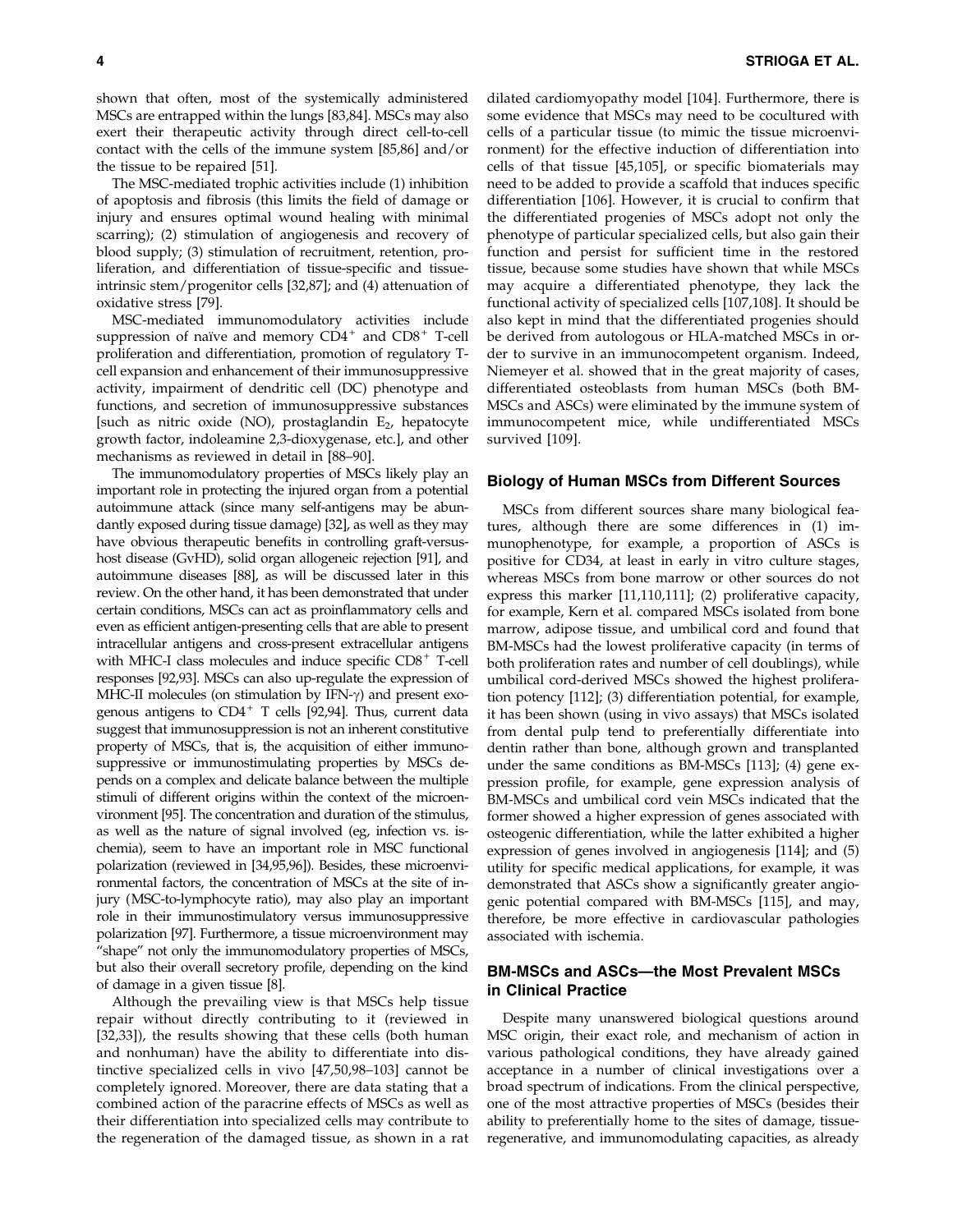discussed) is their low immunogenicity (hypoimmunogenicity), which allows their safe therapeutic application in allogeneic, donor-mismatched [116–121], and even xenogeneic [122,123] settings. There is some evidence, however, that both murine [124] and human [125] nonself MSCs (at least BM-MSCs) may be immunogenic in animal models; however, to our knowledge, clinical trials have not demonstrated any adverse events associated with the use of allogeneic and HLA-mismatched MSCs to date.

Since BM-MSCs were the first MSCs identified, they have been extensively studied and are, therefore, best characterized. However, it was eventually found that MSCs can be easily and safely isolated not only from bone marrow but also from other sources, including adipose tissue [10], placenta [12], umbilical cord blood [13], umbilical cord [14], and dental pulp [113]. These alternative sources are very attractive, because bone marrow harvesting is rather invasive, painful, and associated with potential donor-site morbidity and potentially low yields. Thus, bone marrow aspirates should be mostly reserved for hematopoietic stem cell transplantation (HSCT) [85].

In 1976, adipogenic precursors were isolated from human adipose tissue by plastic adherence [126]; however, in 2001, ASCs were identified and characterized in human lipoaspirates by Zuk et al. [10], and this led to a recognition of adipose tissue as an alternative to bone marrow for MSCs. Large amounts of ASCs can be readily isolated from subcutaneous adipose tissue, which can be easily and repeatedly obtained by lipectomy or even more often by liposuction, a minimally invasive, safe, and well-established surgical procedure that is widely performed in clinical practice;  $\sim$  400.000 liposuction surgeries are performed in the United States each year [127]. The removed excess adipose tissue is often discarded, as medical waste, and can serve as a valuable source of ASCs suitable for therapeutic applications [127].

Adipose tissue is composed of adipocytes and a heterogeneous cell population that surrounds and supports adipocytes and on isolation is termed the stromal vascular fraction (SVF) [128]. Mature adipocytes constitute less than 50% (generally about 20%–30%) of all cells in intact adipose tissue; however; they are very large cells and occupy more than 90% of adipose tissue volume [129,130].

The SVF is separated from mature lipid-laden adipocytes by centrifugation (the supernatant contains low-density floating adipocytes, whereas the SVF forms the denser cellular pellet). ASCs are subfractionated from the SVF population by plastic adherence in cultures (isolation and culture protocols are briefly reviewed in [11]). Crude SVF contains ASCs (about 30%–40%), vascular endothelial cells and their progenitors, vascular mural cells (smooth muscle cells and pericytes), and various numbers of circulating blood-derived cells such as leucocytes and erythrocytes [129–131].

## Differences Between Human BM-MSCs and ASCs

Although BM-MSCs and ASCs share many biological features, there are also some differences between these distinct MSC populations. For instance, human ASCs are more genetically and morphologically stable in a long-term culture [132], display a lower senescence ratio, show a higher proliferative capacity [112,132], and retain differentiation po-

tential for a longer period in culture [132] compared with human BM-MSCs. A very recent study clearly demonstrated that human ASCs support hematopoiesis both in vitro and in vivo and unexpectedly seem to exert this activity more efficiently than human BM-MSCs [133].

# Differences in localization and yield between human BM-MSCs and ASCs

BM-MSCs reside in the bone marrow stroma in relatively small quantities. It has been calculated that they constitute about 0.001%–0.01% of the total marrow nucleated cells [134], whereas the amount of ASCs is approximately 500-fold greater when isolated from an equivalent amount of adipose tissue [135,136]. This difference may be particularly relevant for making ASCs more suited for clinical applications due to their ease of accessibility. Additionally, sufficient numbers of BM-MSCs may be more difficult to obtain from a conventional marrow harvest, particularly from the elderly [85], as the number of MSCs decreases with age [137]. Furthermore, ASCs can be clinically used without expansion, if harvested from a sufficiently large volume (typically hundreds of mililiters of adipose tissue) of lipoaspirate [138]. It may be presumed that the use of freshly isolated cells would be more safe and efficacious compared with the cells expanded by culture, as ex vivo manipulations may lead to the accumulation of genetic and epigenetic alterations that may affect the functional and biological properties of the cells [134], even though human MSCs generally do not seem to undergo malignant transformation in long-term in vitro cultures [26–28] as well as in vivo [26,27]. Indeed, most clinical applications of ASCs are focusing on minimizing or even eliminating cell expansion in vitro before the implantation of the cells. Some clinical studies even apply freshly isolated autologous crude SVF rather than purified or cultured ASCs to eliminate additional processing steps [116,139,140]. There is evidence that various components of SVF (such as vascular endothelial cells, pericytes, and macrophages) may act synergistically with ASCs and, therefore, may be superior to ASCs alone [138]. The application of autologous crude SVF may be advantageous in acute clinical situations when it is not possible to use autologous expanded ASCs, which require additional time for culturing, unless off-the-shelf cryopreserved, allogeneic ASCs are available. The efficacy of crude SVF versus expanded ASCs is debated by Bai et al., showing equal efficacy of human SVF or cultured ASCs in a mouse model of acute MI [50], while Garcia-Olmo et al. demonstrated the superiority of ASCs over crude SVF in the treatment of enterocutaneous fistula in Crohn's disease [141]. Further investigation is needed to clarify which cell fraction may be most efficacious.

## Differences in the immunophenotype between human BM-MSCs and ASCs

It has been shown that the immunophenotypes of BM-MSCs and ASCs are greater than 90% identical [127,142]; however, some minor differences seem to exist. A proportion of ASCs express CD34 when freshly isolated, although the expression of CD34 gradually declines with successive passages [35,110,111,143,144]; it may not be entirely lost [144]. CD34 is generally not expressed by adult BM-MSCs or by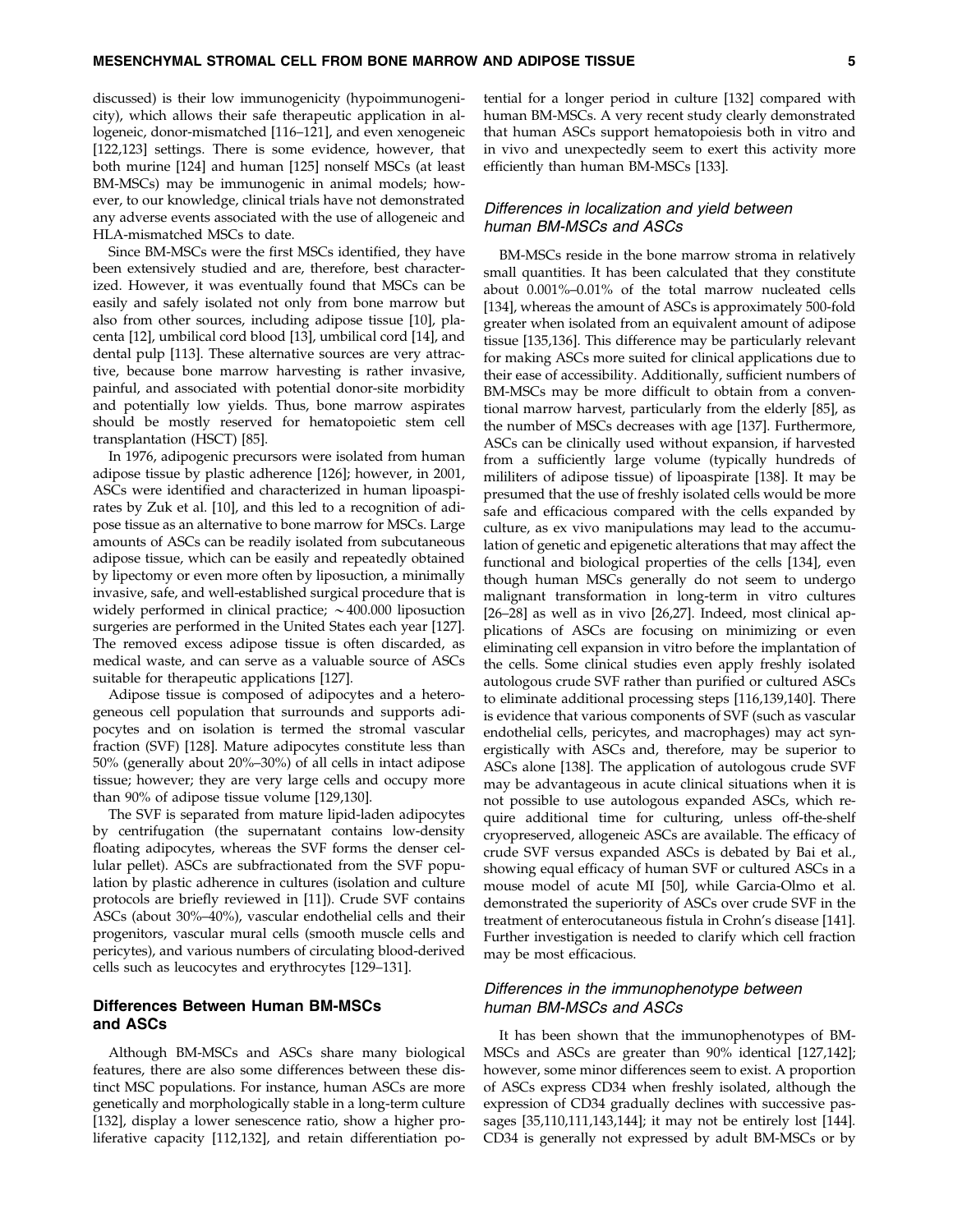MSCs from other sources [11,35]. ASCs moderately or strongly express CD49d (integrin  $\alpha$ 4), but not CD106 [vascular cell adhesion molecule-1 (VCAM-1)], while BM-MSCs highly express CD106, but not CD49d [145,146]. ASCs express high levels of CD54 [intercellular adhesion molecule-1 (ICAM-1)], while BM-MSCs show a minimal expression of this marker [147,148]. BM-MSCs moderately or strongly express CD49f (integrin  $\alpha$ 6) and podocalyxin-like protein 1 (PODXL), while the expression of these surface markers is low in ASCs [149].

In fact, there is still much debate about the immunophenotypic differences between BM-MSCs and ASCs. For example, some authors claim that CD106 is neither expressed in ASCs [142,145] nor is its expression found in negligible numbers of cells [149,150], while others have shown CD106 expression in ASCs [110]. Similarly, several groups have demonstrated the expression of STRO-1 [142,151] and CD34 [110,111] in ASCs, while others have reported the absence or low levels of STRO-1 [110] and CD34 expression [142,147,148] in ASCs. Such apparent discrepancies can, at least in part, be explained by differences in antibody sources (eg, different epitopes or isoforms recognized by different antibodies) [127,136], as well as by variables in culture medium and duration, cell density, number of culture doublings, proliferative stage of cells in culture, donor age, and various other factors [128,150,152,153]. There are data that distinct subsets with different immunophenotypes, proliferation capacity, and differentiation potential exist in the general MSC population from the same source, and the predominance of a particular subset (with a slightly distinct phenotype) may be influenced by various factors, such as isolation and culture protocols (reviewed in [152] and [153]). It can also be presumed that some immunophenotypic differences between BM-MSCs and ASCs (including those still unidentified) may contribute to differential responses of ASCs versus BM-MSCs to growth factors and biomaterial scaffolds.

# Differences in the differentiation potential between human BM-MSCs and ASCs

The differentiation capacity of ASCs versus BM-MSCs is debated with data on each side supporting the superiority of one cell type over the other. Some studies have found that ASCs display pronounced adipogenic differentiation compared with BM-MSCs in vitro [149,154]; however; others have not reproduced those differences in the adipogenic differentiation capacity [112,145,146,155]. Similarly, while some studies demonstrate that BM-MSCs are more prone to osteogenic differentiation than ASCs in vitro [145,154,155], others show that the osteogenic response of BM-MSCs is not significantly greater than that of ASCs [112,146,149]. Gender differences appear to influence the osteogenic capacity of ASCs, with male ASCs differentiating more rapidly and more effectively than female ASCs in vitro; moreover; the osteogenic potential of female ASCs decreases with age, while the adipogenic potential remains unchanged [55,128]. It was found by several groups that ASCs show decreased chondrogenic differentiation capacity compared with BM-MSCs in vitro [156–158]; however, other groups report no differences in chondrogenic potential [112] or show that the use of a greater dose combination of particular growth factors, such as transforming growth factor- $\beta$ 2 and insulin-like growth factor-1, enhances the chondrogenic potential of ASCs (which was initially lower) to a level that is comparable to that of BM-MSCs [159]. It was also shown that the addition of bone morphogenetic protein 6 (BMP-6) enhances the chondrogenesis of ASCs [160].

Collectively, these often conflicting data imply that MSCs from different sources can respond differently to different stimuli, such that conditions optimal for BM-MSC differentiation might not be well suited for ASCs [136]. Culture conditions [eg, media supplemented with either human serum or fetal calf serum (FCS), or serum-free] may also affect the differentiation potential of even MSCs of the same origin [128]. In all likelihood, the differences in the differentiation efficiencies are more reflective of the heterogeneity of MSC populations (ie, the presence of distinct subpopulations) [151,152,161,162]. Different isolation and culture protocols used by various groups may account for the predominance of a particular MSC subpopulation with a distinct differentiation potential [151–153].

## Differences in transcriptome and proteome between human BM-MSCs and ASCs

Several studies clearly demonstrated that there are some differences in the global transcriptomic and proteomic profiles of BM-MSCs and ASCs [132,145,163,164]. For example, Noël et al. investigated the expression of 384 genes in BM-MSCs and ASCs and found that 3.4% of the analyzed genes were specifically expressed by only one MSC population [145]. In addition, 9.7% of the analyzed genes were differentially expressed between BM-MSCs and ASCs. Taken together, these results indicated that the differential expression of 13.2% of genes was able to discriminate between the 2 populations, but without identifying markers specific to each MSC population. Genes expressed only in BM-MSCs were involved in WNT signaling and differentiation pathways (WNT11, WNT7B, and SOX6), while genes expressed uniquely in ASCs were involved in cellular communication (CCL3, FGF9, IL1R2, and KDR) and transcription control (PAX3, SPI1, and ZNF45). Proteomic analysis (2D electrophoresis of the whole cell extract) of BM-MSCs and ASCs performed by the same group showed that 23% of proteins were expressed specifically in one or the other MSC population; 18% of the total proteins were found to be differentially expressed between BM-MSCs and ASCs [145].

## Differences in the immunomodulatory activity between human BM-MSCs and ASCs

Although it was initially shown that BM-MSCs and ASCs exhibit very similar immunosuppressive properties in vitro [85,148], more recent studies indicate that there are additional differences [155,165]. Bochev et al. incubated peripheral blood mononuclear cells (PBMC) alone or with isolated allogeneic BM-MSCs or ASCs at a 10:1 ratio in the presence or absence of pokeweed mitogen (PWM) and after 7 days of culture, assessed the immunoglobulin (Ig) amount in supernatants by ELISA. They found that Ig production in the presence of MSCs was significantly inhibited only in PWMstimulated PBMC cultures and, most importantly, ASCs suppressed Ig production to a much greater extent than BM-MSCs [155]. In another study, the same group evaluated the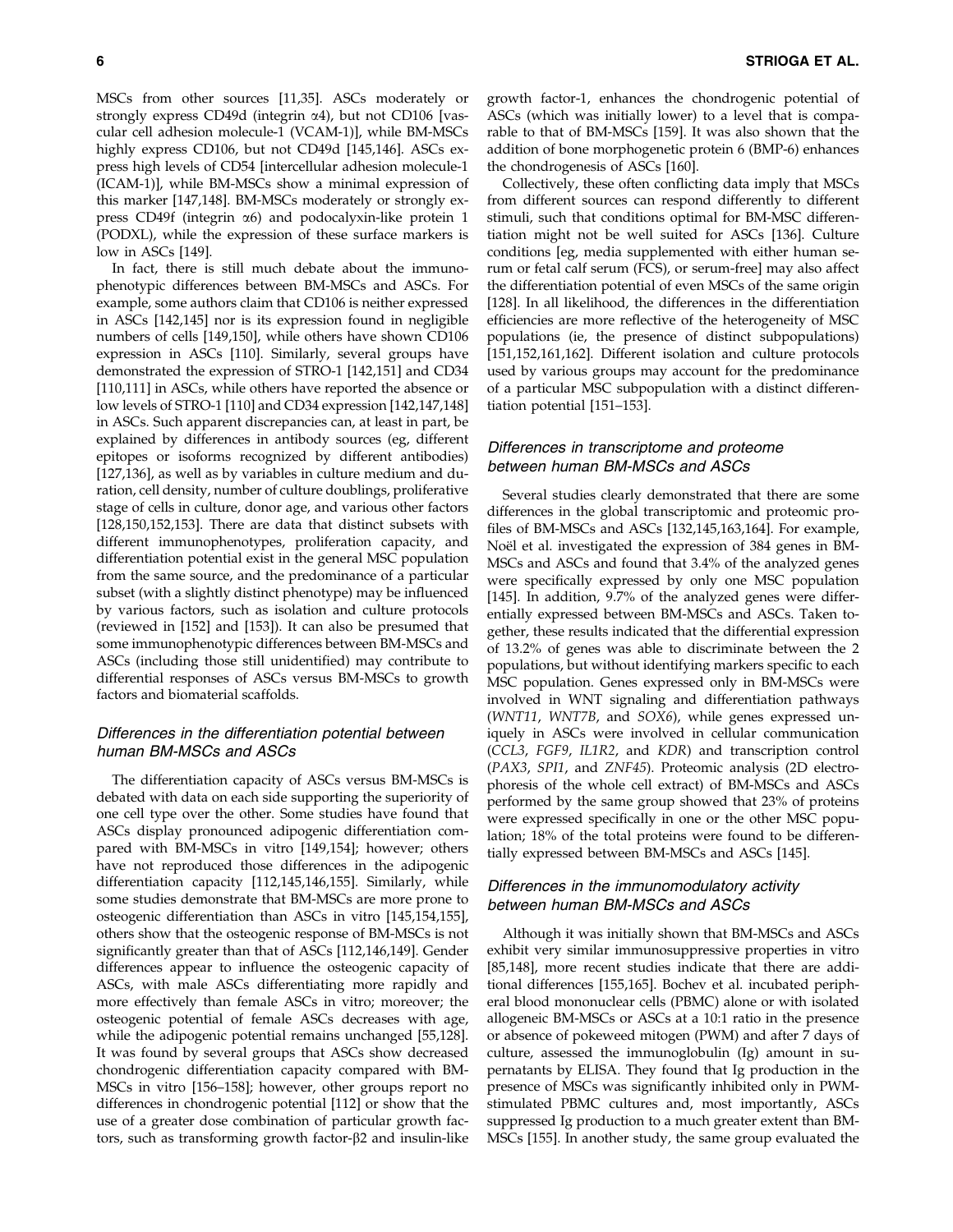effect of BM-MSCs and ASCs on the maturation and differentiation of human monocytes into DCs and the secretory profile of these DCs [165]. They found that ASCs were better than BM-MSCs, significantly inhibiting both the differentiation of blood monocytes into DCs (defined by CD83 expression) and the expression of functionally important costimulatory molecules (CD80, CD86) on the surface of mature monocyte-derived DCs. Moreover, it was found that ASCs were better than BM-MSCs at stimulating the secretion of immunosuppressive cytokine IL-10 by DCs [165]. Collectively, these in vitro results suggest that ASCs can be more effective suppressors of immune response compared with BM-MSCs. Although the underlying mechanisms of this phenomenon are not known, the authors postulated that ASCs may express a different set of molecules responsible for the immunosuppressive activity than BM-MSCs [165]. This viewpoint is consistent with the results, showing differences in the gene expression profile between BM-MSCs and ASCs [145], as discussed in the previous section.

# Animal Models and Preclinical Studies with BM-MSCs and ASCs

Various animal models have been used to characterize the biological properties and functions of BM-MSCs and ASCs in healthily and diseased models to evaluate their therapeutic potential and clinical safety (see Tables 1 and 2). The majority of preclinical studies have been conducted in rodents (due to their size, cost, access of inbred and genetically modified strains, etc.); however, a small but growing number of studies have been performed in large animal models, although there are often limitations in terms of cell tracking due to the relative inavailability of species-specific antibodies [166].

Important results were obtained using BM-MSCs and ASCs in animal models of GvHD. Sudres et al. showed that there is no prevention of GvHD when a single dose  $(5 \times 10^5,$  $3 \times 10^6$  or  $4 \times 10^6$ ) of allogeneic BM-MSCs is co-administered with hematopoietic stem cell transplantation (HSCT) in a mouse model of GvHD [167]. In another study, Polchert et al. [168] demonstrated that a similar co-injection of allogeneic BM-MSCs with the BM graft could not prevent the development of GvHD; however, if BM-MSCs were administered at day 2 or at day 20, then they significantly increased animal survival. The administration of BM-MSCs at day 30, on the other hand, had no significant beneficial effect on GvHD mortality, suggesting an optimum window of opportunity for MSC-mediated effects. This effect was likely mediated by IFN- $\gamma$  secreted by activated and robustly proliferating donor alloreactive T cells. It was found that no serum IFN- $\gamma$  could be detected at day 0, but was present at days 2 and 20 to activate BM-MSCs' immunosuppressive activity. At day 30, BM-MSCs could not manage GvHD, possibly due to their inability to overwhelm an already too robust donor T-cell response and/or an insufficient concentration of IFN- $\gamma$  for optimal BM-MSC activation (it was found that by day 30, the serum levels of IFN- $\gamma$  were considerably decreased, despite the increased number of T cells that had reduced IFN- $\gamma$  secretion).

Similar results have been shown using ASCs in a mouse haploidentical HSCT model. ASCs could prevent GvHD when they were repeatedly administered at the same doses  $(5 \times 10^4$  ASCs) on days 0, 7 and 14, but not at later days 14,

21, and 28, and the infusion of a single high dose ( $5\times10^5$ ) on day 0 did not show a therapeutic effect [148].

Collectively, these results clearly indicate that the timing of MSC administration plays a critical role in preventing and/or treating GvHD. However, it should be noted that the timing of MSC administration may be more important in an allogeneic setting, because it has been shown that the coinfusion of autologous BM-MSCs with donor bone marrow reverses GvHD in a rat model [169].

Preclinical results show that MSCs may also have a potential role in the treatment of diseases and disorders that are not associated with high morbidity or mortality. Lin et al. [170] in a rat model of stress urinary incontinence demonstrated a significant therapeutic effect (improvement of internal urethral sphincter function, assessed by cystometric analysis) mediated by autologous ASCs isolated from periovary fat pads. Once in the urethra, the tail vein-injected ASCs were able to perform functions similar to ASCs transplanted directly in the urethra. It was found that a small fraction of the directly transplanted ASCs might have differentiated into smooth muscle cells (as determined by asmooth muscle actin staining). However, since the great majority of the transplanted ASCs appeared to remain undifferentiated, their therapeutic effects were likely mediated by trophic factors that promote host tissue regeneration. Urethral histological analysis indicated that normal-voiding rats from the ASC-treated group had significantly higher smooth muscle and elastin content after treatment than either the control group or ASC-treated abnormal-voiding rats. There was no statistical difference in the smooth muscle and elastin content between normal-voiding and abnormalvoiding rats within the control group. The therapeutic effect of allogeneic BM-MSCs was also investigated in a rat model of stress urinary incontinence, induced by bilateral pudental nerve dissection [171]. BM-MSCs injected bilaterally into the proximal periurethral tissues of female rats had a significant effect after 4 weeks on leak point pressure (LPP) and closing pressure (CP). Moreover, in the MSC-treated group, LPP and CP values were restored to levels of the sham group. Immunohistochemical analysis revealed that the injected BM-MSCs persisted in periurethral tissues, and showed expression of smooth muscle markers (a-smooth muscle actin, desmin, and vimentin), suggestive of the possible differentiation of BM-MSCs into smooth muscle cells.

In a model of rat erectile dysfunction (induced by bilateral cavernous nerve crush injury), the direct delivery of autologous ASCs into the rat penis was associated with a significantly improved erectile function compared with the control groups [172]. The erectile function was evaluated by measuring the intracavernosal pressure (ICP) 5 weeks after an injection of ASCs or phosphate-buffered saline (PBS). Furthermore, there was evidence that some ASCs labeled with 5-bromo-2¢-deoxyuridine (BrdU) appeared to directly differentiate into endothelial cells and smooth muscle cells within the erectile tissue. The authors postulated that besides the possible direct differentiation of ASCs into the components of erectile tissue, paracrine secretion likely contributed to the observed effects.

Bivalacqua et al. investigated the therapeutic effect of syngeneic wild-type BM-MSCs (wt-BM-MSCs) and genetically modified [adenovirally transduced with endothelial NO synthase (eNOS gene)] BM-MSCs (eBM-MSCs)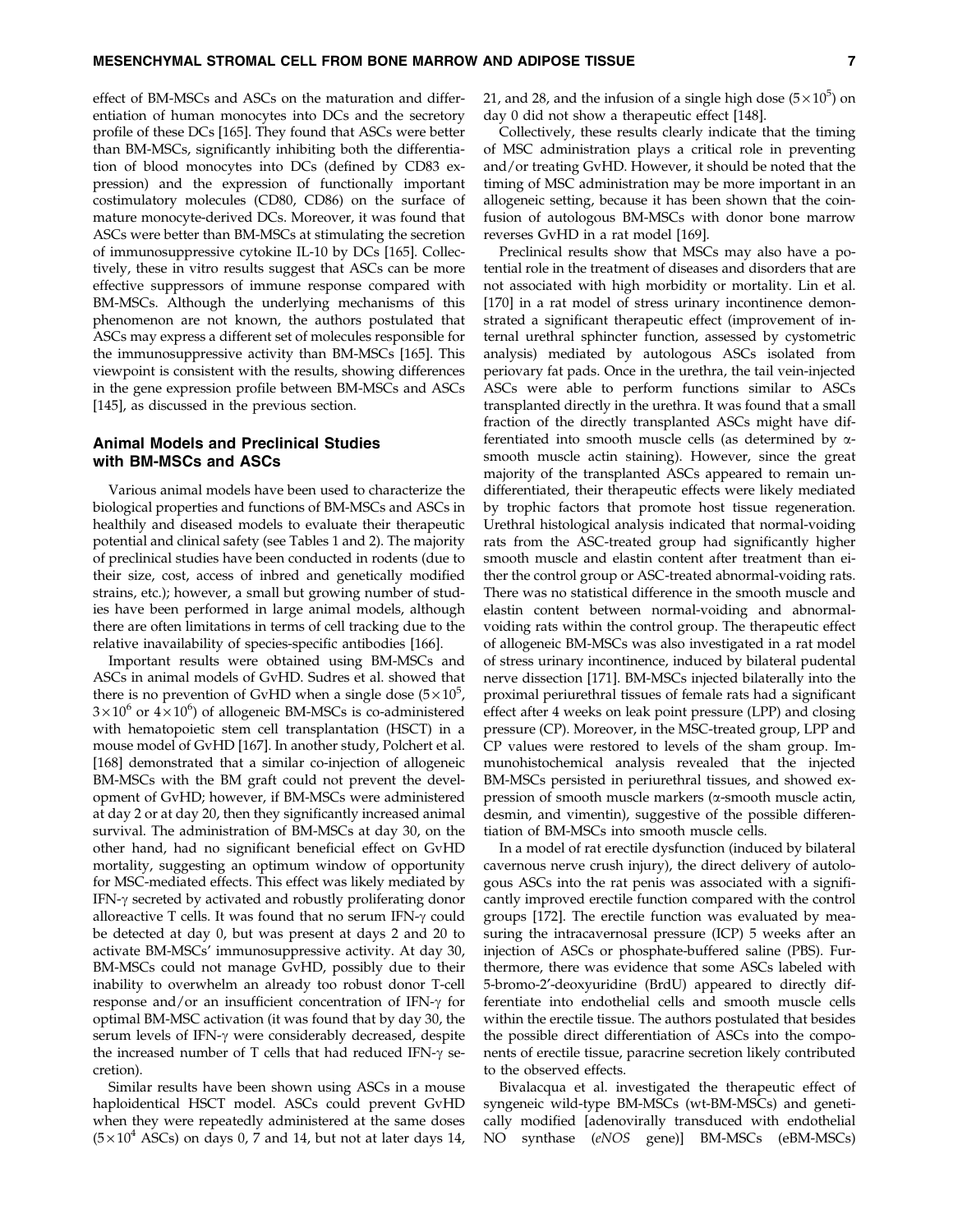| Disease model                                                   | Animal                    | Preclinical outcome                                                                                                           | References         |
|-----------------------------------------------------------------|---------------------------|-------------------------------------------------------------------------------------------------------------------------------|--------------------|
| Cisplatin-induced acute renal failure                           | Mouse                     | Protection of renal function                                                                                                  | $[245]$            |
| Ischemia-reperfusion-induced acute<br>renal failure             | Rat                       | Protection of renal function                                                                                                  | $[73]$             |
| Mesangioproliferative<br>glomerulonephritis                     | Rat                       | Acceleration of glomerular healing                                                                                            | [246]              |
| Stress urinary incontinence                                     | Rat                       | Improvement of voiding function                                                                                               | $[171]$            |
| Erectile dysfunction                                            | Rat                       | Improvement of erectile function                                                                                              | $[173]$            |
| МІ                                                              | Rabbit<br>Pig             | Improvement of heart function                                                                                                 | $[247]$<br>[248]   |
| Chronic myocardial ischemia                                     | Dog                       | Improvement of heart function                                                                                                 | [249]              |
| Dilated cardiomyopathy                                          | Rat                       | Improvement of heart function                                                                                                 | $[104]$            |
| Experimental colitis                                            | Rat                       | Promotion of gut mucosa healing                                                                                               | $[250]$            |
| Acute hepatic failure                                           | Rat                       | Hepatoprotection mediated by BM-MSC-<br>derived molecules                                                                     | $[251]$            |
| Bleomycin-induced or endotoxin-<br>induced lung injury          | Mouse                     | Attenuation of lung injury                                                                                                    | [72, 75]           |
| Ovalbumin-induced asthma                                        | Mouse                     | Attenuation of acute asthma-associated<br>inflammation                                                                        | $[252]$            |
| Traumatic brain injury                                          | Rat                       | Improvement of neurological function                                                                                          | $[122]$            |
| Spinal cord injury                                              | Rat                       | Promotion on neuronal function recovery                                                                                       | $[107]$            |
| Cerebral ischemic stroke                                        | Rat                       | Improvement of neurological function                                                                                          | $[229]$            |
| Neurodegenerative diseases (HD,<br>AMLS, PD)                    | Rat Mouse                 | Protection of neuronal loss and improvement<br>of neurological outcomes                                                       | $[253 - 255]$      |
| EAE (model of MS)                                               | Mouse                     | Improvement of neurological function                                                                                          | [256]              |
| EAU                                                             | Rat                       | Attenuation of EAU (reduction of severity<br>and delay of onset)                                                              | [257]              |
| Experimental type 1 diabetes                                    | Mouse<br>Pig              | Amelioration of diabetes                                                                                                      | $[258]$<br>$[259]$ |
| <b>SLE</b>                                                      | Mouse                     | Improvement of multiple organ function                                                                                        | $[223]$            |
| Colagen-induced autoimmune<br>arthritis                         | Mouse                     | No clinical effect or worsening of clinical<br>parameters [260], prevention from<br>developing arthritis [261]                | [260] [261]        |
| Osteoarthritis                                                  | Goat                      | Regeneration of meniscus                                                                                                      | $[69]$             |
| Critical size bone defect                                       | Dog                       | Enhancement of defect repair                                                                                                  | $[121]$            |
| Cardiotoxin-induced muscle<br>damage                            | Rat                       | Regeneration of myofibers                                                                                                     | [39]               |
| Muscular dystrophy (model of<br>DMD)                            | Mouse ( <i>mdx</i> -nude) | Regeneration of myofibers                                                                                                     | [39]               |
| Solid organ (skin, heart, liver, and<br>kidney) transplantation | Baboon                    | Attenuation of acute rejection and<br>prolongation of graft survival                                                          | $[262]$            |
|                                                                 | Mouse                     |                                                                                                                               | [263]              |
|                                                                 | Rat                       |                                                                                                                               | $[264 - 266]$      |
| Sepsis                                                          | Mouse                     | Amelioration of the disease                                                                                                   | 267                |
| GvHD                                                            | Mouse                     | No effect when coadministered with HSCT<br>once                                                                               | $[167]$            |
| GvHD                                                            | Mouse                     | Prevention or treatment of GvHD when<br>injected once at day 2 or 20 respectively; no<br>effect when injected at days 0 or 30 | $[168]$            |
| Persistent pain (neuropathy)                                    | Rat                       | Long-term reversion of pain hypersensitivity                                                                                  | $[268]$            |

Table 1. BM-MSCs in Experimental Disease Models

MSCs, mesenchymal stem/stromal cells; BM-MSCs, bone marrow-derived MSCs; EAE, experimental autoimmune encephalomyelitis; EAU, experimental autoimmune uveoretinitis; AMLS, amyotrophic lateral sclerosis; DMD, Duchenne muscular dystrophy; GvHD, graftversus-host disease; HD, Huntington's disease; HSCT, hematopoietic stem cell transplantation; MS, multiple sclerosis; PD, Parkinson's disease; SLE, systemic lupus erythematosus.

Deep burn wound Pig Pig Enhancement of wound healing [269]

administered intracavernosally in age-associated erectile dysfunction in elderly male rats [173]. Erectile function was assessed by measuring changes in ICP in response to cavernous nerve stimulation at days 7 and 21. Histological analysis showed that the injected BM-MSCs were present in corporal tissue for at least 21 days. Both eBM-MSCs and wt-BM-MSCs significantly increased erectile function compared with the PBS injection; however, the effect of eBM-MSCs emerged at earlier time points relative to wt-BM-MSCs (7 days vs. 21 days). The improvement of erectile function was associated with increased eNOS protein expression, calcium-dependent (constitutive) NOS activity, and cyclic guanosine monophosphate (cGMP) levels in erectile tissue, suggesting that both eBM-MSCs and wtBM-MSCs increased endothelial-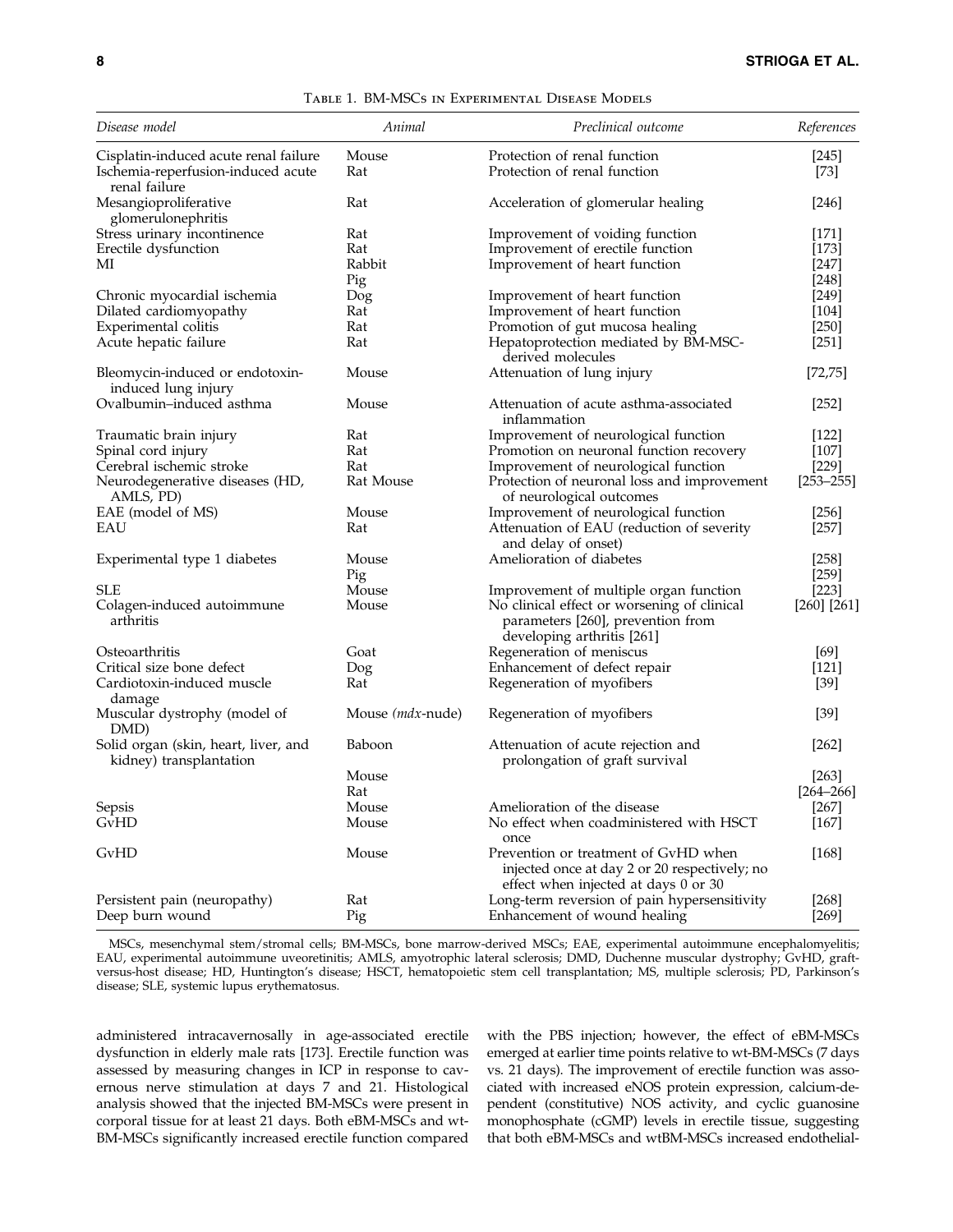| $[270]$<br>Ischemia-reperfusion-induced<br>Rat/ASCs<br>Amelioration of kidney damage<br>kidney injury<br>Erectile dysfunction<br>Rat/ASCs<br>Improvement of erectile function<br>$[172]$<br>Stress urinary incontinence<br>Rat/ASCs<br>Improvement of voiding function<br>$[170]$<br>$\rm MI$<br>$[50]$<br>Mouse/ASCs/SVF<br>Improvement of heart function<br>$[271]$<br>Rat/SVF<br>$[272]$<br>Rabbit/ASCs<br>$[273]$<br>Pig/ASCs<br>$[274]$<br>Mouse/ASCs<br>Induction of angiogenesis and<br>recovery of limb muscle injury<br>Mouse/SVF<br>$[275]$<br>$[276]$<br>Mouse/ASCs<br>Amelioration of clinical and<br>Experimental colitis (model of<br>Crohn's disease)<br>histopathologic severity of<br>experimental colitis<br>Mouse/ASCs (predifferentiated into Liver regeneration<br>$[277]$<br>Liver injury<br>hepatocytes)<br>Rat/ASCs<br>Spinal cord injury<br>Improvement of motor function<br>$[278]$<br>$[279]$<br>Dog/ASCs<br>Improvement of neurological<br>function<br>Rat/ASCs<br>Acute ischemic stroke<br>Limitation of brain infarction area,<br>$[230]$<br>enhancement of neurological<br>function recovery<br>$[123]$<br>Hemorrhagic stroke<br>Rat/ASCs<br>Amelioration of neurological<br>function<br>Mouse/ASCs<br>$[280]$<br>EAE (model of MS)<br>Improvement of neurological<br>function<br>Huntington's disease<br>Rat/ASCs<br>Retardation of striatal degeneration<br>$[281]$<br>and behavioral deterioration<br>Peripheral nerve injury<br>Rat/ASCs<br>Increase in axonal regeneration<br>$[282]$<br>$[283]$<br>Experimental type 1 diabetes<br>Mouse/ASCs (predifferentiated into<br>Amelioration of diabetes<br>pancreatic islet-like cells)<br>Rat/ASCs (predifferentiated into<br>$[284]$<br>insulin-producing cells by Pdx1<br>gene transduction)<br>Osteoarthritis<br>Dog/ASCs<br>Improvement of joint function<br>$[285]$<br>Mouse/ASCs<br>$[286]$<br>Collagen-induced autoimmune<br>Amelioration of arthritis<br>arthritis<br>Horse/SVF<br>Collagenase-induced tendinitis<br>$[287]$<br>Improvement of tendon<br>architectural organization<br>Rabbit/ASCs<br>Acceleration of tendon repair<br>$[288]$<br>Tendon injury<br>Critical size bone defects<br>Mouse/ASCs<br>Healing of the defect<br>$[102]$<br>$[106]$<br>Rabbit/ASCs<br>[289]<br>Rat/ASCs<br>Complete healing of the defect<br>$[290]$<br>Full-thickness cartilage defect<br>Rabbit/ASCs<br>$[291]$<br>Bilateral decortication of the L4/L5<br>Acceleration of posterior lumbar<br>Rat/ASCs<br>spinal fusion<br>transverse processes<br>Mouse/SVF<br>$[275]$<br>Muscular dystrophy<br>Formation of dystrophin-expressing<br>muscle fibers in dystrophin-<br>deficient <i>mdx</i> mice<br>$[292]$<br>Solid organ - liver -transplantation<br>Rat/ASCs<br>Alleviation of acute rejection and<br>prolongation of graft survival<br>Full-thickness dermal wound<br>Mouse/ASCs<br>$[293]$<br>Promotion of dermal wound healing<br>$[294]$<br>Sepsis<br>Mouse/ASCs<br>Amelioration of sepsis<br>$[295]$<br>Alergic rhinitis<br>Mouse/ASCs<br>Alleviation of symptoms of alergic<br>rhinitis, inhibition of eosinophilic<br>inflammation<br>PAH<br>Rat/ASCs<br>Amelioration of PAH<br>$[296]$<br><b>SLE</b><br>Amelioration of SLE and restoration<br>$[226]$<br>Mouse/ASC<br>of immune homeostasis<br>GvHD<br>Mouse/ASCs<br>Prevention of GvHD<br>[148] | Disease model     | Animal/cell type | Preclinical outcome | References |
|------------------------------------------------------------------------------------------------------------------------------------------------------------------------------------------------------------------------------------------------------------------------------------------------------------------------------------------------------------------------------------------------------------------------------------------------------------------------------------------------------------------------------------------------------------------------------------------------------------------------------------------------------------------------------------------------------------------------------------------------------------------------------------------------------------------------------------------------------------------------------------------------------------------------------------------------------------------------------------------------------------------------------------------------------------------------------------------------------------------------------------------------------------------------------------------------------------------------------------------------------------------------------------------------------------------------------------------------------------------------------------------------------------------------------------------------------------------------------------------------------------------------------------------------------------------------------------------------------------------------------------------------------------------------------------------------------------------------------------------------------------------------------------------------------------------------------------------------------------------------------------------------------------------------------------------------------------------------------------------------------------------------------------------------------------------------------------------------------------------------------------------------------------------------------------------------------------------------------------------------------------------------------------------------------------------------------------------------------------------------------------------------------------------------------------------------------------------------------------------------------------------------------------------------------------------------------------------------------------------------------------------------------------------------------------------------------------------------------------------------------------------------------------------------------------------------------------------------------------------------------------------------------------------------------------------------------------------------------------------------------------------------------------------------------------------------------------------------------------------------------------------------------------------------------------------------------------------------------------------------------------------------------------------------------------------------------------------------|-------------------|------------------|---------------------|------------|
|                                                                                                                                                                                                                                                                                                                                                                                                                                                                                                                                                                                                                                                                                                                                                                                                                                                                                                                                                                                                                                                                                                                                                                                                                                                                                                                                                                                                                                                                                                                                                                                                                                                                                                                                                                                                                                                                                                                                                                                                                                                                                                                                                                                                                                                                                                                                                                                                                                                                                                                                                                                                                                                                                                                                                                                                                                                                                                                                                                                                                                                                                                                                                                                                                                                                                                                                                |                   |                  |                     |            |
|                                                                                                                                                                                                                                                                                                                                                                                                                                                                                                                                                                                                                                                                                                                                                                                                                                                                                                                                                                                                                                                                                                                                                                                                                                                                                                                                                                                                                                                                                                                                                                                                                                                                                                                                                                                                                                                                                                                                                                                                                                                                                                                                                                                                                                                                                                                                                                                                                                                                                                                                                                                                                                                                                                                                                                                                                                                                                                                                                                                                                                                                                                                                                                                                                                                                                                                                                |                   |                  |                     |            |
|                                                                                                                                                                                                                                                                                                                                                                                                                                                                                                                                                                                                                                                                                                                                                                                                                                                                                                                                                                                                                                                                                                                                                                                                                                                                                                                                                                                                                                                                                                                                                                                                                                                                                                                                                                                                                                                                                                                                                                                                                                                                                                                                                                                                                                                                                                                                                                                                                                                                                                                                                                                                                                                                                                                                                                                                                                                                                                                                                                                                                                                                                                                                                                                                                                                                                                                                                |                   |                  |                     |            |
|                                                                                                                                                                                                                                                                                                                                                                                                                                                                                                                                                                                                                                                                                                                                                                                                                                                                                                                                                                                                                                                                                                                                                                                                                                                                                                                                                                                                                                                                                                                                                                                                                                                                                                                                                                                                                                                                                                                                                                                                                                                                                                                                                                                                                                                                                                                                                                                                                                                                                                                                                                                                                                                                                                                                                                                                                                                                                                                                                                                                                                                                                                                                                                                                                                                                                                                                                |                   |                  |                     |            |
|                                                                                                                                                                                                                                                                                                                                                                                                                                                                                                                                                                                                                                                                                                                                                                                                                                                                                                                                                                                                                                                                                                                                                                                                                                                                                                                                                                                                                                                                                                                                                                                                                                                                                                                                                                                                                                                                                                                                                                                                                                                                                                                                                                                                                                                                                                                                                                                                                                                                                                                                                                                                                                                                                                                                                                                                                                                                                                                                                                                                                                                                                                                                                                                                                                                                                                                                                |                   |                  |                     |            |
|                                                                                                                                                                                                                                                                                                                                                                                                                                                                                                                                                                                                                                                                                                                                                                                                                                                                                                                                                                                                                                                                                                                                                                                                                                                                                                                                                                                                                                                                                                                                                                                                                                                                                                                                                                                                                                                                                                                                                                                                                                                                                                                                                                                                                                                                                                                                                                                                                                                                                                                                                                                                                                                                                                                                                                                                                                                                                                                                                                                                                                                                                                                                                                                                                                                                                                                                                |                   |                  |                     |            |
|                                                                                                                                                                                                                                                                                                                                                                                                                                                                                                                                                                                                                                                                                                                                                                                                                                                                                                                                                                                                                                                                                                                                                                                                                                                                                                                                                                                                                                                                                                                                                                                                                                                                                                                                                                                                                                                                                                                                                                                                                                                                                                                                                                                                                                                                                                                                                                                                                                                                                                                                                                                                                                                                                                                                                                                                                                                                                                                                                                                                                                                                                                                                                                                                                                                                                                                                                |                   |                  |                     |            |
|                                                                                                                                                                                                                                                                                                                                                                                                                                                                                                                                                                                                                                                                                                                                                                                                                                                                                                                                                                                                                                                                                                                                                                                                                                                                                                                                                                                                                                                                                                                                                                                                                                                                                                                                                                                                                                                                                                                                                                                                                                                                                                                                                                                                                                                                                                                                                                                                                                                                                                                                                                                                                                                                                                                                                                                                                                                                                                                                                                                                                                                                                                                                                                                                                                                                                                                                                |                   |                  |                     |            |
|                                                                                                                                                                                                                                                                                                                                                                                                                                                                                                                                                                                                                                                                                                                                                                                                                                                                                                                                                                                                                                                                                                                                                                                                                                                                                                                                                                                                                                                                                                                                                                                                                                                                                                                                                                                                                                                                                                                                                                                                                                                                                                                                                                                                                                                                                                                                                                                                                                                                                                                                                                                                                                                                                                                                                                                                                                                                                                                                                                                                                                                                                                                                                                                                                                                                                                                                                | Hindlimb ischemia |                  |                     |            |
|                                                                                                                                                                                                                                                                                                                                                                                                                                                                                                                                                                                                                                                                                                                                                                                                                                                                                                                                                                                                                                                                                                                                                                                                                                                                                                                                                                                                                                                                                                                                                                                                                                                                                                                                                                                                                                                                                                                                                                                                                                                                                                                                                                                                                                                                                                                                                                                                                                                                                                                                                                                                                                                                                                                                                                                                                                                                                                                                                                                                                                                                                                                                                                                                                                                                                                                                                |                   |                  |                     |            |
|                                                                                                                                                                                                                                                                                                                                                                                                                                                                                                                                                                                                                                                                                                                                                                                                                                                                                                                                                                                                                                                                                                                                                                                                                                                                                                                                                                                                                                                                                                                                                                                                                                                                                                                                                                                                                                                                                                                                                                                                                                                                                                                                                                                                                                                                                                                                                                                                                                                                                                                                                                                                                                                                                                                                                                                                                                                                                                                                                                                                                                                                                                                                                                                                                                                                                                                                                |                   |                  |                     |            |
|                                                                                                                                                                                                                                                                                                                                                                                                                                                                                                                                                                                                                                                                                                                                                                                                                                                                                                                                                                                                                                                                                                                                                                                                                                                                                                                                                                                                                                                                                                                                                                                                                                                                                                                                                                                                                                                                                                                                                                                                                                                                                                                                                                                                                                                                                                                                                                                                                                                                                                                                                                                                                                                                                                                                                                                                                                                                                                                                                                                                                                                                                                                                                                                                                                                                                                                                                |                   |                  |                     |            |
|                                                                                                                                                                                                                                                                                                                                                                                                                                                                                                                                                                                                                                                                                                                                                                                                                                                                                                                                                                                                                                                                                                                                                                                                                                                                                                                                                                                                                                                                                                                                                                                                                                                                                                                                                                                                                                                                                                                                                                                                                                                                                                                                                                                                                                                                                                                                                                                                                                                                                                                                                                                                                                                                                                                                                                                                                                                                                                                                                                                                                                                                                                                                                                                                                                                                                                                                                |                   |                  |                     |            |
|                                                                                                                                                                                                                                                                                                                                                                                                                                                                                                                                                                                                                                                                                                                                                                                                                                                                                                                                                                                                                                                                                                                                                                                                                                                                                                                                                                                                                                                                                                                                                                                                                                                                                                                                                                                                                                                                                                                                                                                                                                                                                                                                                                                                                                                                                                                                                                                                                                                                                                                                                                                                                                                                                                                                                                                                                                                                                                                                                                                                                                                                                                                                                                                                                                                                                                                                                |                   |                  |                     |            |
|                                                                                                                                                                                                                                                                                                                                                                                                                                                                                                                                                                                                                                                                                                                                                                                                                                                                                                                                                                                                                                                                                                                                                                                                                                                                                                                                                                                                                                                                                                                                                                                                                                                                                                                                                                                                                                                                                                                                                                                                                                                                                                                                                                                                                                                                                                                                                                                                                                                                                                                                                                                                                                                                                                                                                                                                                                                                                                                                                                                                                                                                                                                                                                                                                                                                                                                                                |                   |                  |                     |            |
|                                                                                                                                                                                                                                                                                                                                                                                                                                                                                                                                                                                                                                                                                                                                                                                                                                                                                                                                                                                                                                                                                                                                                                                                                                                                                                                                                                                                                                                                                                                                                                                                                                                                                                                                                                                                                                                                                                                                                                                                                                                                                                                                                                                                                                                                                                                                                                                                                                                                                                                                                                                                                                                                                                                                                                                                                                                                                                                                                                                                                                                                                                                                                                                                                                                                                                                                                |                   |                  |                     |            |
|                                                                                                                                                                                                                                                                                                                                                                                                                                                                                                                                                                                                                                                                                                                                                                                                                                                                                                                                                                                                                                                                                                                                                                                                                                                                                                                                                                                                                                                                                                                                                                                                                                                                                                                                                                                                                                                                                                                                                                                                                                                                                                                                                                                                                                                                                                                                                                                                                                                                                                                                                                                                                                                                                                                                                                                                                                                                                                                                                                                                                                                                                                                                                                                                                                                                                                                                                |                   |                  |                     |            |
|                                                                                                                                                                                                                                                                                                                                                                                                                                                                                                                                                                                                                                                                                                                                                                                                                                                                                                                                                                                                                                                                                                                                                                                                                                                                                                                                                                                                                                                                                                                                                                                                                                                                                                                                                                                                                                                                                                                                                                                                                                                                                                                                                                                                                                                                                                                                                                                                                                                                                                                                                                                                                                                                                                                                                                                                                                                                                                                                                                                                                                                                                                                                                                                                                                                                                                                                                |                   |                  |                     |            |
|                                                                                                                                                                                                                                                                                                                                                                                                                                                                                                                                                                                                                                                                                                                                                                                                                                                                                                                                                                                                                                                                                                                                                                                                                                                                                                                                                                                                                                                                                                                                                                                                                                                                                                                                                                                                                                                                                                                                                                                                                                                                                                                                                                                                                                                                                                                                                                                                                                                                                                                                                                                                                                                                                                                                                                                                                                                                                                                                                                                                                                                                                                                                                                                                                                                                                                                                                |                   |                  |                     |            |
|                                                                                                                                                                                                                                                                                                                                                                                                                                                                                                                                                                                                                                                                                                                                                                                                                                                                                                                                                                                                                                                                                                                                                                                                                                                                                                                                                                                                                                                                                                                                                                                                                                                                                                                                                                                                                                                                                                                                                                                                                                                                                                                                                                                                                                                                                                                                                                                                                                                                                                                                                                                                                                                                                                                                                                                                                                                                                                                                                                                                                                                                                                                                                                                                                                                                                                                                                |                   |                  |                     |            |
|                                                                                                                                                                                                                                                                                                                                                                                                                                                                                                                                                                                                                                                                                                                                                                                                                                                                                                                                                                                                                                                                                                                                                                                                                                                                                                                                                                                                                                                                                                                                                                                                                                                                                                                                                                                                                                                                                                                                                                                                                                                                                                                                                                                                                                                                                                                                                                                                                                                                                                                                                                                                                                                                                                                                                                                                                                                                                                                                                                                                                                                                                                                                                                                                                                                                                                                                                |                   |                  |                     |            |
|                                                                                                                                                                                                                                                                                                                                                                                                                                                                                                                                                                                                                                                                                                                                                                                                                                                                                                                                                                                                                                                                                                                                                                                                                                                                                                                                                                                                                                                                                                                                                                                                                                                                                                                                                                                                                                                                                                                                                                                                                                                                                                                                                                                                                                                                                                                                                                                                                                                                                                                                                                                                                                                                                                                                                                                                                                                                                                                                                                                                                                                                                                                                                                                                                                                                                                                                                |                   |                  |                     |            |
|                                                                                                                                                                                                                                                                                                                                                                                                                                                                                                                                                                                                                                                                                                                                                                                                                                                                                                                                                                                                                                                                                                                                                                                                                                                                                                                                                                                                                                                                                                                                                                                                                                                                                                                                                                                                                                                                                                                                                                                                                                                                                                                                                                                                                                                                                                                                                                                                                                                                                                                                                                                                                                                                                                                                                                                                                                                                                                                                                                                                                                                                                                                                                                                                                                                                                                                                                |                   |                  |                     |            |
|                                                                                                                                                                                                                                                                                                                                                                                                                                                                                                                                                                                                                                                                                                                                                                                                                                                                                                                                                                                                                                                                                                                                                                                                                                                                                                                                                                                                                                                                                                                                                                                                                                                                                                                                                                                                                                                                                                                                                                                                                                                                                                                                                                                                                                                                                                                                                                                                                                                                                                                                                                                                                                                                                                                                                                                                                                                                                                                                                                                                                                                                                                                                                                                                                                                                                                                                                |                   |                  |                     |            |
|                                                                                                                                                                                                                                                                                                                                                                                                                                                                                                                                                                                                                                                                                                                                                                                                                                                                                                                                                                                                                                                                                                                                                                                                                                                                                                                                                                                                                                                                                                                                                                                                                                                                                                                                                                                                                                                                                                                                                                                                                                                                                                                                                                                                                                                                                                                                                                                                                                                                                                                                                                                                                                                                                                                                                                                                                                                                                                                                                                                                                                                                                                                                                                                                                                                                                                                                                |                   |                  |                     |            |
|                                                                                                                                                                                                                                                                                                                                                                                                                                                                                                                                                                                                                                                                                                                                                                                                                                                                                                                                                                                                                                                                                                                                                                                                                                                                                                                                                                                                                                                                                                                                                                                                                                                                                                                                                                                                                                                                                                                                                                                                                                                                                                                                                                                                                                                                                                                                                                                                                                                                                                                                                                                                                                                                                                                                                                                                                                                                                                                                                                                                                                                                                                                                                                                                                                                                                                                                                |                   |                  |                     |            |
|                                                                                                                                                                                                                                                                                                                                                                                                                                                                                                                                                                                                                                                                                                                                                                                                                                                                                                                                                                                                                                                                                                                                                                                                                                                                                                                                                                                                                                                                                                                                                                                                                                                                                                                                                                                                                                                                                                                                                                                                                                                                                                                                                                                                                                                                                                                                                                                                                                                                                                                                                                                                                                                                                                                                                                                                                                                                                                                                                                                                                                                                                                                                                                                                                                                                                                                                                |                   |                  |                     |            |
|                                                                                                                                                                                                                                                                                                                                                                                                                                                                                                                                                                                                                                                                                                                                                                                                                                                                                                                                                                                                                                                                                                                                                                                                                                                                                                                                                                                                                                                                                                                                                                                                                                                                                                                                                                                                                                                                                                                                                                                                                                                                                                                                                                                                                                                                                                                                                                                                                                                                                                                                                                                                                                                                                                                                                                                                                                                                                                                                                                                                                                                                                                                                                                                                                                                                                                                                                |                   |                  |                     |            |
|                                                                                                                                                                                                                                                                                                                                                                                                                                                                                                                                                                                                                                                                                                                                                                                                                                                                                                                                                                                                                                                                                                                                                                                                                                                                                                                                                                                                                                                                                                                                                                                                                                                                                                                                                                                                                                                                                                                                                                                                                                                                                                                                                                                                                                                                                                                                                                                                                                                                                                                                                                                                                                                                                                                                                                                                                                                                                                                                                                                                                                                                                                                                                                                                                                                                                                                                                |                   |                  |                     |            |
|                                                                                                                                                                                                                                                                                                                                                                                                                                                                                                                                                                                                                                                                                                                                                                                                                                                                                                                                                                                                                                                                                                                                                                                                                                                                                                                                                                                                                                                                                                                                                                                                                                                                                                                                                                                                                                                                                                                                                                                                                                                                                                                                                                                                                                                                                                                                                                                                                                                                                                                                                                                                                                                                                                                                                                                                                                                                                                                                                                                                                                                                                                                                                                                                                                                                                                                                                |                   |                  |                     |            |
|                                                                                                                                                                                                                                                                                                                                                                                                                                                                                                                                                                                                                                                                                                                                                                                                                                                                                                                                                                                                                                                                                                                                                                                                                                                                                                                                                                                                                                                                                                                                                                                                                                                                                                                                                                                                                                                                                                                                                                                                                                                                                                                                                                                                                                                                                                                                                                                                                                                                                                                                                                                                                                                                                                                                                                                                                                                                                                                                                                                                                                                                                                                                                                                                                                                                                                                                                |                   |                  |                     |            |
|                                                                                                                                                                                                                                                                                                                                                                                                                                                                                                                                                                                                                                                                                                                                                                                                                                                                                                                                                                                                                                                                                                                                                                                                                                                                                                                                                                                                                                                                                                                                                                                                                                                                                                                                                                                                                                                                                                                                                                                                                                                                                                                                                                                                                                                                                                                                                                                                                                                                                                                                                                                                                                                                                                                                                                                                                                                                                                                                                                                                                                                                                                                                                                                                                                                                                                                                                |                   |                  |                     |            |
|                                                                                                                                                                                                                                                                                                                                                                                                                                                                                                                                                                                                                                                                                                                                                                                                                                                                                                                                                                                                                                                                                                                                                                                                                                                                                                                                                                                                                                                                                                                                                                                                                                                                                                                                                                                                                                                                                                                                                                                                                                                                                                                                                                                                                                                                                                                                                                                                                                                                                                                                                                                                                                                                                                                                                                                                                                                                                                                                                                                                                                                                                                                                                                                                                                                                                                                                                |                   |                  |                     |            |
|                                                                                                                                                                                                                                                                                                                                                                                                                                                                                                                                                                                                                                                                                                                                                                                                                                                                                                                                                                                                                                                                                                                                                                                                                                                                                                                                                                                                                                                                                                                                                                                                                                                                                                                                                                                                                                                                                                                                                                                                                                                                                                                                                                                                                                                                                                                                                                                                                                                                                                                                                                                                                                                                                                                                                                                                                                                                                                                                                                                                                                                                                                                                                                                                                                                                                                                                                |                   |                  |                     |            |
|                                                                                                                                                                                                                                                                                                                                                                                                                                                                                                                                                                                                                                                                                                                                                                                                                                                                                                                                                                                                                                                                                                                                                                                                                                                                                                                                                                                                                                                                                                                                                                                                                                                                                                                                                                                                                                                                                                                                                                                                                                                                                                                                                                                                                                                                                                                                                                                                                                                                                                                                                                                                                                                                                                                                                                                                                                                                                                                                                                                                                                                                                                                                                                                                                                                                                                                                                |                   |                  |                     |            |
|                                                                                                                                                                                                                                                                                                                                                                                                                                                                                                                                                                                                                                                                                                                                                                                                                                                                                                                                                                                                                                                                                                                                                                                                                                                                                                                                                                                                                                                                                                                                                                                                                                                                                                                                                                                                                                                                                                                                                                                                                                                                                                                                                                                                                                                                                                                                                                                                                                                                                                                                                                                                                                                                                                                                                                                                                                                                                                                                                                                                                                                                                                                                                                                                                                                                                                                                                |                   |                  |                     |            |
|                                                                                                                                                                                                                                                                                                                                                                                                                                                                                                                                                                                                                                                                                                                                                                                                                                                                                                                                                                                                                                                                                                                                                                                                                                                                                                                                                                                                                                                                                                                                                                                                                                                                                                                                                                                                                                                                                                                                                                                                                                                                                                                                                                                                                                                                                                                                                                                                                                                                                                                                                                                                                                                                                                                                                                                                                                                                                                                                                                                                                                                                                                                                                                                                                                                                                                                                                |                   |                  |                     |            |
|                                                                                                                                                                                                                                                                                                                                                                                                                                                                                                                                                                                                                                                                                                                                                                                                                                                                                                                                                                                                                                                                                                                                                                                                                                                                                                                                                                                                                                                                                                                                                                                                                                                                                                                                                                                                                                                                                                                                                                                                                                                                                                                                                                                                                                                                                                                                                                                                                                                                                                                                                                                                                                                                                                                                                                                                                                                                                                                                                                                                                                                                                                                                                                                                                                                                                                                                                |                   |                  |                     |            |
|                                                                                                                                                                                                                                                                                                                                                                                                                                                                                                                                                                                                                                                                                                                                                                                                                                                                                                                                                                                                                                                                                                                                                                                                                                                                                                                                                                                                                                                                                                                                                                                                                                                                                                                                                                                                                                                                                                                                                                                                                                                                                                                                                                                                                                                                                                                                                                                                                                                                                                                                                                                                                                                                                                                                                                                                                                                                                                                                                                                                                                                                                                                                                                                                                                                                                                                                                |                   |                  |                     |            |
|                                                                                                                                                                                                                                                                                                                                                                                                                                                                                                                                                                                                                                                                                                                                                                                                                                                                                                                                                                                                                                                                                                                                                                                                                                                                                                                                                                                                                                                                                                                                                                                                                                                                                                                                                                                                                                                                                                                                                                                                                                                                                                                                                                                                                                                                                                                                                                                                                                                                                                                                                                                                                                                                                                                                                                                                                                                                                                                                                                                                                                                                                                                                                                                                                                                                                                                                                |                   |                  |                     |            |
|                                                                                                                                                                                                                                                                                                                                                                                                                                                                                                                                                                                                                                                                                                                                                                                                                                                                                                                                                                                                                                                                                                                                                                                                                                                                                                                                                                                                                                                                                                                                                                                                                                                                                                                                                                                                                                                                                                                                                                                                                                                                                                                                                                                                                                                                                                                                                                                                                                                                                                                                                                                                                                                                                                                                                                                                                                                                                                                                                                                                                                                                                                                                                                                                                                                                                                                                                |                   |                  |                     |            |
|                                                                                                                                                                                                                                                                                                                                                                                                                                                                                                                                                                                                                                                                                                                                                                                                                                                                                                                                                                                                                                                                                                                                                                                                                                                                                                                                                                                                                                                                                                                                                                                                                                                                                                                                                                                                                                                                                                                                                                                                                                                                                                                                                                                                                                                                                                                                                                                                                                                                                                                                                                                                                                                                                                                                                                                                                                                                                                                                                                                                                                                                                                                                                                                                                                                                                                                                                |                   |                  |                     |            |
|                                                                                                                                                                                                                                                                                                                                                                                                                                                                                                                                                                                                                                                                                                                                                                                                                                                                                                                                                                                                                                                                                                                                                                                                                                                                                                                                                                                                                                                                                                                                                                                                                                                                                                                                                                                                                                                                                                                                                                                                                                                                                                                                                                                                                                                                                                                                                                                                                                                                                                                                                                                                                                                                                                                                                                                                                                                                                                                                                                                                                                                                                                                                                                                                                                                                                                                                                |                   |                  |                     |            |

Table 2. ASCs and SVF in Experimental Disease Models

Pdx-1, pancreatic duodenal homeobox 1 (gene); ASCs, adipose tissue-derived MSCs; PAH, pulmonary arterial hypertension; SVF, stromal vascular fraction.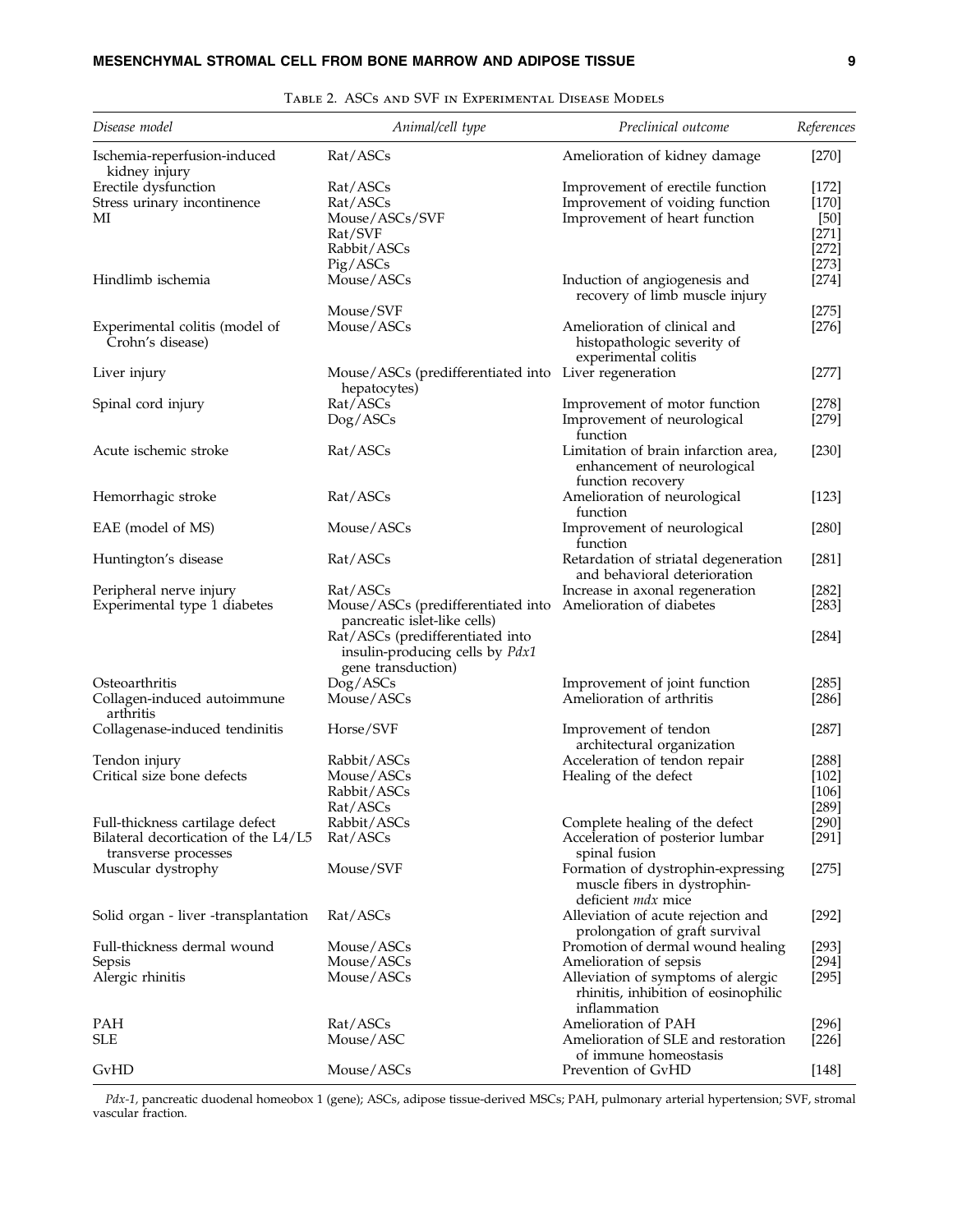derived NO biosynthesis with a subsequent increase in cGMP signaling in the aged penile vasculature. The increase in peak ICP and biochemical parameters (NOS activity and cGMP levels) were significantly greater in eBM-MSCs-treated rats compared with wtBM-MSCs-treated and PBS-treated rats. There was evidence that the transplanted wtBM-MSCs may have differentiated into endothelial cells [determined immunohistochemically (IHC) by de novo expression of eNOS and platelet endothelial cell adhesion molecule-1 (PECAM-1)] and smooth muscle cells (determined IHC by de novo expression of smooth muscle myosin heavy chain SM-MHC) within the aged erectile tissue.

## Clinical Application of BM-MSCs and ASCs

Promising preclinical studies using BM-MSCs and ASCs has prompted the initiation of a number of clinical trials. Some of the representative trials in the field of plastic surgery, orthopedics, cardiovascular diseases, GvHD, autoimmune, central nervous system, and liver diseases are briefly discussed in this section. Other clinical applications of MSCs are also being investigated in the treatment of various diseases, some of which are summarized in Table 3.

#### Plastic surgery

Autologous fat transplantation (lipoinjection) is a promising cosmetic tool for soft tissue augmentation (eg, breast, buttock augmentation), correction of various types of depressed facial deformities (eg, pectus excavatum, hemifacial microsomia, and lipoatrophy), and for age-related facial rejuvenation [140,174].

Autologous fat transplantation has many advantages in plastic surgery, such as the lack of incisional scarring or complications associated with foreign materials. However, there are some disadvantages such as unpredictability (the transplanted fat often loses volume) and low rates of graft survival due to partial necrosis and atrophy during the first 6 months, post-transplantation [140,175]. Yoshimura et al. originally showed that aspirated adipose tissue contains fewer vessels and approximately half the number of ASCs found in excised intact fat tissue, because during the liposuction procedure, a major portion of ASCs is either left unremoved at the donor site (ASCs are located mainly around vessels) [176], or released into the fluid portion of the lipoaspirate [131]. They postulated that the relatively low numbers of ASCs in aspirated fat tissue may be associated with low survival rate and progressive long-term atrophy of the autotransplant [140,175,176]. To address this, in 2003, Yoshimura et al. developed a novel strategy known as cellassisted lipotransfer (CAL), in which half the volume of the aspirated fat is processed for isolation of the SVF containing up to 40% of ASCs, and the remaining half of the aspirated fat is harvested as graft material. The freshly isolated SVF is added to the harvested graft, with the latter acting as a living bioscaffold for transplantation. In this way, relatively ASCpoor fat can be converted into ASC-rich fat, which is subsequently used for lipoinjection [140,175]. It is believed that the turnover of adipose grafts happens during the first 2–3 months after transplantation (generally, adipose tissue turnover is usually slow, taking 2–10 years), because the grafted nonvascularized fat tissue experiences temporary ischemia followed by reperfusion [138]. ASCs that are more resistant to hypoxia may be responsible for the turnover of adipose tissue; thus, their relative deficiency in grafts may lead to the postoperative atrophy of the graft, which is circumvented by the CAL strategy [138,140,175].

Yoshimura et al. have performed several hundred successful CAL procedures for breast augmentation (including cosmetic breast augmentation, rescue for breast implant replacement, and postmastectomy reconstruction) without significant side effects [140,175,177]. There were 8 cases of cyst formation (5–15 mm in diameter), 2 cases of microcalcification (possibly due to inappropriate tissue preparation and injection technique; the calcifications were easily distinguished radiologically from those associated with breast cancer), and 2 cases of ectopic fibrogenesis (in both cases, SVF suspension was injected separately from fat grafts) [177]. Successful CAL procedures have also been performed on the face, hip, and hand, sometimes at multiple sites, implying that CAL can potentially be applied for the reconstruction or augmentation of any soft tissue defect [138,174,175,178].

Cytori completed a phase IV postmarketing clinical trial RESTORE-2, which evaluated the transplantation of autologous fat augmented with SVF (generated using Celution<sup>®</sup> system, a procedure very similar to CAL) in the treatment of recurrence-free breast cancer patients  $(n=71)$  with functional and cosmetic breast deformities after segmental mastectomy or quadrantectomy (lumpectomy) with or without radiation therapy. In March 2011, Cytori released final results of the study [179], which show that at 12 months, 85% of physicians and 75% of patients were satisfied with the outcome of the procedure, which is consistent with the reported 6-month results. The satisfaction criteria included functional and cosmetic outcomes, namely breast deformity, breast symmetry, appearance of scarring, and skin pigmentation. There was no defined control for this trial, as there is no generally accepted standard of care. The comprehensive, peer-reviewed data are expected to be published in the near future.

It has been postulated that the immunomodulatory properties of ASCs may create a microenvironment that is favorable for the growth of yet undetectable tumors or rare tumor cells that were not originally removed during breast cancer surgical treatment [180]. To date, no such case has been reported to be directly associated with the CAL procedure or normal lipoinjection, which has been performed worldwide in thousands of women annually [178]. However, longer-term follow-up studies comparing the incidence of breast cancer in ASC/SVF-implanted versus untreated controls are needed to thoroughly evaluate this possibility [166].

The use of BM-MSCs in plastic surgery is less common and is mainly confined to wound therapy [181,182]; for example, a dose-dependent response was observed in patients with acute wounds from skin cancer surgery and chronic, long-standing nonhealing lower extremity wounds receiving cultured BM-derived MSCs along with fibrin polymer spray [181]. However, ASCs/SVF also emerge as a very promising tool for wound treatment, skin rejuvenation, and skin engineering (reviewed in [183] and [184]). For example, it has been demonstrated that purified autologous lipoaspirate transplant dramatically increased the healing of oncologic radiotherapy-induced chronic, degenerative dermal tissue damage such as fibrosis, atrophy, ulcers, and retraction [185].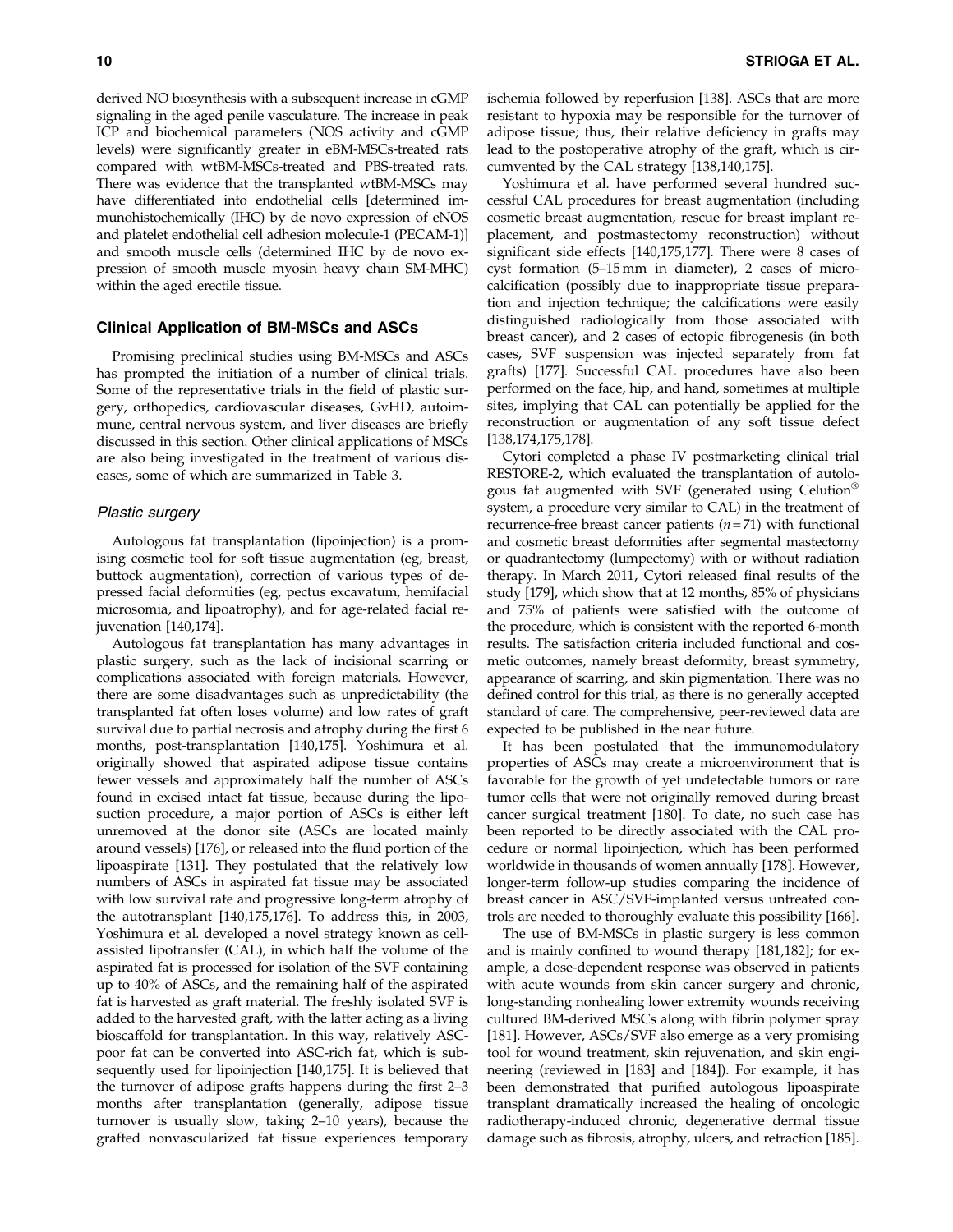|                                                                       |                   |                            | TABLE 3. REPRESENTATIVE ONGOING CLINICAL TRIALS WITH BM-MSCS AND ASCS/SVF                                                              |                                             |                                   |
|-----------------------------------------------------------------------|-------------------|----------------------------|----------------------------------------------------------------------------------------------------------------------------------------|---------------------------------------------|-----------------------------------|
| Disease                                                               | phase<br>Trial    | patients<br>No of          | and study design<br>Type of MSCs                                                                                                       | Application                                 | Clinical trials.<br>gov reference |
| Articular femoral condyle cartilage                                   | $1/\Pi$           | $\mathcal{E}$              | auto-ASC $(1 \times 10^6/\text{cm}^2)$ vs. auto-<br>chondrocytes $(1 \times 10^6/\text{cm}^2)$                                         | Local intraarticular                        | NCT01399749                       |
| Degenerative arthritis<br>defect                                      | $1/\Pi$           | $\frac{8}{2}$              | auto-ASC                                                                                                                               | Local intraarticular                        | NCT01300598                       |
| Full-thickness articular knee cartilage                               |                   | 50                         | auto-BM-MSC vs. auto-chondrocytes<br>(1) $1 \times 10^7 / 3$ mL<br>(2) $5 \times 10^7 / 3$ mL<br>(3) $1 \times 10^8 / 3$ mL<br>3 arms: | Local intra-articular                       | NCT00885729                       |
| Atrophic nonunion fracture<br>Osteoarthritis<br>defect                | $1/\Pi$<br>$\Box$ | <b>DA</b>                  | auto-BM-MSC in HA vs. HA alone<br>auto-BM-MSC                                                                                          | Local intra-articular<br>Local percutaneous | NCT01459640<br>NCT01429012        |
|                                                                       |                   |                            | $(1)$ (20 × 10 <sup>6</sup> /3 mL) + second injection, if<br>no callus after<br>6 months<br>2 arms:                                    |                                             |                                   |
| Osteogenesis imperfecta (type II, III)<br>Articular cartilage defects | $\frac{1}{1}$     | 25<br>12                   | auto-BM-MSC<br>$(2)$ PBS $(3 \text{ mL})$<br>allo-BM-MSC                                                                               | Local intra-articular<br>Intravenous        | NCT01061099<br>NCT00891501        |
|                                                                       |                   |                            | 6 infusions over<br>20 months<br>2 arms:                                                                                               |                                             |                                   |
| Treatment-refractory Crohn's disease                                  | 目                 | 270                        | (1) previously treated with BMT<br>(2) without history of BMT<br>(Prochymal <sup>TM</sup> )<br>allo-BM-MSC                             | Intravenous                                 | NCT00482092                       |
|                                                                       |                   |                            | (2) high dose<br>(1200 $\times10^6$ total)<br>$(600 \times 10^6 \text{ total})$<br>$(1)$ low dose<br>3 arms:                           |                                             | www.osiris.com                    |
| Treatment-refractory Crohn's disease<br>with perianal fistula         | $1/\Pi$           | $\overline{21}$            | allo-BM-MSC<br>(3) placebo                                                                                                             | Local intrafistular                         | NCT01144962                       |
|                                                                       |                   |                            | $(3) 30 \times 10^{6}$<br>$(4)$ 90 $\times 10^6$<br>$(2) 10 \times 10^{6}$<br>$(1)$ sham<br>4 arms:                                    |                                             |                                   |
| Fistulizing Crohn's disease<br>Fistulizing Crohn's disease            | $1/\Pi$           | $\circ$<br>$\overline{15}$ | $(1)$ 10×10 <sup>6</sup> /mL for 3 patients, and if<br>auto-ASC<br>allo-ASC                                                            | Local intrafistular<br>Local intrafistular  | NCT01157650<br>NCT01440699        |
|                                                                       |                   |                            | $(2)$ 30 × 10 $^{6}$ /mL for other 3 patients<br>safe                                                                                  |                                             |                                   |

(continued)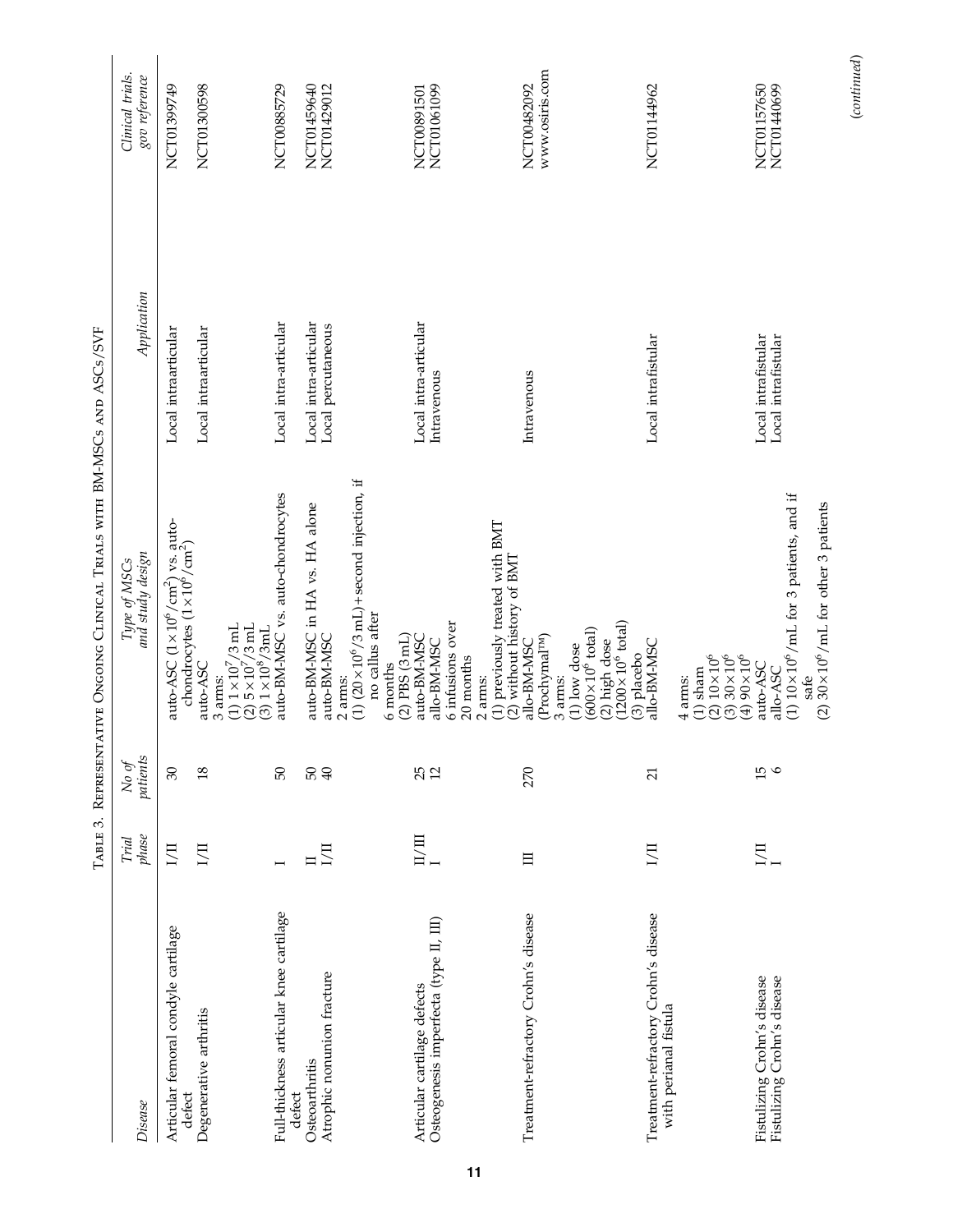|                                                                                         |                         |                   | TABLE 3. (CONTINUED)                                                                                                                                                                                                                                                            |                                               |                                                              |
|-----------------------------------------------------------------------------------------|-------------------------|-------------------|---------------------------------------------------------------------------------------------------------------------------------------------------------------------------------------------------------------------------------------------------------------------------------|-----------------------------------------------|--------------------------------------------------------------|
| Disease                                                                                 | phase<br>Trial          | patients<br>No of | and study design<br>Type of MSCs                                                                                                                                                                                                                                                | Application                                   | Clinical trials.<br>gov reference                            |
| Complex perianal fistula                                                                | Ħ                       | $\overline{40}$   | (2) high dose<br>(20 $\times$ 10 <sup>6</sup> /mL)<br>$(10 \times 10^6/\text{mL})$<br>$(1)$ low dose<br>auto-ASC<br>2 arms:                                                                                                                                                     | Local intrafistular                           | NCT01314092                                                  |
| Acute MI                                                                                | $\Box$                  | 220               | allo-BM-MSC (Prochymal) vs. Placebo                                                                                                                                                                                                                                             | Intravenous                                   | www.osiris.com<br>NCT00877903                                |
| $\begin{array}{c} \textrm{Actte} \textrm{MI} \\ \textrm{Actte} \textrm{MI} \end{array}$ | $\Xi$                   | 58                | auto-BM-MSC vs. placebo<br>auto-SVF vs. placebo                                                                                                                                                                                                                                 | Local intraendocardial<br>Local intracoronary | www.cytori.com<br>NCT00442806<br>APOLLO trial<br>NCT01394432 |
| Acute MI                                                                                | $\mathbb{I}/\mathbb{I}$ | 360               | (3) placebo<br>(1) dose $A$<br>$(2)$ dose $B$<br>auto-SVF<br>3 arms:                                                                                                                                                                                                            | Local intracoronary                           | www.cytori.com<br><b>ADVANCE</b> trial<br>NCT01216995        |
| Post-MI chronic myocardial ischemia                                                     |                         | $\Im 6$           | vs. placebo<br>auto-SVF                                                                                                                                                                                                                                                         | intramyocardial<br>intraventricular<br>Local  | www.cytori.com<br>NCT00426868<br>PRECISE trial               |
| Post-MI chronic myocardial ischemia                                                     | $1/\Pi$                 | $\mathcal{E}$     | $(3)$ 200 $\times$ 10 <sup>6</sup> total<br>$(2)$ 100 $\times$ 10 <sup>6</sup> total<br>$(2)$ 100 $\times$ 10 <sup>6</sup> total<br>$(3)$ 200 $\times$ 10 $^{6}$ total<br>$(1)$ 20 $\times 10^6$ total<br>$(1)$ 20 $\times$ 10 <sup>6</sup> total<br>auto-BM-MSC<br>allo-BM-MSC | Local transendocardial                        | POSEIDON trial<br>NCT01087996                                |
| Diabetes mellitus-associated critical<br>limb ischemia                                  | $1/\Pi$                 | $\Im 6$           | auto-ASC                                                                                                                                                                                                                                                                        | Local                                         | NCT01257776                                                  |
|                                                                                         |                         |                   | 4 arms:                                                                                                                                                                                                                                                                         | intraarterial                                 |                                                              |
|                                                                                         |                         |                   | (4) conventional treatment without<br>(2) medium dose<br>(3) high dose<br>$(2\times10^6/\text{kg})$<br>(1) low dose<br>$(0.5 \times 10^6/\text{kg})$<br>$(1 \times 10^6/\text{kg})$                                                                                             | (Arteria femoralis)                           |                                                              |
| Critical limb ischemia                                                                  | IЛ                      | $\Omega$          | vs. Plasmalyte A<br>intervention<br>allo-BM-MSC                                                                                                                                                                                                                                 | intramuscular<br>Local                        | NCT00883870                                                  |

(continued)

12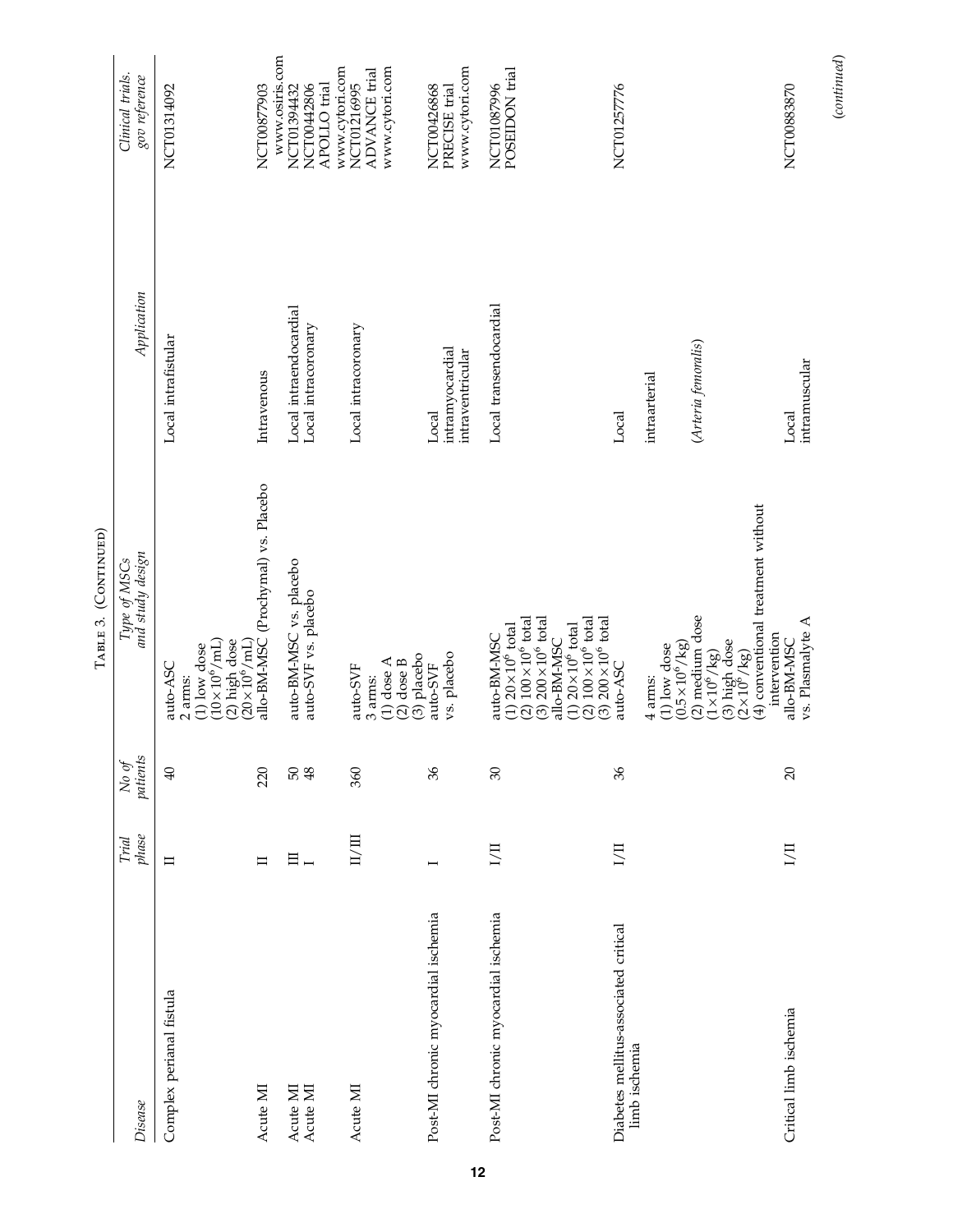| $\label{eq:seas} Discase$                                                            | phase<br>Trial   | patients<br>No of                      | and study design<br>Type of MSCs                                                                                                                                                                                                                      | Application                                                               | Clinical trials.<br>gov reference |
|--------------------------------------------------------------------------------------|------------------|----------------------------------------|-------------------------------------------------------------------------------------------------------------------------------------------------------------------------------------------------------------------------------------------------------|---------------------------------------------------------------------------|-----------------------------------|
| Chronic GvHD                                                                         | I/II             | $\mathcal{E}$                          | allo-ASC                                                                                                                                                                                                                                              | Intravenous                                                               | NCT01222039                       |
| Steroid-resistant acute GvHD or poor<br>Acute or chronic GvHD                        |                  | $10^{10}$                              | (2) standart treatment + high dose ASC<br>(1) standart treatment + low dose ASC<br>Clonal allo-BM-MSC $(1 \times 10^6/\text{kg})$<br>(3) standart treatment<br>allo-BM-MSC<br>$(3 \times 10^{6} / \text{kg})$<br>$(1\times10^6/\text{kg})$<br>3 arms: | Intravenous<br>Intravenous                                                | NCT01318330<br>NCT00603330        |
| graft function                                                                       |                  |                                        | (1) $4 \times 10^6$ /kg for refractory aGvHD<br>(2) $2 \times 10^6$ /kg for poor graft function<br>$\frac{1}{(3)}$ 2 × 10 <sup>6</sup> /kg + DLI for poor donor<br>T-cell chimerism<br>3 arms:                                                        |                                                                           |                                   |
| Liver fibrosis                                                                       |                  | S                                      | interval) + pioglitazone (30 mg daily<br>auto-BM-MSC (twice with 6 mo<br>for 24 months)                                                                                                                                                               | Intravenous (via portal vein)                                             | NCT01454336                       |
| Wilson cirrhosis                                                                     | $\Box$           | $\overline{10}$                        | allo-BM-MSC (from healthy donor with<br>opposite gender)                                                                                                                                                                                              | Intravenous (peripheral or portal vein)<br>Intraarterial (a. hepatis dex) | NCT01378182                       |
| Refractory primary biliary cirrhosis                                                 |                  | $\overline{c}$                         | 15 mg/kg/day per os, to the end of<br>allo-BM-MSC (single dose 5–50×10 <sup>6</sup> /<br>kg) vs. ursodeoxycholic acid (13-<br>the study)                                                                                                              | Intravenous                                                               | NCT01440309                       |
| Kidney or liver transplantation                                                      | $1/\Pi$          | $\overline{40}$                        | standart treatment + $1.5 - 3 \times 10^6$ /kg<br>(1) kidney transplant<br>allo-BM-MSC<br>(third party)<br>4 arms:                                                                                                                                    | Intravenous                                                               | NCT01429038                       |
|                                                                                      |                  |                                        | standart treatment + $1.5 - 3 \times 10^6$ /kg<br>standard treatment<br>standard treatment<br>(2) kidney transplant<br>(4) liver transplant<br>(3) liver transplant                                                                                   |                                                                           |                                   |
| Bronchiolitis obliterans after lung<br>Severe pulmonary emphysema<br>transplantation |                  | $\begin{array}{c} 10 \\ 1 \end{array}$ | allo-BM-MSC 2×10 <sup>6</sup> /kg twice weekly<br>auto-BM-MSC<br>for 2 weeks                                                                                                                                                                          | Intravenous<br>Intravenous                                                | NCT01306513<br>NCT01175655        |
| Type I diabetes mellitus                                                             | $1/\Pi$          | $\mathcal{E}$                          | auto-BM-MSC cotransplanted with<br>allogeneic islet cells                                                                                                                                                                                             | Not specified                                                             | NCT00646724                       |
| Type I diabetes mellitus                                                             | $I\!$ $/$ $I\!I$ | 80                                     | auto-BM-MSC $(\sim 2 \times 10^6/\text{kg})$                                                                                                                                                                                                          | Intravenous                                                               | NCT01157403                       |
|                                                                                      |                  |                                        |                                                                                                                                                                                                                                                       |                                                                           | (continued)                       |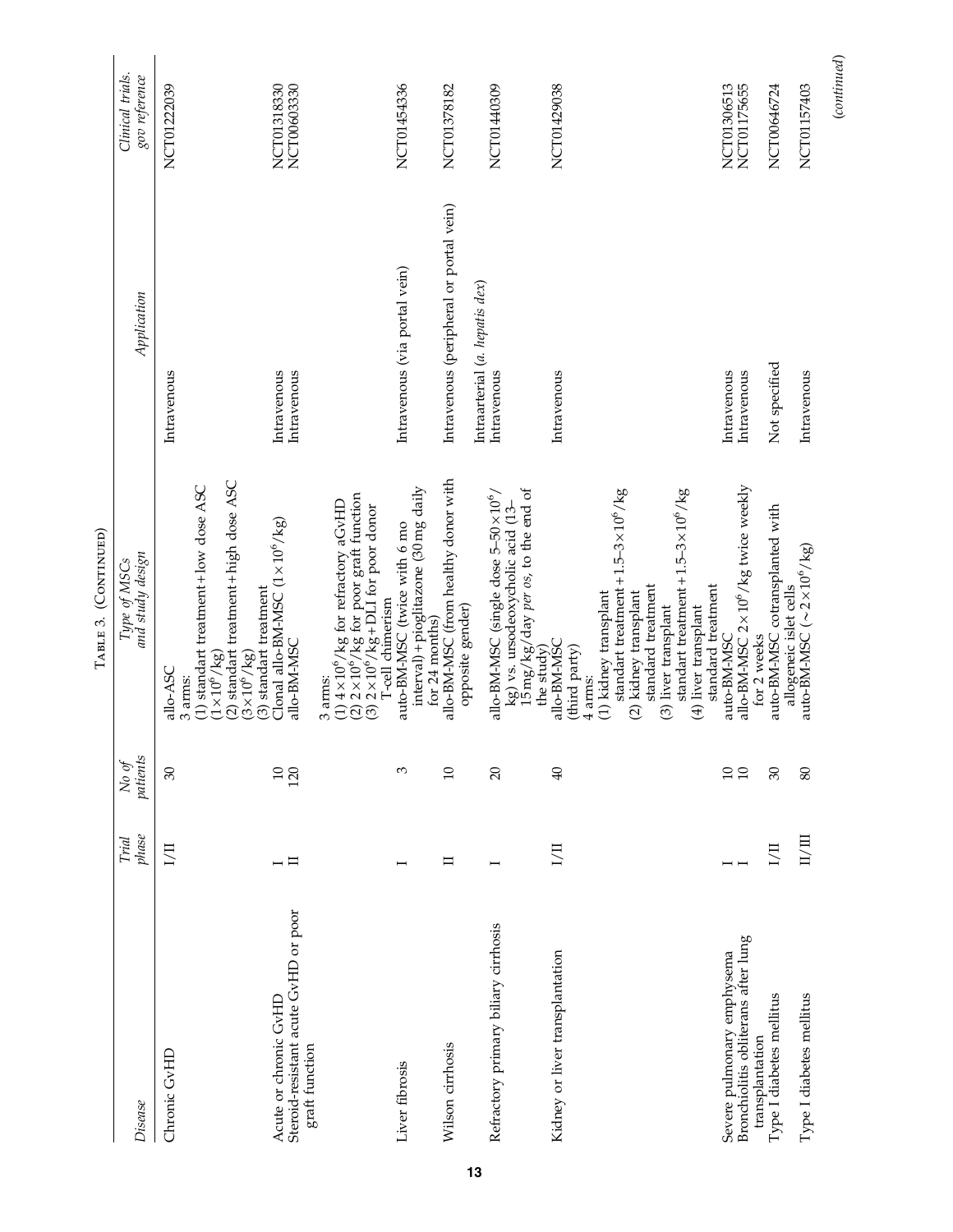|                                          |                |                                   | TABLE 3. (CONTINUED)                                                                                                                                                                                                                                     |                                                                                                                                                                                                     |                                           |
|------------------------------------------|----------------|-----------------------------------|----------------------------------------------------------------------------------------------------------------------------------------------------------------------------------------------------------------------------------------------------------|-----------------------------------------------------------------------------------------------------------------------------------------------------------------------------------------------------|-------------------------------------------|
| Disease                                  | phase<br>Trial | patients<br>No of                 | and study design<br>Type of MSCs                                                                                                                                                                                                                         | Application                                                                                                                                                                                         | Clinical trials.<br>gov reference         |
| Type I diabetes mellitus                 | $\blacksquare$ | $\mathcal{S}$                     | allo-BM-MSC (Prochymal)                                                                                                                                                                                                                                  | Intravenous                                                                                                                                                                                         | NCT00690066                               |
| Type II diabetes mellitus                | IJЦ            | $\overline{10}$                   | vs. placebo<br>auto-SVF<br>2 arms:                                                                                                                                                                                                                       | Intraarterial (IA, a. pancreatica)<br>Intravenous (IV)                                                                                                                                              | www.osiris.com<br>NCT01453751             |
| Refractory SLE<br>SM<br>SM               | $E^ E^-$       | 238                               | allo-BM-MSC 1×10 <sup>6</sup> /kg<br>auto-BM-MSC (1×10 <sup>6</sup> /kg)<br>(2) IV injection alone<br>$(1)$ IA + IV injection<br>auto-ASC                                                                                                                | Intravenous<br>Intravenous<br>Intravenous                                                                                                                                                           | NCT00813969<br>NCT01056471<br>NCT00698191 |
|                                          |                |                                   | (3) no intervention<br>(2) high dose<br>$4 \times 10^6$ /kg<br>$1\times10^6/\mathrm{kg}$<br>$(1)$ low dose<br>$3$ arms:                                                                                                                                  |                                                                                                                                                                                                     |                                           |
| Parkinson's disease<br>SM                | នីង            | $\overline{c}$<br>$\overline{10}$ | allo-BM-MSC $(1 \times 10^6$ /kg)<br>auto-ASC                                                                                                                                                                                                            | Intraarterial (a. vertebralis)<br>Intravenous                                                                                                                                                       | NCT01453803<br>NCT00962923                |
| Ischemic cerebral stroke                 | $\Box$         | 50                                | auto-BM-MSC plus standart care vs.                                                                                                                                                                                                                       | Intravenous<br>Intravenous                                                                                                                                                                          | NCT01461720                               |
| Ischemic cerebral stroke                 | IЛ             | 35                                | standart care alone<br>$0.5 - 1.5 \times 10^{6} / \text{kg}$<br>allo-BM-MSC                                                                                                                                                                              | Intravenous                                                                                                                                                                                         | NCT01297413                               |
| Spinal cord injury<br>Spinal cord injury | $1/\Pi$        | ລ $\Omega$                        | auto-BM-MSC $1 \times 10^6/\text{kg (IV)} + 1 \times 10^6/\text{K}$<br>auto-BM-MSC                                                                                                                                                                       | Intravenous (IV) and Intrathecal (IT)<br>Local intralesional                                                                                                                                        | NCT01446640<br>NCT01325103                |
| Amyotrophic lateral sclerosis            | $\overline{L}$ | 24                                | kg (IT)<br>auto-BM-MSC (secreting neurotrophic                                                                                                                                                                                                           | Local intramuscular (IM)                                                                                                                                                                            | NCT01051882                               |
|                                          |                |                                   | (2) progressive ALS<br>$1 \times 10^6 \times 24$ IM<br>(1) early ALS<br>$60\times10^6$ IT<br>factors)<br>2 arms:                                                                                                                                         | Intrathecal (IT)                                                                                                                                                                                    |                                           |
| Cisplatin-induced ARF in cancer          |                | Ó                                 | allo-BM-MSC                                                                                                                                                                                                                                              | Intravenous                                                                                                                                                                                         | NCT01275612                               |
| patients with solid tumors               |                |                                   | $(2)$ 2×10 <sup>6</sup> /kg for other 3 patients<br>(3) $5 \times 10^6$ /kg for other 3 patient<br>allo-BM-MSCs + hiHSCT + $^{131}I$ -<br>If any efficacy and safe, then<br>If any efficacy and safe, then<br>$(1)$ 1×10 <sup>6</sup> /kg for 3 patients |                                                                                                                                                                                                     |                                           |
| Treatment-refractory neuroblastoma       | 0              | $\overline{15}$                   | MIBG+DLI+ricChT+rituximab                                                                                                                                                                                                                                | Intravenous                                                                                                                                                                                         | NCT00790413                               |
|                                          |                |                                   |                                                                                                                                                                                                                                                          | ARF, acute renal failure; auto, autologous; allo, allogeneic; BMT, bone marrow transplantation; DLI, donor lymphocyte infusion; HA, hyaluronic acid; hiHSCT, haploidentical hematopoietic stem cell |                                           |

transplantation; <sup>131</sup>I-MIBG, iodine-131 metaiodobenzylguanidine; MI, myocardial intarction; ricChT, reduced intensity conditioning chemotherapy; PBS, phosphate-buffered saline. transplantation; 131I-MIBG, iodine-131 metaiodobenzylguanidine; MI, myocardial infarction; ricChT, reduced intensity conditioning chemotherapy; PBS, phosphate-buffered saline.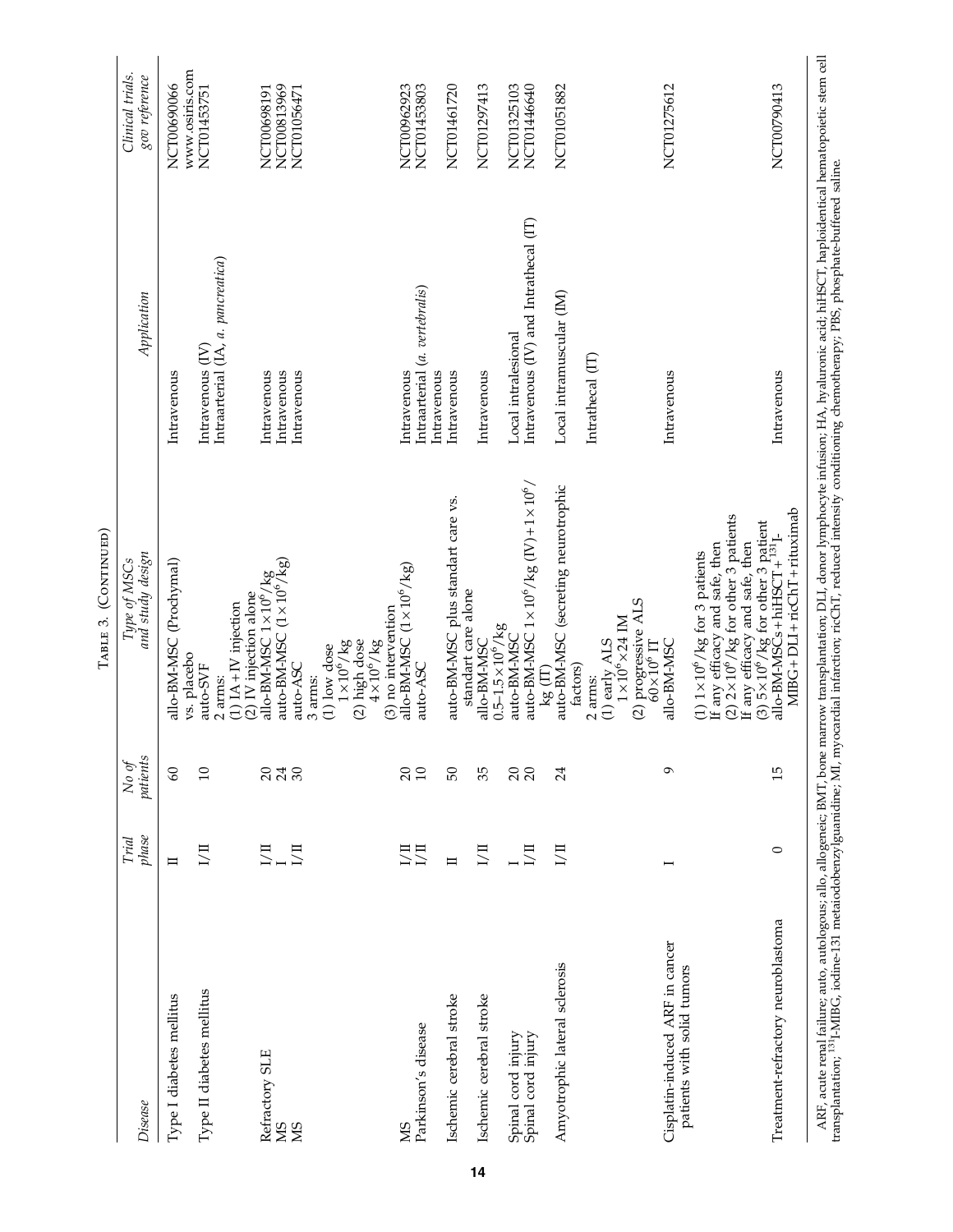It would seem reasonable that ASCs/SVF are preferred in plastic surgery, as it would be quite arguable to use BM-MSCs when the therapeutic efficacy of ASCs is demonstrated, especially for clinical situations or conditions that are not life threatening, because marrow harvesting is a more invasive and potentially donor-site morbid procedure.

## **Orthopedics**

The capacity of articular cartilage to heal is limited (due to low mitotic potential of chondrocytes in vivo); thus, defects in the joint cartilage progress to osteoarthritis [186]. Traditionally, articular cartilage defects are treated by abrasion, microfracturing, mosaic plasty, or cell-engineering strategies such as autologous culture-expanded chondrocyte implantation (ACI). ACI is associated with difficulties, such as obtaining a sufficient number of autologous chondrocytes, donor-site morbidity, and poor histological repair [186]. To address these limitations, the use of autologous BM-MSCs was investigated. Wakitani et al. tested the role of autologous BM-MSCs in the repair of large articular cartilage defects in the osteoarthritic knees of patients  $(n=24)$  who underwent high tibial osteotomy [187]. There were no significant differences in clinical improvement between patients treated with BM-MSCs along with periosteal flap ( $n = 12$ ) and the controls treated with periosteal flap alone, although the arthroscopic and histological grading score was higher in the BM-MSC-transplanted group. The same group also reported using autologous BM-MSCs in the repair of full-thickness articular cartilage defects of patella in 2 patients [188], and articular cartilage defects in the patello-femoral joint in the knees of 3 patients [189]. Autologous BM-MSCs also promoted the repair of large, full-thickness articular cartilage defect in the medial femoral condyle of a 31-year-old athlete [186]. The role of ASCs in the treatment of cartilage defects is investigated in clinical trials (NCT01399749, NCT01300598 at www.clinicaltrials.gov; see Table 3).

Both BM-MSCs and ASCs have been used for the successful repair of various bone defects, including critical size defects in the long bone [190], hard palate reconstruction [191], and craniomaxillofacial defects [128,166].

BM-MSC have been shown to have superior chondrogenitc potential to ASCs in vitro differentiation assays [156–158], although the modulation of in vitro factors allows for the chondrogenic differentiation of ASCs that are comparable to BM-MSCs [159–160]. Similarly, some authors claim that BM-MSCs are more prone to osteogenic differentiation than ASCs in vitro [145,154,155], whereas others demonstrate that the osteogenic potential of BM-MSCs is not significantly greater than that of ASCs [112,146,149]. However, the osteogenic capacity of ASCs seems to decline with age, and this phenomenon is more prominent in women [128]. The in vitro data suggest that BM-MSCs may, thus, be better suited to repair cartilage defects, although it is not clear whether BM-MSCs or ASCs actually affect cartilage or bone repair by differentiation into chondrogenic or osteogenic cells. If paracrine factors are implicated in the therapeutic effects of these MSCs, there would be little difference between the 2 cell types.

Therapeutic potential and the clinical experience of MSC application for orthopedic diseases are reviewed in greater detail in [192], and summarized in Table 3.

#### Myocardial infarction

Chen et al. investigated the use of autologous BM-MSCs for treating acute MI in 69 patients who underwent primary percutaneous coronary intervention (PCI) [193]. Patients were randomized into 2 groups, and 34 patients received an intracoronary BM-MSC injection, with controls receiving saline injections. Three months of follow-up showed that both wall movement velocity over the infarcted region and left ventricular ejection fraction (LVEF) were significantly increased, while regional functional defects (percentage of hypokinetic, akinetic, and dyskinetic segments), perfusion defects (evaluated by positron emission tomography), and left ventricular end-systolic and end-dyastolic volumes significantly decreased in the BM-MSC-treated group when compared with the control group.

Mohyeddin-Bonab et al. investigated the therapeutic efficacy of autologous BM-MSCs in 16 patients with old MI undergoing coronary artery bypass grafting or PCI [194]. They showed that while patients receiving local injections of BM-MSCs  $(n=8)$  had an increased LVEF compared with the control group, this difference was not statistically significant. However, there were significant differences in terms of clinical improvement (as assessed by the New York Heart Association classification) and reduced infarction size in the BM-MSC treated group relative to controls.

A randomized phase I clinical study assessing the systemic delivery of allogeneic BM-MSCs (Prochymal<sup>TM</sup>) without immunosuppression after acute MI similarly showed significant improvements in symptomatic global assessments, cardiac arrhythmias, and pulmonary function in the MSC-treated groups relative to controls (receiving saline) without concomitant differences in the ejection fraction between the 2 groups [117]. Subset analysis revealed that LVEF was improved as assessed by magnetic resonance imaging in MSC-treated MI patients compared with placebo controls 1 year after treatment, although the difference was again not statistically significant.

There are emerging data on the use of ASCs and the more heterogeneous SVF in cardiac applications. Results from the APOLLO trial show that the intracoronary delivery of autologous ASCs is safe [195]. Similar to the early phase I/II autologous and allogeneic BM-MSC trials, there does not appear to be significant efficacy in terms of LVEF improvement between cell-treated and control groups.

It would appear that ASCs might be better suited than BM-MSCs for cardiac applications at this early stage, as evidenced by their superior angiogenic properties in vivo [115]. Other studies also suggest that while the 2 cell types are equally adept at modulating an anti-inflammatory environment through secreted factors, ASCs appear to induce significant improvement in infarct area and LV infarct wall thickness, compared with the BM-MSC-treated and control groups [196].

Larger phase II/III trials will be needed to compare the efficacy of BM-MSCs and ASCs in a clinical setting. The therapeutic potential and clinical experience of MSC application for the treatment of cardiovascular (mainly cardiac) diseases are reviewed in greater detail in [198–200], and summarized in Table 3.

#### Graft-versus-host disease

Acute GvHD is a significant cause of morbidity and mortality after allogeneic HSCT. Treatment with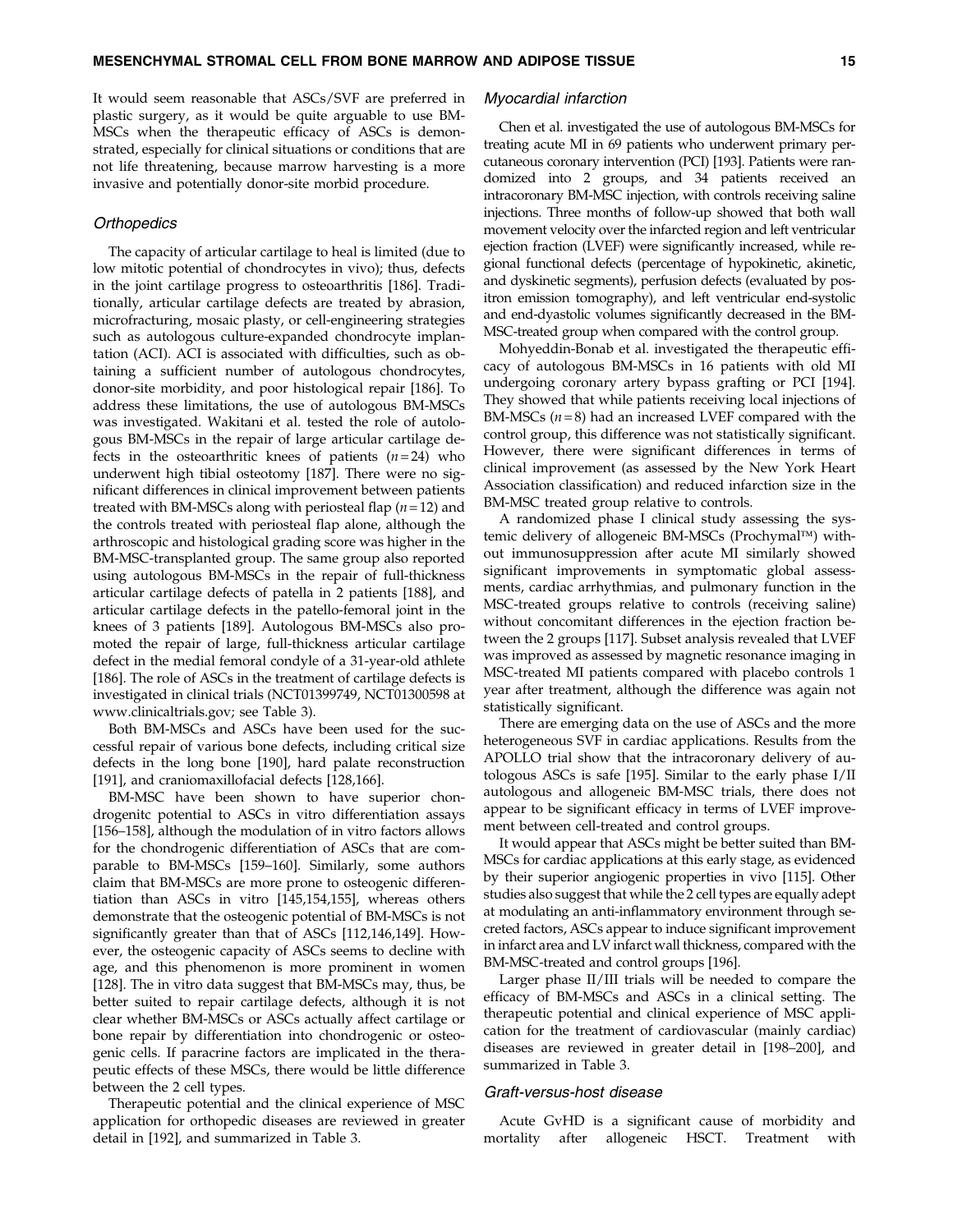corticosteroids remains the gold standard for acute GvHD; however, even with prompt initiation, it is suboptimal [118]. Moreover, the response rate to steroid therapy is 30%–50% [200], and 30%–60% of the patients develop steroid-resistant GvHD [201]. Several clinical studies have demonstrated that BM-MSCs are effective in a considerable proportion of patients with acute de novo GvHD (combined with steroid therapy) [118] and steroid-resistant GvHD [200,202–205] with no detectable side effects or ectopic tissue formation. Moreover, both haploidentical and third-party (HLA-mismatched) BM-MSCs can be safely and effectively used to treat de novo and steroid-resistant acute GvHD [118,200,202–205]. Several recent reports indicate that BM-MSCs may also be effective in managing chronic GvHD [206–208].

In contrast, the Osiris-sponsored phase III trial (NCT00366145 at www.clinicaltrials.gov), using allogeneic BM-MSCs (Prochymal) in the treatment of patients  $(n=244)$ with steroid-resistant acute GvHD, failed to meet the primary end-point (complete response of  $\geq 28$  days duration) [209], although by day 100, Prochymal showed significantly improved overall response rates (both complete and partial) in steroid-refractory GvHD, involving liver (76% vs. 47%,  $P=0.03$ ) and gastrointestinal (82% vs. 68%,  $P=0.03$ ), but not skin (78 vs. 77%,  $P = 0.9$ ) [210]. The treatment of patients with GvHD affecting all 3 organs (skin, liver, and gut) resulted in a 63% overall response rate in the Prochymal group, while none of the placebo-treated patients responded  $(P<0.05)$ . Additionally, patients treated with Prochymal had significantly less progression of liver GvHD compared with placebo (37% vs.  $65\%$ ,  $P = 0.05$ ). There were no significant differences in the incidence of infection, recurrent malignancy, and toxicities between the groups. It should also be noted that there were more patients with severe (grade IV) GvHD in the Prochymal group than in the control group. Collectively, these results suggest that the addition of Prochymal is safe and shows improvement in patients with steroid-resistant acute GvHD involving visceral organs; however, the durability of the response remains questionable.

Similarly, the use of Prochymal appeared to be ineffective, as per the clinical trial (NCT00562497 at www.clinicaltrials.gov) evaluation criteria in treating patients  $(n=192)$ with de novo GvHD [209].

ASCs (both haploidentical and HLA-mismatched) have been shown to be effective in the salvage therapy of 6 patients with severe steroid-resistant acute GvHD [119]. Complete response was achieved in 5 patients (1 patient did not respond to ASC treatment); 4 of them were alive after a median follow-up of 40 months (1 patient died of leukemia relapse). All 4 survivors were in good clinical condition and free of their hematological malignancy. No side effects were observed after ASC treatment. Two pediatric patients with severe steroid-resistant GvHD were also successfully treated with intravenous infusions of ASCs from HLA-mismatched unrelated donors [211]. A larger, placebo-controlled trial using varying doses of autologous ASCs is currently underway (NCT01056471 at www.clinicaltrials.gov) and will provide some answers on the efficacy of ASCs in treating GvHD.

It should be noted that several studies showed that MSCs are not effective for preventing acute GvHD if they are cotransplanted with HSCs (reviewed in [95] and [212]). This is consistent with results of preclinical studies [148,167,168], implying that MSCs need to be "switched-on" by an evolving allogeneic immune response in the host [168]; conversely, transplanting after the immune response has been fully mounted is also ineffective, suggestive of an optimum window of opportunity [168]. Thus, the conflicting results in the GvHD trials may be explained by considering the cell dose, timing, and duration of treatment.

Clinical aspects of MSC application for the treatment of GvHD are reviewed in greater detail in [212–214], and are summarized in Table 3.

### Autoimmune diseases

MSCs are also being investigated in patients with various autoimmune diseases.

Crohn's disease. Autologous BM-MSCs have been used for the treatment of fistulizing Crohn's disease. Ciccocioppo et al. conducted a phase I trial in which autologous BM-MSCs were locally injected to 10 patients with fistulizing Crohn's disease (9 patients with complex perianal fistulas and active rectal disease and 1 patient with multiple enterocutaneous fistulas) [215]. Patients were followed up for 12 months with no adverse effects reported. Seven patients (including the one with multiple enterocutaneous fistulas) had sustained complete fistula closure without signs of fibrosis, and 3 patients showed a partial response. A reduction of Crohn's disease activity index (CDAI) and perianal disease activity index  $(P<0.01$  for both) was observed for all patients. Seven of 9 patients with perianal disease underwent lower endoscopy at the end of the follow-up, and complete healing of the rectal mucosa was evident, relative to the inflammation present before BM-MSC treatment. Additionally, the percentage of mucosal and circulating regulatory  $FOXP3<sup>+</sup>$  T cells significantly increased during the treatment and remained stable until the end of the follow-up. In another study, Duijvestein et al. investigated the role of intravenously infused autologous BM-MSCs for the treatment of patients ( $n = 9$ ) with refractory luminal Crohn's disease [216]. Disease remission (ie, CDAI less than 150) was not achieved in any patient. Three of the 9 patients showed a reduction of  $\geq$  70 points in CDAI 6 weeks post-treatment (baseline median CDAI was 326); however, the disease worsened significantly in 4 patients and required additional treatment. It was also shown that BM-MSC treatment was associated with an increase in  $CD4^+$  regulatory T cells and with a decrease in inflammatory cytokine levels in mucosal biopsies. The results of these 2 studies suggest that the local administration of BM-MSCs may be superior to systemic administration, although a phase II study using systemically administered allogeneic BM-MSCs (Prochymal) in 9 patients with refractory moderate-to-severe Crohn's disease also showed promising results [217]. All 9 patients had CDAI scores that significantly decreased by day 28, and 3 patients (33%) achieved a clinical response (reduction in  $CDAI \ge 100$ points) by day 14. No serious adverse events were observed. Based on these promising results, Osiris had started a phase III clinical trial (NCT00482092 at www.clinicaltrials.gov; see Table 3).

García-Olmo et al. conducted a phase I clinical trial in which they investigated the role of locally administered autologous ASCs (a single dose of  $3-30 \times 10^6$  cells in combination with fibrin glue) for the treatment of fistulizing Crohn's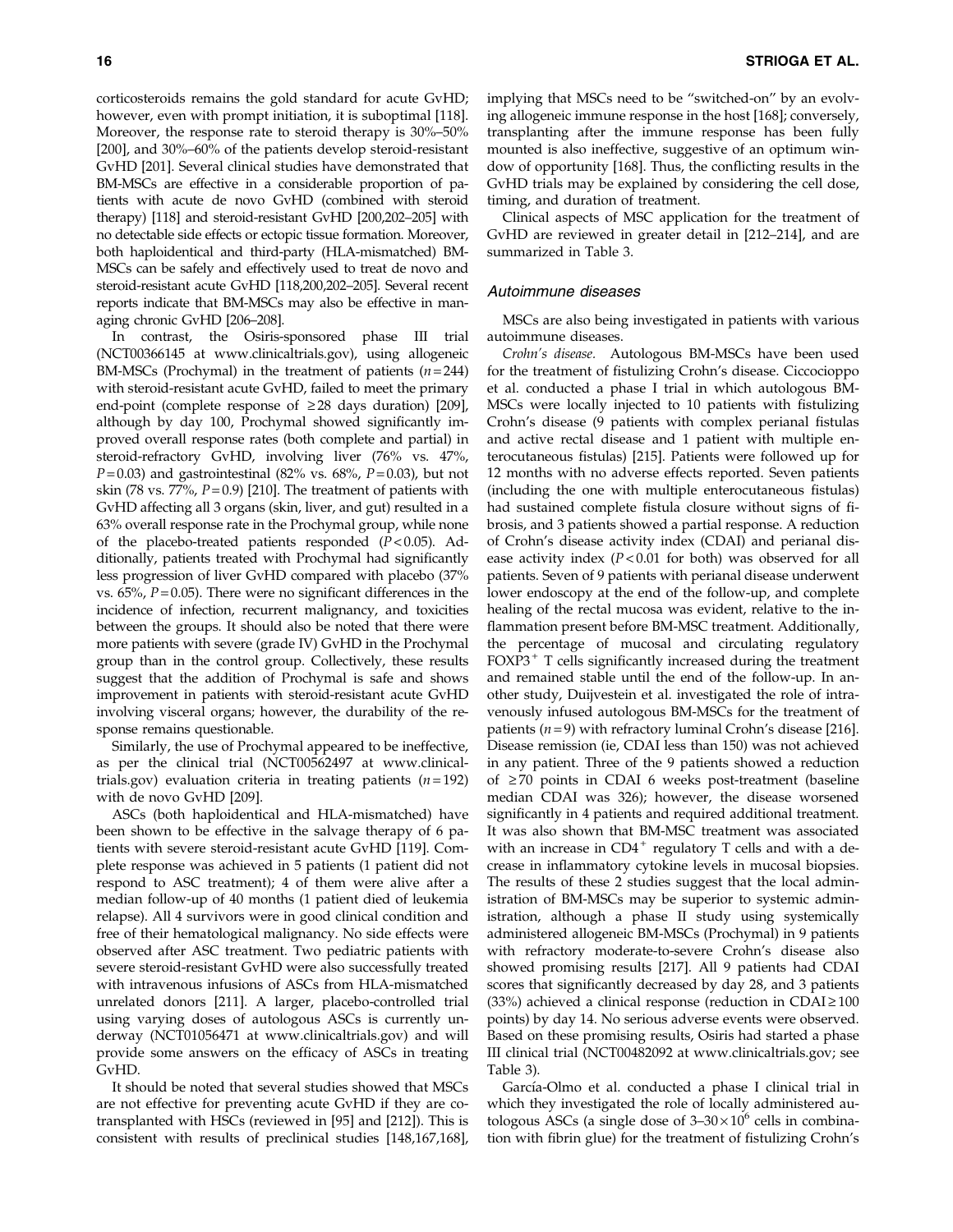disease [218]. Four patients with 9 fistulas of different types (rectovaginal, enterocutaneous, and perianal) were enrolled in the study. Eight of the 9 inoculated fistulas were followed weekly for at least 8 weeks. External openings of 6 fistulas (75%) were closed (covered with epithelium) at week 8, while 2 remaining fistulas showed a partial closure with decreased output flow. No adverse effects were observed during the average follow-up of 22 months. Another randomized phase II clinical trial performed by the same group compared the efficacy of intralesionally administered autologous ASCs ( $20 \times 10^6$  cells) plus fibrin glue versus fibrin glue alone (control) for the treatment of complex perianal fistulas associated with Crohn's disease, and of cryptoglandular (non-Crohn's) origin [219]. Fistula healing was evaluated at 8 weeks and 1 year; if healing was not observed at week 8, then an additional dose of ASCs  $(40 \times 10^6 \text{ cells})$  plus fibrin glue or fibrin glue alone was administered. In the Crohn's disease group (14 patients of 49), complex fistulas were closed in 5 of the 7 (71%) patients treated with ASCs plus fibrin glue (1 patient had recurrence at 1 year follow-up [219,220]), while only 1 of the 7 (14%) patients responded in the control group. Statistical significance was not reached in the Crohn's subgroup (due to small sample size). A phase III trial investigating the safety and efficacy of allogeneic ASCs for the treatment of complex perianal fistulas in patients with Crohn's disease is expected to start in the first half of 2012 [221].

BM-MSCs isolated from patients with Crohn's disease were shown to have a similar morphology, phenotype, growth potential, and, most importantly, immunomodulatory capacity compared with BM-MSCs isolated from healthy donors [216,222], suggesting that autologous therapy might be appropriate. Given the similar immunomodulatory profiles of BM-MSCs versus ASCs, it would appear that both cell types are promising for this application with ASC being superior due to their easier access, greater amounts and more pronounced immunosuppressive properties as already discussed in this review.

Systemic lupus erythematosus. Sun et al. [223] demonstrated that the infusion of allogeneic BM-MSCs reconstituted the bone marrow osteoblastic compartment and reversed multiorgan dysfunction more effectively than cyclophosphamide-mediated immunosuppression in mice. Based on these promising preclinical results, they treated 4 patients with cyclophosphamide and glucocorticoid therapyrefractory systemic lupus erythematosus (SLE) using allogeneic BM-MSCs and showed a stable 12–18 month disease remision without any side effects. They also found a significant increase in the peripheral blood CD4+FOXP3+ T-cell population 3 months post BM-MSC transplantation [223].

In a separate study, Liang et al. treated 15 patients with persistently active, treatment-refractory SLE using allogeneic BM-MSCs [224]. Decreased SLE Disease Activity Index (SLEDAI) score and reduced 24 h proteinuria were seen in all patients after the treatment with concurrent reduction in doses of prednisolone and immunosuppressants. At a 12 month follow-up the mean SLEDAI was significantly decreased  $(12.2 \pm 3.3 \text{ vs. } 3.2 \pm 2.8 \text{ at baseline, } n = 12, P < 0.05);$ moreover, it remained less than 8 points in 12 of 13 patients, and 4 patients showed complete remission in disease activity (SLEDAI score was 0), which lasted for another 24 months in 1 of these 4 patients. At a 12-month follow-up, mean 24 h proteinuria was also significantly decreased  $(858.0 \pm 800.7 \text{ mg})$ vs.  $2505.0 \pm 1323.9$  mg at baseline,  $n = 12$ ,  $P < 0.01$ ); it significantly decreased in 7 patients and normalized in 5 patients. Anti-dsDNR antibodies were significantly decreased in 11 of 15 (73%) patients at 1 and 3 months post-transplantation. Treatment was also associated with a significant increase in peripheral blood  $CD4+FOXP3+$  Treg cells.

Interestingly, Carrion et al. treated 2 SLE patients with autologous BM-MSCs and found that there was no positive effect on disease activity, despite the fact that circulating Treg cells were markedly increased in peripheral blood and BM-MSCs suppressed activation and proliferation of peripheral blood lymphocytes in vitro [225]. These results are consistent with preclinical studies showing impaired BM-MSC function in mice with SLE [223]. Collectively, these initial results suggest that allogeneic BM-MSCs may be superior to autologous ones in the treatment of SLE patients.

To our knowledge, the role of ASCs in the treatment of SLE patients has not been investigated, although a recent preclinical study showed that long-term serial administration (28 times) of human ASCs effectively ameliorated SLE (especially early-stage) and restored immune homeostasis in mice [226].

Multiple sclerosis. Mohyeddin-Bonab et al. reported the use of intrathecal injections of autologous BM-MSCs for the treatment of 10 patients with refractory progressive multiple sclerosis (MS) [227]. Their Expanded Disability Status Scale (EDSS) score ranged from 3.5 to 6 over a mean 19-month follow-up. One patient improved (EDSS score decreased from 5 to 2.5), 4 patients showed no change in EDSS, and 5 patients showed progressive disease (their EDSS score increased in the range from 0.5 to 2.5). In the monthly neurological functional system assessment, 6 patients showed some degree of improvement in their sensory, pyramidal, and cerebellar functions; 1 patient showed no difference in clinical assessment; and 3 deteriorated. The results of MRI assessment after 12 months were also mixed: 7 patients with no difference, 2 showed an extra plaque, and 1 patient showed a decrease in the number of plaques.

Riordan et al. presented 3 case reports of a physicianinitiated compassionate-use MS treatment using 2 intravenous infusions of autologous SVF cells and multiple intravenous and intrathecal infusions of allogeneic  $CD34<sup>+</sup>$  cells and BM-MSCs [116]. BM-MSCs were third-party unmatched, and  $CD34<sup>+</sup>$  cells were matched by mixed lymphocyte reactions. Infusions were performed within a 9–10 day period and were very well tolerated without any significant side effects. There was a marked improvement in patient-reported clinical results.

Given the autoimmune involvement of MS, it is anticipated that the immunomodulatory properties of both ASCs and BM-MSCs may be effective, although trials controlling for the route of administration, source of cell, cell preparation, and dose are needed to properly answer efficacy questions.

Type I diabetes mellitus. Twenty-five patients with type I diabetes receiving intra-pancreatic injections of autologous BM-MSCs and hyperbaric oxygen treatment showed improved metabolic control and reduced insulin requirements 12 months later [228].

A similar pilot study using ASCs has demonstrated the feasibility and safety of this approach. Vanikar et al. intraportally injected allogeneic ASCs along with cultured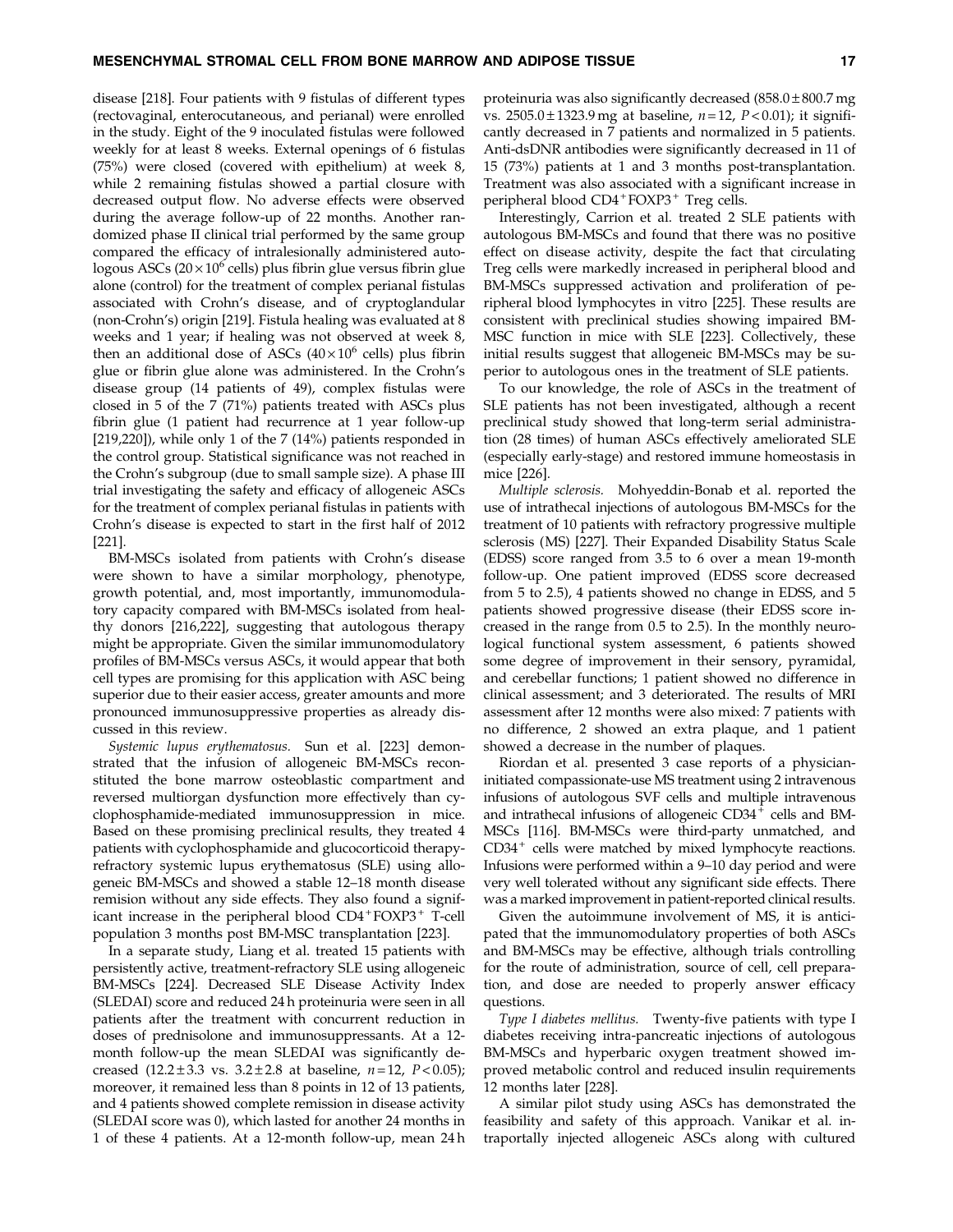bone marrow (isolated from a related donor) in 11 insulindependent diabetes mellitus patients [120]. The mean followup was 7.3 months. Clinical parameters significantly improved as shown by (1) decreased mean exogenous insulin requirement (1.14 U/kg/day vs. 0.63 U/kg/day at baseline,  $P=0.009$ ); (2) decreased mean levels of glycosylated hemoglobin (8.47% vs. 7.39%,  $P = 0.03$ ); (3) raised serum c-peptide levels  $(0.1 \text{ ng/mL}$  vs.  $0.37 \text{ ng/mL}$ ,  $P=0.05$ ); and  $(4)$  disappeared diabetic ketoacidosis events with a mean 2.5 kg weight gain on a normal vegetarian diet and physical activities. No side effects were observed. Questions on whether ASCs or BM-MSCs of an autologous or allogeneic nature are better suited for type I diabetes, a fundamentally metabolic disorder, remain to be answered in larger, controlled clinical trials.

## Ischemic central nervous system injury

Several preclinical animal studies have clearly demonstrated the beneficial effects of MSCs after an ischemic stroke [229,230], although clinical experience is still relatively nascent. Lee et al. conducted a long-term (up to 5 years) observer-blinded follow-up study that evaluated the safety and efficacy of intravenous BM-MSC infusion in patients with severe middle cerebral artery ischemic stroke [231]. They found that the mortality rate in the MSC group  $(n=16)$  was significantly lower than in the control group  $(n=36)$ . There was a tendency for more patients with an improved outcome in the MSC group [evaluated by modified Ranking Scale (mRS)]. Moreover, the proportion of patients with an improved mRS value significantly increased in the MSC group, but not in the control group. There was no difference in comorbidities during the followup period, as well as no significant adverse effects were observed after BM-MSC treatment. Clinical improvement in the MSC group significantly correlated with (1) the serum levels of stromal cell-derived factor-1 $\alpha$  at the time of MSC treatment, and (2) the degree of involvement of the subventricular region of the lateral ventricle. The authors concluded that BM-MSCs therapy may improve outcomes after ischemic stroke depending on the specific characteristics of an individual patient.

To our knowledge, no clinical trials investigating the potential of ASCs/SVF in the treatment of ischemic CNS injury have been reported to date, although a recent preclinical study demonstrated that ASCs are superior to BM-MSCs in the treatment of ischemic stroke in a mouse model [232], perhaps due to the superior angiogenic potential of ASCs [115].

The current status of MSC application progress and possibilities for the treatment of ischemic stroke are concisely reviewed in [233].

## Liver diseases

Kharaziha et al. performed a phase I/II clinical study, in which 8 patients with end-stage liver disease (cirrhosis of different ethiologies) were treated with autologous BM-MSCs [234]. The cells were induced to differentiate into hepatocyte progenitors (as defined by the expression of albumin and  $\alpha$ -fetoprotein) and were then injected into either the portal vein or peripheral vein. Liver function and clinical parameters evaluated at baseline and 1, 2, 4, 8, and 24 weeks after an injection of predifferentiated BM-MSCs showed

significant improvement (as verified by the Model for End-Stage Liver Disease Score and appropriate serum parameters for liver function). No adverse effects were noted. All patients had an improved general condition and quality of life, which was noted 2 months after the injection. Other clinical studies investigating the use of BM-MSCs or BM mononuclear cells for the treatment of liver diseases are also briefly discussed in [234]. Significantly, there are some concerns that in liver pathology, MSCs may show undesirable effects or even worsen the disease because of their profibrogenetic potential [235]. Two clinical trials (NCT00913289, NCT01062750 at www.clinicaltrials.gov) investigating the role of SVF in the treatment of liver cirrhosis were suspended (reasons were not specified).

# Future Perspectives of Actual Practical Clinical Aspects

Many issues remain to be elucidated in understanding MSC biology, mechanisms of action, and clinical application; however, here, we would like to focus on 3 practical clinical aspects.

First, in the majority of cases, MSCs are traditionally expanded using 10% FCS. Although FCS batches are routinely prescreened for biosafety, theoretically FCS may be responsible for the transmission of prions and still unidentified zoonoses; additionally, there is always the risk of an immune reaction in the host to the xenogeneic materials, especially if repeated infusions are needed [134]. Thus, an FCS-free medium should be introduced into routine clinical practice as soon as possible. This is feasible, as several clinical studies have already successfully used human autologous serum and/or platelet lysate [119,120,191,203,234]. Moreover, it was shown that both BM-MSCs [236] and ASCs [237] expanded in either human autologous serum (or platelet lysate) or FCS had a comparable morphology, immunophenotype, and proliferative and differentiation capacity, although functionality needs to be more fully assessed. Allogeneic human serum may be used as an alternative, and may prove to be superior to autologous serum in some cases [238]. Further investigation is needed, as it has been shown that the use of human serum versus FCS is associated with a differential gene expression profile in MSCs [238,239], and it will be necessary to correlate the possible influences of these differences on potential clinical implications, if any. Another alternative would be the use of serum-free and xeno-free culture medium for the cultivation of MSCs, and this approach appears to be feasible, as already demonstrated [240,241], although the addition of growth factors may promote proliferation to these cells, and raise tumorogenic concerns.

Second, the timing (as well as dose and route) of MSCs infusion should be clearly determined in various pathologies. As discussed in this review, and also previously reviewed in [85], the timing of MSC infusion seems to be one of the crucial factors determining the therapeutic efficacy of MSCs in GvHD. Similarly, in an acute MI setting, the administration of MSCs may be effective before the development of fibrosis. However, the administration of MSCs very early after the acute MI may be ineffective, because there is significant inflammation and cellular necrosis at this time, and MSCs may compete for nutrients in an ischemic environment and, thus, negatively impact cardiomyocyte survival in the infarct zone [197].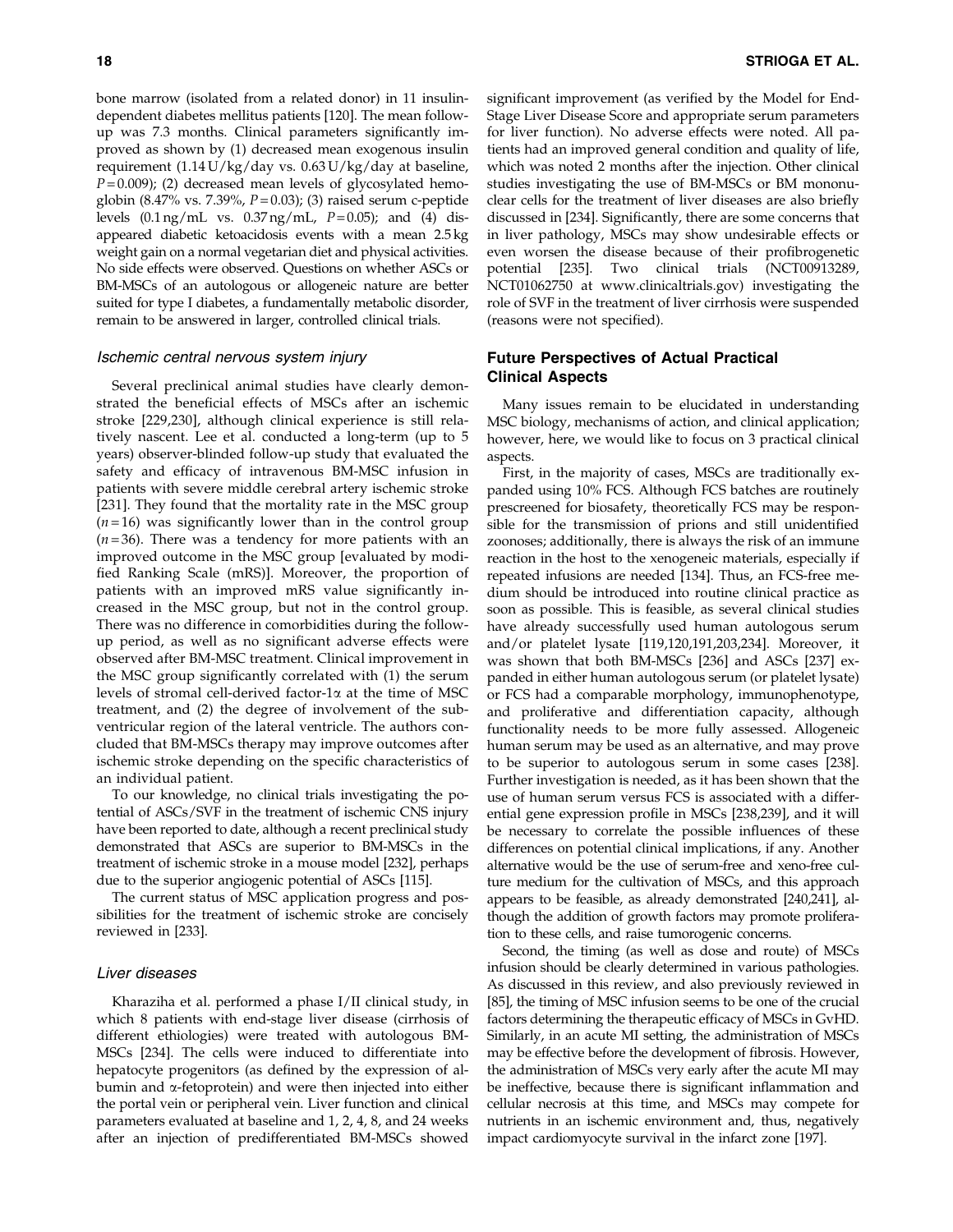Third, various studies report contradictory results regarding the MSC effect on tumor formation—some studies show evidence of tumor promotion by MSCs, whereas others demonstrate apparent tumor-suppressive activity of MSCs (reviewed in [242]). Due to their ambiguous role and still unresolved impact on tumor growth, MSCs should not be used for patients with cancer (although at least 2 clinical trials already investigate their use in cancer patients, albeit not directly for cancer treatment, see Table 3). On the other hand, properly modified or conditioned MSCs may serve as an invaluable tool in anticancer therapy; owing to their tropism for tumors, MSCs may be used as cellular delivery vehicles for the targeted delivery of various antitumor agents (reviewed in [243] and [244]). Although to date no tumor formation was reported in human recipients of MSCs, more clinical experience, sensitive karyotype analysis, and longterm follow-ups are needed to be sure that MSCs from various sources do not form de novo tumors through transformation when administered to patients.

## Concluding Remarks

MSCs are emerging as a novel powerful tool for the treatment of various diseases, some of which have limited treatment options. Although MSCs are found in virtually all organs, BM-MSCs and ASCs/SVF are probably the best characterized and most commonly used in clinical practice. Although there are some differences between BM-MSCs and ASCs, in their gene expression profile, their angiogenic potential, and secretion of factors, preclinical and clinical data support the use of both MSC populations in various clinical applications; safety in pilot trials has largely been established, and efficacy is being evaluated in a few Phase III trials (eg, for Crohn's disease). In general, ASCs may appear to be a better choice for clinical application compared with BM-MSCs, as they can be obtained in substantially greater amounts (up to 500-fold). In addition, adipose tissue is more abundant, more easily accessible, and harvesting is associated with lower morbidity as compared with the bone marrow. However in certain pathologies, there may be the advantage of using one cell population over another, and this finding will emerge along with further clinical investigations.

## Acknowledgments

The preparation of the article was prompted by the International Consortium for Cell Therapy and Immunotherapy (ICCTI).

#### Author Disclosure Statement

No competing financial interests exist.

#### **References**

- 1. Friedenstein AJ, KV Petrakova, AI Kurolesova and GP Frolova. (1968). Heterotopic of bone marrow. Analysis of precursor cells for osteogenic and hematopoietic tissues. Transplantation 6:230–247.
- 2. Friedenstein AJ, RK Chailakhjan and KS Lalykina. (1970). The development of fibroblast colonies in monolayer cultures of guinea-pig bone marrow and spleen cells. Cell Tissue Kinet 3:393–403.
- 3. Friedenstein AJ, UF Deriglasova, NN Kulagina, AF Panasuk, SF Rudakowa, EA Luria´ and IA Ruadkow. (1974). Precursors for fibroblasts in different populations of hematopoietic cells as detected by the in vitro colony assay method. Exp Hematol 2:83–92.
- 4. Caplan AI. (1991). Mesenchymal stem cells. J Orthop Res 9:641–650.
- 5. Bianco P, PG Robey and PJ Simmons. (2008). Mesenchymal stem cells: revisiting history, concepts, and assays. Cell Stem Cell 2:313–319.
- 6. Sacchetti B, A Funari, S Michienzi, S Di Cesare, S Piersanti, I Saggio, E Tagliafico, S Ferrari, PG Robey, M Riminucci and P Bianco. (2007). Self-renewing osteoprogenitors in bone marrow sinusoids can organize a hematopoietic microenvironment. Cell 131:324–336.
- 7. Horwitz EM, K Le Blanc, M Dominici, I Mueller, I Slaper-Cortenbach, FC Marini, RJ Deans, DS Krause and A Keating. (2005). Clarification of the nomenclature for MSC: The International Society for Cellular Therapy position statement. Cytotherapy 7:393–395.
- 8. Prockop DJ. (2009). Repair of tissues by adult stem/ progenitor cells (MSCs): controversies, myths, and changing paradigms. Mol Ther 17:939–946.
- 9. da Silva Meirelles L, PC Chagastelles and NB Nardi. (2006). Mesenchymal stem cells reside in virtually all post-natal organs and tissues. J Cell Sci 119:2204–2213.
- 10. Zuk PA, M Zhu, H Mizuno, J Huang, JW Futrell, AJ Katz, P Benhaim, HP Lorenz and MH Hedrick. (2001). Multilineage cells from human adipose tissue: implications for cell-based therapies. Tissue Eng 7:211–228.
- 11. Mosna F, L Sensebé and M Krampera. (2010). Human bone marrow and adipose tissue mesenchymal stem cells: a user's guide. Stem Cells Dev 19:1449–1470.
- 12. In 't Anker PS, SA Scherjon, C Kleijburg-van der Keur, GM de Groot-Swings, FH Claas, WE Fibbe and HH Kanhai. (2004). Isolation of mesenchymal stem cells of fetal or maternal origin from human placenta. Stem Cells 22:1338–1345.
- 13. Erices A, P Conget and JJ Minguell. (2000). Mesenchymal progenitor cells in human umbilical cord blood. Br J Haematol 109:235–242.
- 14. Troyer DL and ML Weiss. (2008). Wharton's jelly-derived cells are a primitive stromal cell population. Stem Cells 26:591–599.
- 15. Mareschi K, D Rustichelli, V Comunanza, R De Fazio, C Cravero, G Morterra, B Martinoglio, E Medico, E Carbone, C Benedetto and F Fagioli. (2009). Multipotent mesenchymal stem cells from amniotic fluid originate neural precursors with functional voltage-gated sodium channels. Cytotherapy 11:534–547.
- 16. Han K, JE Lee, SJ Kwon, SY Park, SH Shim, H Kim, JH Moon, CS Suh and HJ Lim. (2008). Human amnion-derived mesenchymal stem cells are a potential source for uterine stem cell therapy. Cell Prolif 41:709-725.
- 17. Campagnoli C, IA Roberts, S Kumar, PR Bennett, I Bellantuono and NM Fisk. (2001). Identification of mesenchymal stem/progenitor cells in human first-trimester fetal blood, liver, and bone marrow. Blood 98:2396–2402.
- 18. In 't Anker PS, WA Noort, SA Scherjon, C Kleijburg-van der Keur, AB Kruisselbrink, RL van Bezooijen, W Beekhuizen, R Willemze, HH Kanhai and WE Fibbe. (2003). Mesenchymal stem cells in human second-trimester bone marrow, liver, lung, and spleen exhibit a similar immunophenotype but a heterogeneous multilineage differentiation potential. Haematologica 88:845–852.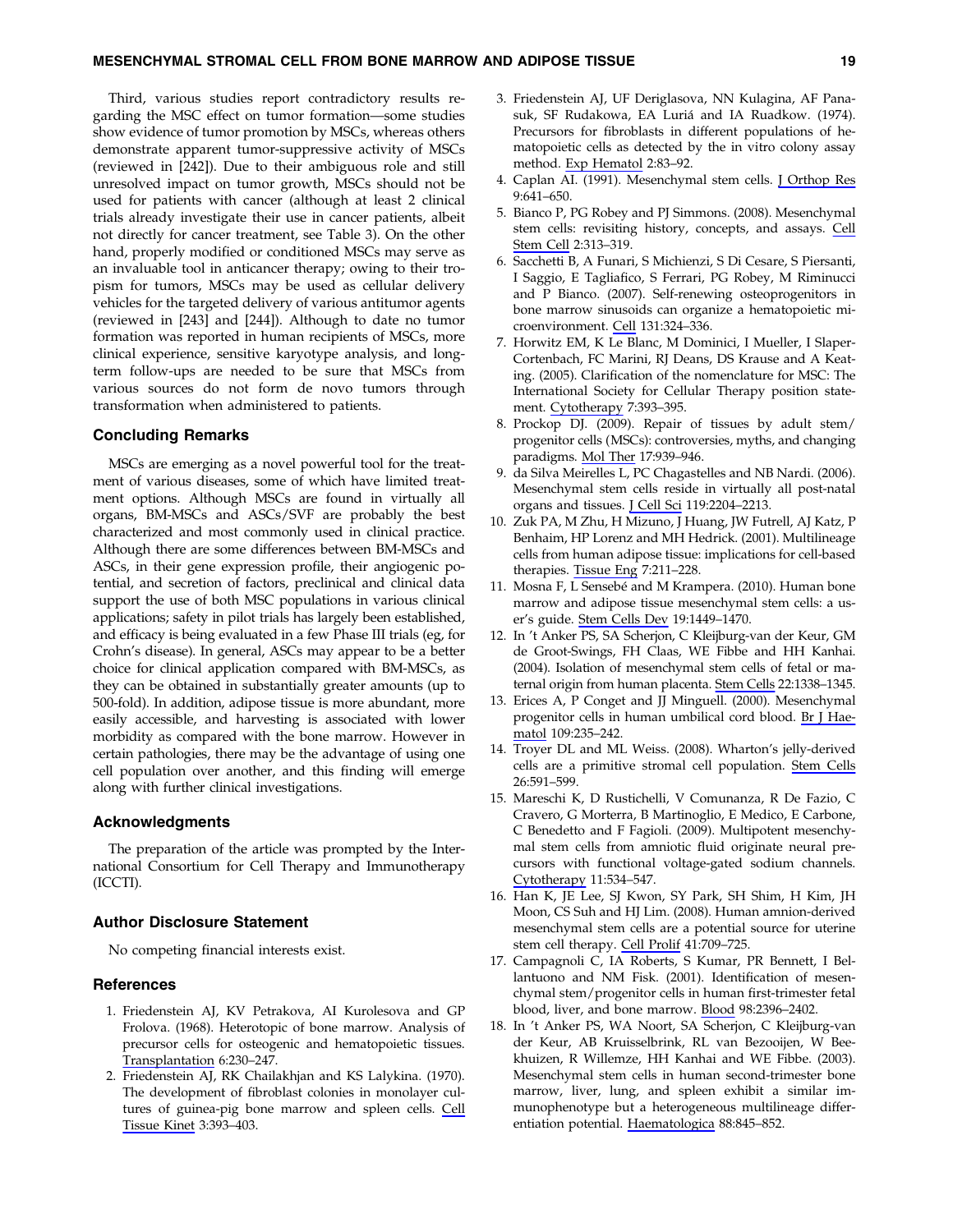- 19. Fan CG, FW Tang, QJ Zhang, SH Lu, HY Liu, ZM Zhao, B Liu, ZB Han and ZC Han. (2005). Characterization and neural differentiation of fetal lung mesenchymal stem cells. Cell Transplant 14:311–321.
- 20. Dominici M, K Le Blanc, I Mueller, I Slaper-Cortenbach, F Marini, D Krause, R Deans, A Keating, DJ Prockop and E Horwitz. (2006). Minimal criteria for defining multipotent mesenchymal stromal cells. The International Society for Cellular Therapy position statement. Cytotherapy 8:315– 317.
- 21. Phinney DG and DJ Prockop. (2007). Concise review: mesenchymal stem/multipotent stromal cells: the state of transdifferentiation and modes of tissue repair—current views. Stem Cells 25:2896–2902.
- 22. Jarocha D, E Lukasiewich and M Majka. (2008). Advantage of mesenchymal stem cells (MSC) expansion directly from purified bone marrow  $CD105<sup>+</sup>$  and  $CD271<sup>+</sup>$  cells. Folia Histochem Cytobiol 46:307–314.
- 23. Kuçi S, Z Kuçi, H Kreyenberg, E Deak, E Pütsch E, S Huenecke, C Amara, S Koller, E Rettinger, et al. (2010). CD271 antigen defines a subset of multipotent stromal cells with immunosuppressive and lymphohematopoietic engraftment-promoting properties. Haematologica 95:651– 659.
- 24. Le Blanc K, C Tammik, K Rosendahl, E Zetterberg and O Ringdén. (2003). HLA expression and immunologic properties of differentiated and undifferentiated mesenchymal stem cells. Exp Hematol 31:890–896.
- 25. Miura M, Y Miura, HM Padilla-Nash, AA Molinolo, B Fu, V Patel, BM Seo, W Sonoyama, JJ Zheng, et al. (2006). Accumulated chromosomal instability in murine bone marrow mesenchymal stem cells leads to malignant transformation. Stem Cells 24:1095–1103.
- 26. Prockop DJ, M Brenner, WE Fibbe, E Horwitz, K Le Blanc, DG Phinney, PJ Simmons, L Sensebe and A Keating. (2010). Defining the risks of mesenchymal stromal cell therapy. Cytotherapy 12:576–578.
- 27. Tarte K, J Gaillard, JJ Lataillade, L Fouillard, M Becker, H Mossafa, A Tchirkov, H Rouard, C Henry, et al. (2010). Clinical-grade production of human mesenchymal stromal cells: occurrence of aneuploidy without transformation. Blood 115:1549–1553.
- 28. Bernardo ME, N Zaffaroni, F Novara, AM Cometa, MA Avanzini, A Moretta, D Montagna, R Maccario, R Villa, et al. (2007). Human bone marrow derived mesenchymal stem cells do not undergo transformation after long-term in vitro culture and do not exhibit telomere maintenance mechanisms. Cancer Res 67:9142–9149.
- 29. Crisan M, S Yap, L Casteilla, CW Chen, M Corselli, TS Park, G Andriolo, B Sun, B Zheng, et al. (2008). A perivascular origin for mesenchymal stem cells in multiple human organs. Cell Stem Cell 3:301–313.
- 30. da Silva Meirelles L, AI Caplan and NB Nardi. (2008). In search of the in vivo identity of mesenchymal stem cells. Stem Cells 26:2287–2299.
- 31. Chen CW, E Montelatici, M Crisan, M Corselli, J Huard, L Lazzari and B Péault. (2009). Perivascular multi-lineage progenitor cells in human organs: regenerative units, cytokine sources or both? Cytokine Growth Factor Rev 20:429–434.
- 32. Caplan AI. (2009). Why are MSCs therapeutic? New data: new insight. J Pathol 217:318–324.
- 33. Caplan AI and D Correa. (2011). The MSC: an injury drugstore. Cell Stem Cell 9:11–15.
- 34. Singer NG and AI Caplan. (2011). Mesenchymal stem cells: mechanisms of inflammation. Annu Rev Pathol 6:457–478.
- 35. Maumus M, JA Peyrafitte, R D'Angelo, C Fournier-Wirth, A Bouloumié, L Casteilla, C Sengenès and P Bourin. (2011). Native human adipose stromal cells: localization, morphology and phenotype. Int J Obes (Lond) 35:1141–1153.
- 36. Zannettino AC, S Paton, A Arthur, F Khor, S Itescu, JM Gimble and S Gronthos. (2008). Multipotential human adipose-derived stromal stem cells exhibit a perivascular phenotype in vitro and in vivo. J Cell Physiol 214:413–421.
- 37. Corselli M, CW Chen, M Crisan, L Lazzari and B Péault. (2010). Perivascular ancestors of adult multipotent stem cells. Arterioscler Thromb Vasc Biol 30:1104–1109.
- 38. Corselli M, CW Chen, B Sun, S Yap, JP Rubin and B Péault. (2011). The tunica adventitia of human arteries and veins as a source of mesenchymal stem cells. Stem Cells Dev [Epub ahead of print]; Doi: 10.1089/scd.2011.0200.
- 39. Dezawa M, H Ishikawa, Y Itokazu, T Yoshihara, M Hoshino, S Takeda, C Ide and Y Nabeshima. (2005). Bone marrow stromal cells generate muscle cells and repair muscle degeneration. Science 309:314–317.
- 40. Kuo CK and RS Tuan. (2008). Mechanoactive tenogenic differentiation of human mesenchymal stem cells. Tissue Eng Part A 14:1615–1627.
- 41. Shim WS, S Jiang, P Wong, J Tan, YL Chua, YS Tan, YK Sin, CH Lim, T Chua, et al. (2004). Ex vivo differentiation of human adult bone marrow stem cells into cardiomyocytelike cells. Biochem Biophys Res Commun 324:481–488.
- 42. Jeon ES, HJ Moon, MJ Lee, HY Song, YM Kim, YC Bae, JS Jung and JH Kim. (2006). Sphingosylphosphorylcholine induces differentiation of human mesenchymal stem cells into smooth-muscle-like cells through a TGF-beta-dependent mechanism. J Cell Sci 119:4994–5005.
- 43. Oswald J, S Boxberger, B Jørgensen, S Feldmann, G Ehninger, M Bornhäuser and C Werner. (2004). Mesenchymal stem cells can be differentiated into endothelial cells in vitro. Stem Cells 22:377–384.
- 44. Krampera M, S Marconi, A Pasini, M Galiè, G Rigotti, F Mosna, M Tinelli, L Lovato, E Anghileri, et al. (2007). Induction of neural-like differentiation in human mesenchymal stem cells derived from bone marrow, fat, spleen and thymus. Bone 40:382–490.
- 45. Pa˘unescu V, E Deak, D Herman, IR Siska, G Ta˘nasie, C Bunu, S Anghel, CA Tatu, TI Oprea, et al. (2007). In vitro differentiation of human mesenchymal stem cells to epithelial lineage. J Cell Mol Med 11:502–508.
- 46. Timper K, D Seboek, M Eberhardt, P Linscheid, M Christ-Crain, U Keller, B Müller and H Zulewski. (2006). Human adipose tissue-derived mesenchymal stem cells differentiate into insulin, somatostatin, and glucagon expressing cells. Biochem Biophys Res Commun 341:1135–1340.
- 47. Sato Y, H Araki, J Kato, K Nakamura, Y Kawano, M Kobune, T Sato, K Miyanishi, T Takayama, et al. (2005). Human mesenchymal stem cells xenografted directly to rat liver are differentiated into human hepatocytes without fusion. Blood 106:756–763.
- 48. Aurich H, M Sgodda, P Kaltwasser, M Vetter, A Weise, T Liehr, M Brulport, JG Hengstler, MM Dollinger, WE Fleig and B Christ. (2009). Hepatocyte differentiation of mesenchymal stem cells from human adipose tissue in vitro promotes hepatic integration in vivo. Gut 58:570–581.
- 49. Ferrand J, D Noël, P Lehours, M Prochazkova-Carlotti, L Chambonnier, A Ménard, F Mégraud and C Varon. (2011). Human bone marrow-derived stem cells acquire epithelial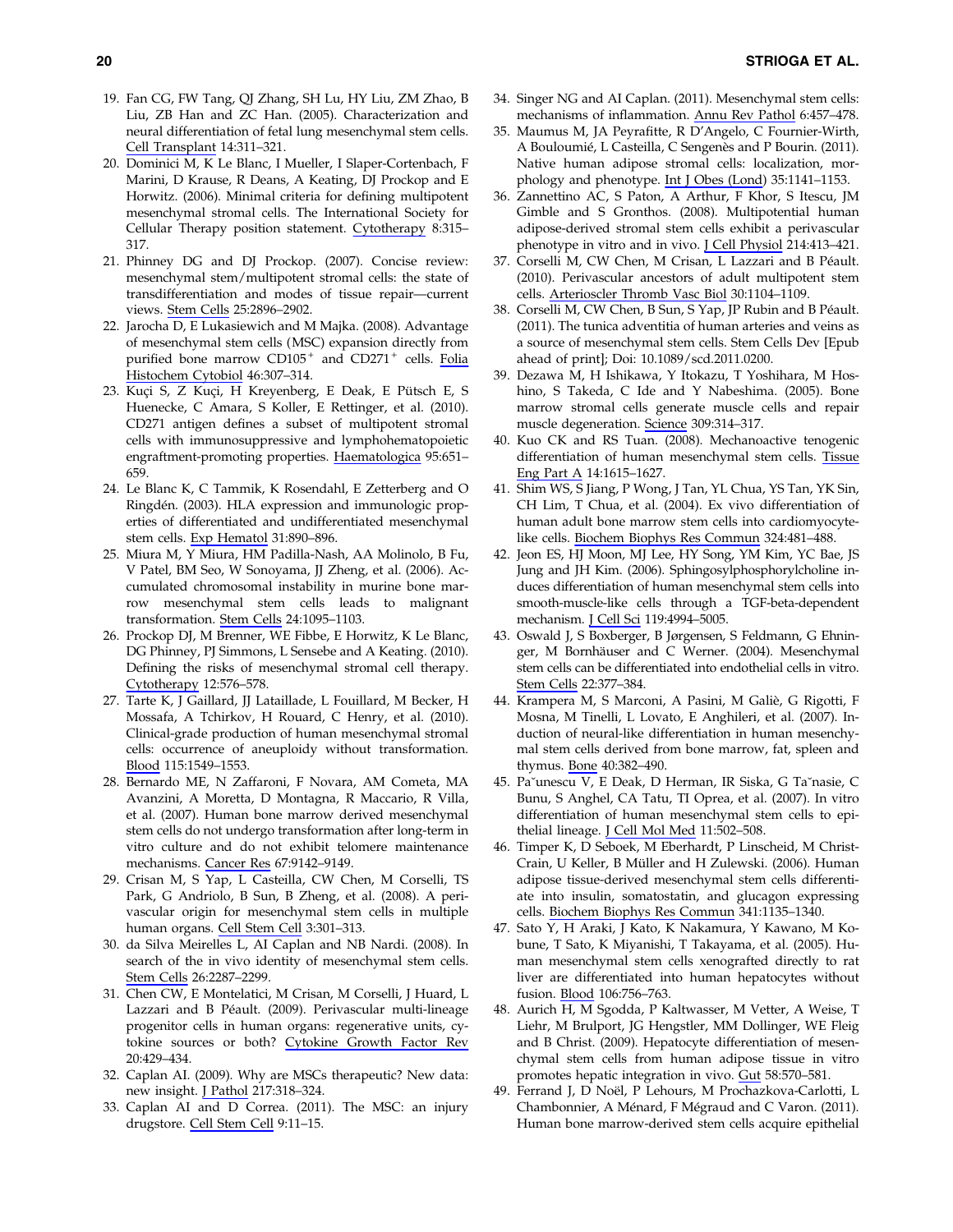characteristics through fusion with gastrointestinal epithelial cells. PLoS One 6:e19569.

- 50. Bai X, Y Yan, YH Song, M Seidensticker, B Rabinovich, R Metzele, J Bankson, D Vykoukal and E Alt. (2010). Both cultured and freshly isolated adipose tissue-derived stem cells enhance cardiac function after acute myocardial infarction. Eur Heart J 31:489–501.
- 51. Acquistapace A, T Bru, PF Lesault, F Figeac, AE Coudert, O le Coz, C Christov, X Baudin, F Auber, et al. (2011). Human mesenchymal stem cells reprogram adult cardiomyocytes toward a progenitor-like state through partial cell fusion and mitochondria transfer. Stem Cells 29:812– 824.
- 52. Safford KM, KC Hicok, SD Safford, YD Halvorsen, WO Wilkison, JM Gimble and HE Rice. (2002). Neurogenic differentiation of murine and human adipose-derived stromal cells. Biochem Biophys Res Commun 294:371–379.
- 53. Pontikoglou C, B Delorme and P Charbord. (2008). Human bone marrow native mesenchymal stem cells. Regen Med 3:731–741.
- 54. Khoo ML, H Tao, AC Meedeniya, A Mackay-Sim and DD Ma. (2011). Transplantation of neuronal-primed human bone marrow mesenchymal stem cells in hemiparkinsonian rodents. PLoS One 6:e19025.
- 55. Zhu M, E Kohan, J Bradley, M Hedrick, P Benhaim and P Zuk. (2009). The effect of age on osteogenic, adipogenic and proliferative potential of female adipose-derived stem cells. J Tissue Eng Regen Med 3:290–301.
- 56. Jiang Y, BN Jahagirdar, RL Reinhardt, RE Schwartz, CD Keene, XR Ortiz-Gonzalez, M Reyes, T Lenvik, T Lund, et al. (2002). Pluripotency of mesenchymal stem cells derived from adult marrow. Nature 418:41–49.
- 57. Jiang Y, B Vaessen, T Lenvik, M Blackstad, M Reyes and CM Verfaillie. (2002). Multipotent progenitor cells can be isolated from postnatal murine bone marrow, muscle, and brain. Exp Hematol 30:896–904.
- 58. Verfaillie CM and A Crabbe. (2009). Multipotent adult progenitor cells. In: Essentials of Stem Cell Biology. R Lanza, J Gearhart, B Hogan, D Melton, R Pedersen, ED Thomas, J Thomson and I Wilmut, eds. Elsevier, Inc., San Diego, CA, Burlington, MA, London, pp 233–241.
- 59. Sohni A and CM Verfaillie. (2011). Multipotent adult progenitor cells. Best Pract Res Clin Haematol 24:3–11.
- 60. Ji KH, J Xiong, LX Fan, KM Hu and HQ Liu. (2009). Multilineage differentiation capability comparison between mesenchymal stem cells and multipotent adult progenitor cells. Adv Stud Biol 1:25–35.
- 61. Ji KH, J Xiong, KM Hu, LX Fan and HQ Liu. (2008). Simultaneous expression of Oct4 and genes of three germ layers in single cell-derived multipotent adult progenitor cells. Ann Hematol 87:431–438.
- 62. Holden C. (2007). Stem cells. Controversial marrow cells coming into their own? Science 315:760–761.
- 63. Anjos-Afonso F and D Bonnet. (2007). Nonhematopoietic/ endothelial SSEA-1+ cells define the most primitive progenitors in the adult murine bone marrow mesenchymal compartment. Blood 109:1298–1306.
- 64. D'Ippolito G, GA Howard, BA Roos and PC Schiller. (2006). Isolation and characterization of marrow-isolated adult multilineage inducible (MIAMI) cells. Exp Hematol 34:1608–1610.
- 65. Kucia M, R Reca, FR Campbell, E Zuba-Surma, M Majka, J Ratajczak and MZ Ratajczak. (2006). A population of very small embryonic-like (VSEL) CXCR4<sup>+</sup>SSEA-1<sup>+</sup>Oct-4<sup>+</sup> stem

cells identified in adult bone marrow. Leukemia 20:857– 869.

- 66. Marlicz W, E Zuba-Surma, M Kucia, W Blogowski, T Starzynska and MZ Ratajczak. (2012). Various types of stem cells, including a population of very small embryoniclike stem cells, are mobilized into peripheral blood in patients with Crohn's disease. Inflamm Bowel Dis [Epub ahead of print]; Doi: 10.1002/ibd.22875.
- 67. Barry FP and JM Murphy. (2004). Mesenchymal stem cells: clinical applications and biological characterization. Int J Biochem Cell Biol 36:568–584.
- 68. Joyce N, G Annett, L Wirthlin, S Olson, G Bauer and JA Nolta. (2010). Mesenchymal stem cells for the treatment of neurodegenerative disease. Regen Med 5:933–946.
- 69. Murphy JM, DJ Fink, EB Hunziker and FP Barry. (2003). Stem cell therapy in a caprine model of osteoarthritis. Arthritis Rheum 48:3464–3474.
- 70. Phinney DG and I Isakova. (2005). Plasticity and therapeutic potential of mesenchymal stem cells in the nervous system. Curr Pharm Des 11:1255–1265.
- 71. Dai W, SL Hale, BJ Martin, JQ Kuang, JS Dow, LE Wold and RA Kloner. (2005). Allogeneic mesenchymal stem cell transplantation in postinfarcted rat myocardium: shortand long-term effects. Circulation 112:214–223.
- 72. Ortiz LA, F Gambelli, C McBride, D Gaupp, M Baddoo, N Kaminski and DG Phinney. (2003). Mesenchymal stem cell engraftment in lung is enhanced in response to bleomycin exposure and ameliorates its fibrotic effects. Proc Natl Acad Sci (U S A) 100:8407–8411.
- 73. Tögel F, Z Hu, K Weiss, J Isaac, C Lange and C Westenfelder. (2005). Administered mesenchymal stem cells protect against ischemic acute renal failure through differentiation-independent mechanisms. Am J Physiol Renal Physiol 289:F31–F42.
- 74. Horwitz EM, PL Gordon, WK Koo, JC Marx, MD Neel, RY McNall, L Muul and T Hofmann. (2002). Isolated allogeneic bone marrow-derived mesenchymal cells engraft and stimulate growth in children with osteogenesis imperfecta: Implications for cell therapy of bone. Proc Natl Acad Sci (U S A) 99:8932–8937.
- 75. Gupta N, X Su, B Popov, JW Lee, V Serikov and MA Matthay. (2007). Intrapulmonary delivery of bone marrowderived mesenchymal stem cells improves survival and attenuates endotoxin-induced acute lung injury in mice. J Immunol 179:1855–1863.
- 76. Iso Y, Spees JL, C Serrano, B Bakondi, R Pochampally, YH Song, BE Sobel, P Delafontaine and DJ Prockop. (2007). Multipotent human stromal cells improve cardiac function after myocardial infarction in mice without long-term engraftment. Biochem Biophys Res Commun 354:700–706.
- 77. Noiseux N, M Gnecchi, M Lopez-Ilasaca, L Zhang, SD Solomon, A Deb, VJ Dzau and RE Pratt. (2006). Mesenchymal stem cells overexpressing Akt dramatically repair infarcted myocardium and improve cardiac function despite infrequent cellular fusion or differentiation. Mol Ther 14:840–850.
- 78. Kinnaird T, E Stabile, MS Burnett, CW Lee, S Barr, S Fuchs and SE Epstein. (2004). Marrow-derived stromal cells express genes encoding a broad spectrum of arteriogenic cytokines and promote in vitro and in vivo arteriogenesis through paracrine mechanisms. Circ Res 94:678–685.
- 79. Valle-Prieto A and PA Conget. (2010). Human mesenchymal stem cells efficiently manage oxidative stress. Stem Cells Dev 19:1885–1893.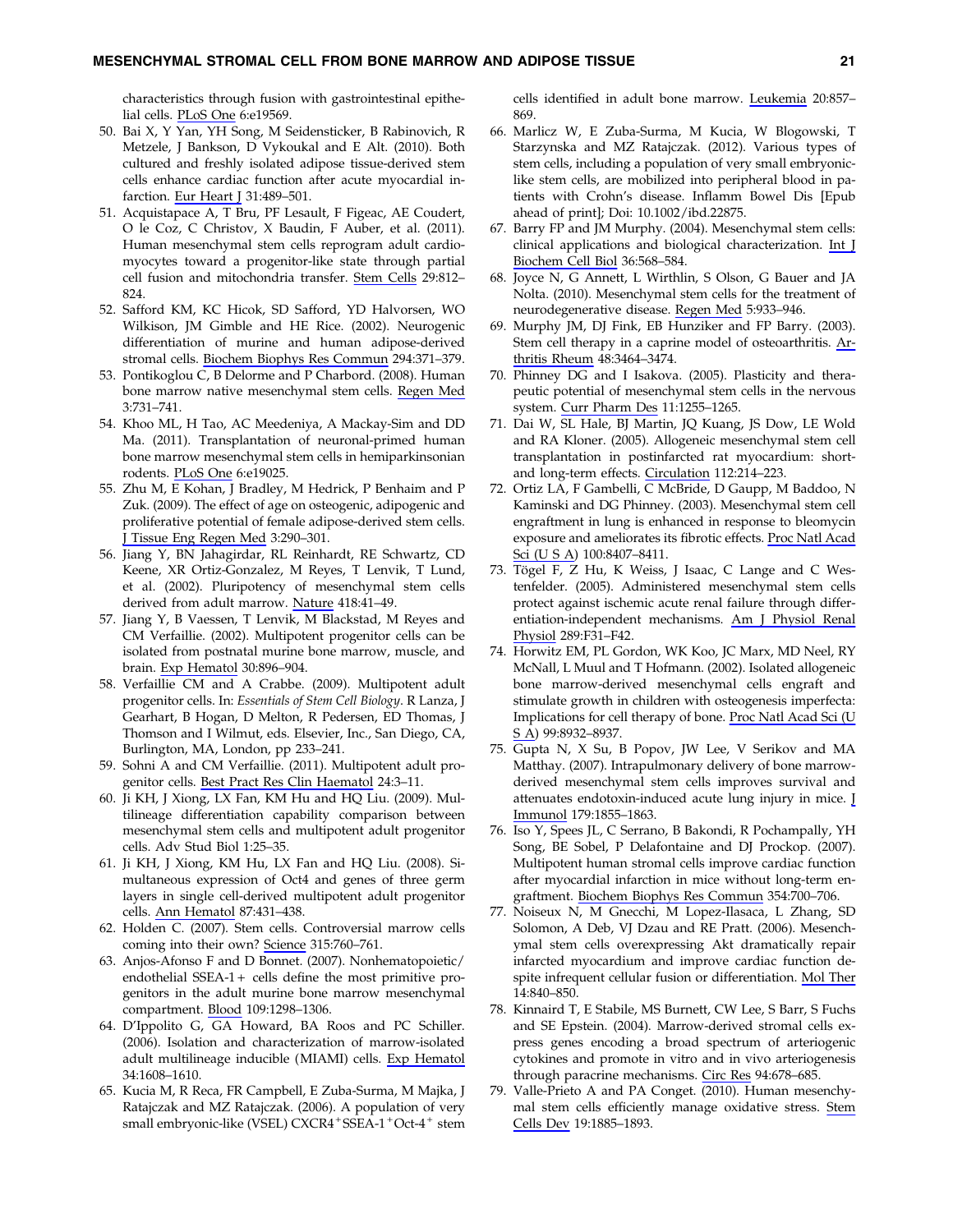- 80. Tremain N, J Korkko, D Ibberson D, GC Kopen GC, C DiGirolamo C and DG Phinney. (2001). MicroSAGE analysis of 2.353 expressed genes in a single cell-derived colony of undifferentiated human mesenchymal stem cells reveals mRNAs of multiple cell lineages. Stem Cells 19:408–418.
- 81. Phinney DG, K Hill, C Michelson, M DuTreil, C Hughes, S Humphries, R Wilkinson, M Baddoo and E Bayly. (2006). Biological activities encoded by the murine mesenchymal stem cell transcriptome provide a basis for their developmental potential and broad therapeutic efficacy. Stem Cells 24:186–198.
- 82. Lee RH, AA Pulin, MJ Seo, DJ Kota, J Ylostalo, BL Larson, L Semprun-Prieto, P Delafontaine and DJ Prockop. (2009). Intravenous hMSCs improve myocardial infarction in mice because cells embolized in lung are activated to secrete the anti-inflammatory protein TSG-6. Cell Stem Cell 5:54–63.
- 83. Barbash IM, P Chouraqui, J Baron, MS Feinberg, S Etzion, A Tessone, L Miller, E Guetta, D Zipori, et al. (2003). Systemic delivery of bone marrow-derived mesenchymal stem cells to the infarcted myocardium: feasibility, cell migration, and body distribution. Circulation 108:863–868.
- 84. Schrepfer S, T Deuse, H Reichenspurner, MP Fischbein, RC Robbins and MP Pelletier. (2007). Stem cell transplantation: the lung barrier. Transplant Proc 39:573–876.
- 85. Puissant B, C Barreau, P Bourin, C Clavel, J Corre, C Bousquet, C Taureau, B Cousin, M Abbal, et al. (2005). Immunomodulatory effect of human adipose tissuederived adult stem cells: comparison with bone marrow mesenchymal stem cells. Br J Haematol 129:118–129.
- 86. Sotiropoulou PA, SA Perez, AD Gritzapis, CN Baxevanis and M Papamichail. (2006). Interactions between human mesenchymal stem cells and natural killer cells. Stem Cells 24:74–85.
- 87. Chen L, EE Tredget, PY Wu and Y Wu. (2008). Paracrine factors of mesenchymal stem cells recruit macrophages and endothelial lineage cells and enhance wound healing. PLoS One 3:e1886.
- 88. Zhao S, R Wehner, M Bornhäuser, R Wassmuth, M Bachmann and M Schmitz. (2010). Immunomodulatory properties of mesenchymal stromal cells and their therapeutic consequences for immune-mediated disorders. Stem Cells Dev 19:607–614.
- 89. Bifari F, L Pacelli and M Krampera. (2010). Immunological properties of embryonic and adult stem cells. World J Stem Cells 2:50–60.
- 90. Viswanathan S and A Keating (2011). Mesenchymal stromal cells: latest advances. In: Tissue Engineering in Regenerative Medicine. HS Bernstein, ed. Springer, New York, NY, Dordrecht, Heidelberg, London, pp 53–74.
- 91. Zhang X, C Jiao and S Zhao. (2009). Role of mesenchymal stem cells in immunological rejection of organ transplantation. Stem Cell Rev 5:402–409.
- 92. Chan WK, AS Lau, JC Li, HK Law, YL Lau and GC Chan. (2008). MHC expression kinetics and immunogenicity of mesenchymal stromal cells after short-term IFN-gamma challenge. Exp Hematol 36:1545–1555.
- 93. François M, R Romieu-Mourez, S Stock-Martineau, MN Boivin, JL Bramson and J Galipeau. (2009). Mesenchymal stromal cells cross-present soluble exogenous antigens as part of their antigen-presenting cell properties. Blood 114:2632–2638.
- 94. Chan JL, KC Tang, AP Patel, LM Bonilla, N Pierobon, NM Ponzio and P Rameshwar. (2006). Antigen-presenting property of mesenchymal stem cells occurs during a nar-

row window at low levels of interferon-gamma. Blood 107:4817–4824.

- 95. Krampera M. (2011). Mesenchymal stromal cell 'licensing': a multistep process. Leukemia 27:1–7.
- 96. Bunnell BA, AM Betancourt and DE Sullivan. (2010). New concepts on the immune modulation mediated by mesenchymal stem cells. Stem Cell Res Ther 1:34.
- 97. Bocelli-Tyndall C, L Bracci, S Schaeren, C Feder-Mengus, A Barbero, A Tyndall and GC Spagnoli. (2009). Human bone marrow mesenchymal stem cells and chondrocytes promote and/or suppress the in vitro proliferation of lymphocytes stimulated by interleukins 2, 7 and 15. Ann Rheum Dis 68:1352–1359.
- 98. Kawada H, J Fujita, K Kinjo, Y Matsuzaki, M Tsuma, H Miyatake, Y Muguruma, K Tsuboi, Y Itabashi, et al. (2004). Nonhematopoietic mesenchymal stem cells can be mobilized and differentiate into cardiomyocytes after myocardial infarction. Blood 104:3581–3587.
- 99. Toma C, MF Pittenger, KS Cahill, BJ Byrne and PD Kessler. (2002). Human mesenchymal stem cells differentiate to a cardiomyocyte phenotype in the adult murine heart. Circulation 105:93–98.
- 100. Gojo S, N Gojo, Y Takeda, T Mori, H Abe, S Kyo, J Hata and A Umezawa. (2003). In vivo cardiovasculogenesis by direct injection of isolated adult mesenchymal stem cells. Exp Cell Res 288:51–59.
- 101. Herrera MB, B Bussolati, S Bruno, V Fonsato, GM Romanazzi and G Camussi. (2004). Mesenchymal stem cells contribute to the renal repair of acute tubular epithelial injury. Int J Mol Med 14:1035–1041.
- 102. Cowan CM, YY Shi, OO Aalami, YF Chou, C Mari, R Thomas, N Quarto, CH Contag, B Wu and MT Longaker. (2004). Adipose-derived adult stromal cells heal critical-size mouse calvarial defects. Nat Biotechnol 22:560–567.
- 103. Fang B, Y Li, Y Song, N Li, Y Cao, X Wei, Q Lin and RC Zhao. (2010). Human adipose tissue-derived adult stem cells can lead to multiorgan engraftment. Transplant Proc 42:1849–1856.
- 104. Nagaya N, K Kangawa, T Itoh, T Iwase, S Murakami, Y Miyahara, T Fujii, M Uematsu, H Ohgushi, et al. (2005). Transplantation of mesenchymal stem cells improves cardiac function in a rat model of dilated cardiomyopathy. Circulation 112:1128–1135.
- 105. Wang T, Z Xu, W Jiang and A Ma. (2006). Cell-to-cell contact induces mesenchymal stem cell to differentiate into cardiomyocyte and smooth muscle cell. Int J Cardiol 109:74–81.
- 106. Di Bella C, P Farlie and AJ Penington. (2008). Bone regeneration in a rabbit critical-sized skull defect using autologous adipose-derived cells. Tissue Eng Part A 14:483–490.
- 107. Hofstetter CP, EJ Schwarz, D Hess, J Widenfalk, A El Manira, DJ Prockop and L Olson. (2002). Marrow stromal cells form guiding strands in the injured spinal cord and promote recovery. Proc Natl Acad Sci (U S A) 99:2199– 2204.
- 108. Rose RA, H Jiang, X Wang, S Helke, JN Tsoporis, N Gong, SC Keating, TG Parker, PH Backx and A Keating. (2008). Bone marrow-derived mesenchymal stromal cells express cardiac-specific markers, retain the stromal phenotype, and do not become functional cardiomyocytes in vitro. Stem Cells 26:2884–2892.
- 109. Niemeyer P, J Vohrer, H Schmal, P Kasten, J Fellenberg, NP Suedkamp and AT Mehlhorn. (2008). Survival of human mesenchymal stromal cells from bone marrow and adipose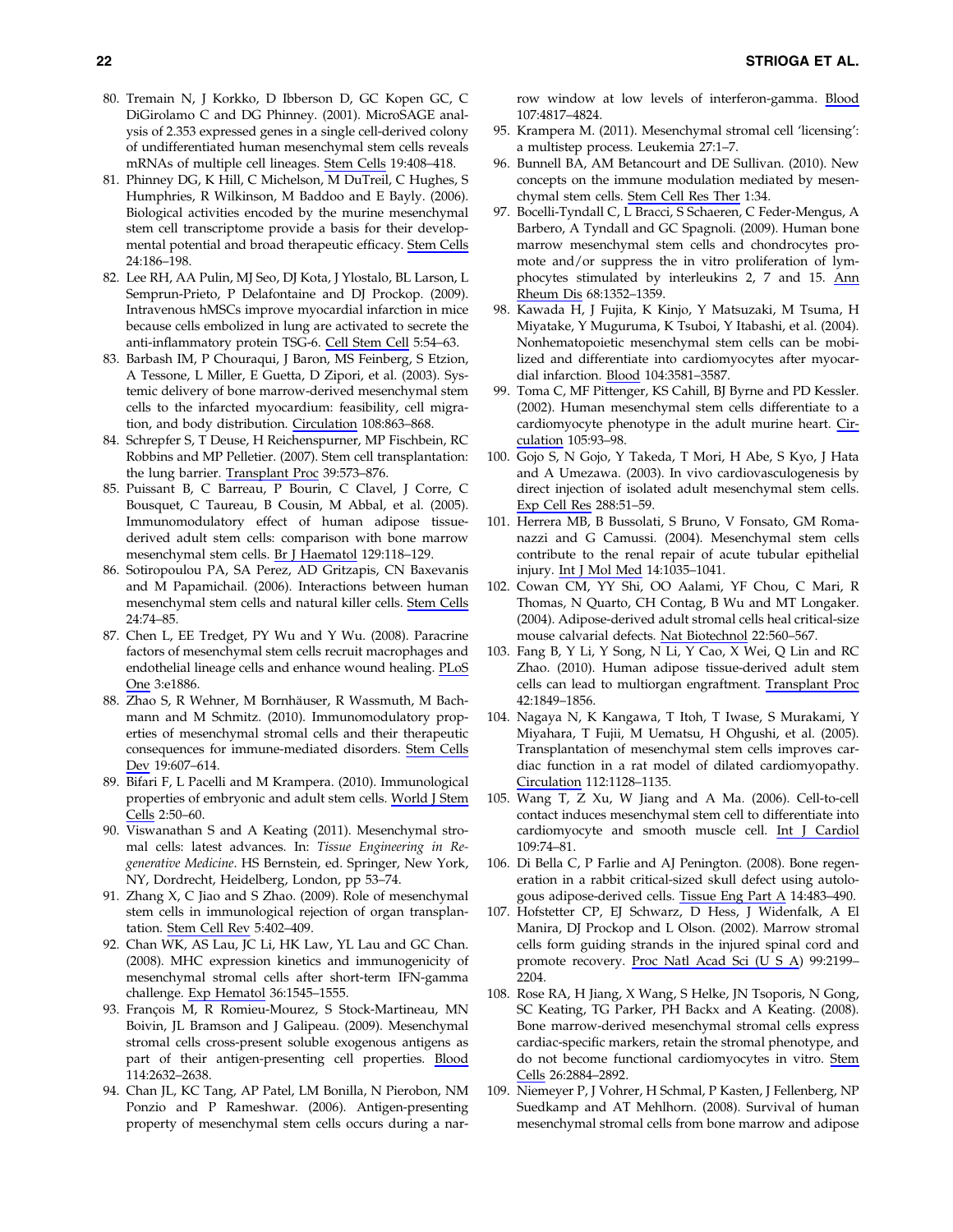tissue after xenogenic transplantation in immunocompetent mice. Cytotherapy 10:784–795.

- 110. Gronthos S, DM Franklin, HA Leddy, PG Robey, RW Storms and JM Gimble. (2001). Surface protein characterization of human adipose tissue-derived stromal cells. J Cell Physiol 189:54–63.
- 111. Festy F, L Hoareau, S Bes-Houtmann, AM Péquin, MP Gonthier, A Munstun, JJ Hoarau, M Césari and R Roche. (2005). Surface protein expression between human adipose tissue-derived stromal cells and mature adipocytes. Histochem Cell Biol 124:113–121.
- 112. Kern S, H Eichler, J Stoeve, H Klüter and K Bieback. (2006). Comparative analysis of mesenchymal stem cells from bone marrow, umbilical cord blood, or adipose tissue. Stem Cells 24:1294–1301.
- 113. Gronthos S, J Brahim, W Li, LW Fisher, N Cherman, A Boyde, P DenBesten, PG Robey and S Shi. (2002). Stem cell properties of human dental pulp stem cells. J Dent Res 81:531–535.
- 114. Panepucci RA, JL Siufi, WA Silva Jr., R Proto-Siquiera, L Neder, M Orellana, V Rocha, DT Covas and MA Zago. (2004). Comparison of gene expression of umbilical cord vein and bone marrow-derived mesenchymal stem cells. Stem Cells 22:1263–1278.
- 115. Kim Y, H Kim, H Cho, Y Bae, K Suh and J Jung. (2007). Direct comparison of human mesenchymal stem cells derived from adipose tissues and bone marrow in mediating neovascularization in response to vascular ischemia. Cell Physiol Biochem 20:867–876.
- 116. Riordan NH, TE Ichim, WP Min, H Wang, F Solano, F Lara, M Alfaro, JP Rodriguez, RJ Harman, et al. (2009). Nonexpanded adipose stromal vascular fraction cell therapy for multiple sclerosis. J Transl Med 7:29.
- 117. Hare JM, JH Traverse, TD Henry, N Dib, RK Strumpf, SP Schulman, G Gerstenblith, AN DeMaria, AE Denktas, et al. (2009). A randomized, double-blind, placebo-controlled, dose-escalation study of intravenous adult human mesenchymal stem cells (prochymal) after acute myocardial infarction. J Am Coll Cardiol 54:2277–2286.
- 118. Kebriaei P, L Isola, E Bahceci, K Holland, S Rowley, J McGuirk, M Devetten, J Jansen, R Herzig, et al. (2009). Adult human mesenchymal stem cells added to corticosteroid therapy for the treatment of acute graft-versus-host disease. Biol Blood Marrow Transplant 15:804–811.
- 119. Fang B, Y Song, L Liao, Y Zhang and RC Zhao. (2007). Favorable response to human adipose tissue-derived mesenchymal stem cells in steroid-refractory acute graftversus-host disease. Transplant Proc 39:3358–3362.
- 120. Vanikar AV, SD Dave, UG Thakkar and HL Trivedi. (2010). Cotransplantation of adipose tissue-derived insulin-secreting mesenchymal stem cells and hematopoietic stem cells: a novel therapy for insulin-dependent diabetes mellitus. Stem Cells Int 2010:582382.
- 121. Arinzeh TL, SJ Peter, MP Archambault, C van den Bos, S Gordon, K Kraus, A Smith and S Kadiyala. (2003). Allogeneic mesenchymal stem cells regenerate bone in a criticalsized canine segmental defect. J Bone Joint Surg Am 85:1927–1935.
- 122. Mahmood A, D Lu, M Lu and M Chopp. (2003). Treatment of traumatic brain injury in adult rats with intravenous administration of human bone marrow stromal cells. Neurosurgery 53:697–702.
- 123. Kim JM, ST Lee, K Chu, KH Jung, EC Song, SJ Kim, DI Sinn, JH Kim, DK Park, et al. (2007). Systemic transplan-

tation of human adipose stem cells attenuated cerebral inflammation and degeneration in a hemorrhagic stroke model. Brain Res 1183:43–50.

- 124. Eliopoulos N, J Stagg, L Lejeune, S Pommey and J Galipeau. (2005). Allogeneic marrow stromal cells are immune rejected by MHC class I- and class II-mismatched recipient mice. Blood 106:4057–4065.
- 125. Grinnemo KH, A Månsson, G Dellgren, D Klingberg, E Wardell, V Drvota, C Tammik, J Holgersson, O Ringdén, C Sylvén and K Le Blanc. (2004). Xenoreactivity and engraftment of human mesenchymal stem cells transplanted into infarcted rat myocardium. J Thorac Cardiovasc Surg 127:1293–1300.
- 126. Van RL, CE Bayliss and DA Roncari. (1976). Cytological and enzymological characterization of adult human adipocyte precursors in culture. J Clin Invest 58:699–704.
- 127. Gimble JM, AJ Katz and BA Bunnell. (2007). Adiposederived stem cells for regenerative medicine. Circ Res 100:1249–1260.
- 128. Lindroos B, R Suuronen and S Miettinen. (2011). The potential of adipose stem cells in regenerative medicine. Stem Cell Rev 7:269–291.
- 129. Suga H, D Matsumoto, K Inoue, T Shigeura, H Eto, N Aoi, H Kato, H Abe and K Yoshimura. (2008). Numerical measurement of viable and nonviable adipocytes and other cellular components in aspirated fat tissue. Plast Reconstr Surg 122:103–114.
- 130. Eto H, H Suga, D Matsumoto, K Inoue, N Aoi, H Kato, J Araki and K Yoshimura. (2009). Characterization of structure and cellular components of aspirated and excised adipose tissue. Plast Reconstr Surg 124:1087–1097.
- 131. Yoshimura K, T Shigeura, D Matsumoto, T Sato, Y Takaki, E Aiba-Kojima, K Sato, K Inoue, T Nagase, I Koshima and K Gonda. (2006). Characterization of freshly isolated and cultured cells derived from the fatty and fluid portions of liposuction aspirates. J Cell Physiol 208:64–76.
- 132. Izadpanah R, C Trygg, B Patel, C Kriedt, J Dufour, JM Gimble and BA Bunnell. (2006). Biologic properties of mesenchymal stem cells derived from bone marrow and adipose tissue. J Cell Biochem 99:1285–1297.
- 133. De Toni F, S Poglio, AB Youcef, B Cousin, F Pflumio, P Bourin, L Casteilla and P Laharrague. (2011). Human adipose-derived stromal cells efficiently support hematopoiesis in vitro and in vivo: a key step for therapeutic studies. Stem Cells Dev 20:2127–2138.
- 134. Bernardo ME, F Locatelli and WE Fibbe. (2009). Mesenchymal stromal cells: a novel treatment modality for tissue repair. Ann NY Acad Sci 1176:101–117.
- 135. Hass R, C Kasper, S Böhm and R Jacobs. (2011). Different populations and sources of human mesenchymal stem cells (MSC): a comparison of adult and neonatal tissue-derived MSC. Cell Commun Signal 9:12.
- 136. Fraser JK, I Wulur, Z Alfonso and MH Hedrick. (2006). Fat tissue: an underappreciated source of stem cells for biotechnology. Trends Biotechnol 24:150–154.
- 137. Stolzing A, E Jones, D McGonagle and A Scutt. (2008). Agerelated changes in human bone marrow-derived mesenchymal stem cells: consequences for cell therapies. Mech Ageing Dev 129:163–173.
- 138. Yoshimura K, H Suga and H Eto. (2009). Adipose-derived stem/progenitor cells: roles in adipose tissue remodeling and potential use for soft tissue augmentation. Regen Med 4:265–273.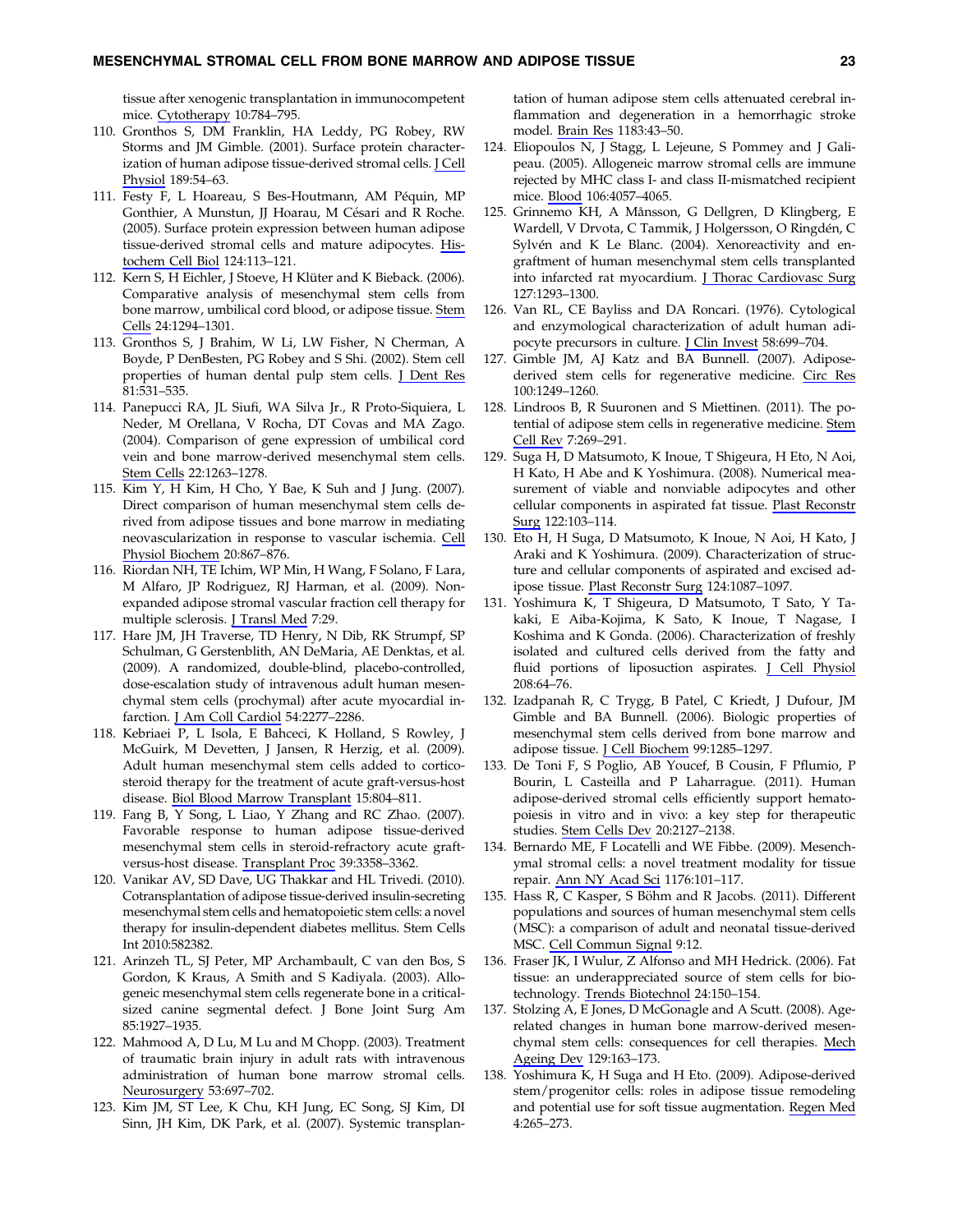- 139. Casteilla L, V Planat-Benard, P Laharrague and B Cousin. (2011). Adipose-derived stromal cells: Their identity and uses in clinical trials, an update. World J Stem Cells 3:25–33.
- 140. Yoshimura K, K Sato, N Aoi, M Kurita, T Hirohi and K Harii. (2008). Cell-assisted lipotransfer for cosmetic breast augmentation: supportive use of adipose-derived stem/ stromal cells. Aesthetic Plast Surg 32:48–55.
- 141. Garcia-Olmo D, D Herreros, M Pascual, I Pascual, P De-La-Quintana, J Trebol and M Garcia-Arranz. (2009). Treatment of enterocutaneous fistula in Crohn's disease with adipose-derived stem cells: a comparison of protocols with and without cell expansion. Int J Colorectal Dis 24:27–30.
- 142. Zuk PA, M Zhu, P Ashjian, DA De Ugarte, JI Huang, H Mizuno, ZC Alfonso, JK Fraser, P Benhaim and MH Hedrick. (2002). Human adipose tissue is a source of multipotent stem cells. Mol Biol Cell 13:4279–4295.
- 143. Traktuev DO, S Merfeld-Clauss, J Li, M Kolonin, W Arap, R Pasqualini, BH Johnstone and KL March. (2008). A population of multipotent CD34-positive adipose stromal cells share pericyte and mesenchymal surface markers, reside in a periendothelial location, and stabilize endothelial networks. Circ Res 102:77–85.
- 144. Mitchell JB, K McIntosh, S Zvonic, S Garrett, ZE Floyd, A Kloster, Y Di Halvorsen, RW Storms, B Goh, et al. (2006). Immunophenotype of human adipose-derived cells: temporal changes in stromal-associated and stem cell-associated markers. Stem Cells 24:376–385.
- 145. Noël D, D Caton, S Roche, C Bony, S Lehmann, L Casteilla, C Jorgensen and B Cousin. (2008). Cell specific differences between human adipose-derived and mesenchymal-stromal cells despite similar differentiation potentials. Exp Cell Res 314:1575–1584.
- 146. De Ugarte DA, K Morizono, A Elbarbary, Z Alfonso, PA Zuk, M Zhu, JL Dragoo, P Ashjian, B Thomas, et al. (2003). Comparison of multi-lineage cells from human adipose tissue and bone marrow. Cells, Tissues, Organs 174:101– 109.
- 147. De Ugarte DA, Z Alfonso, PA Zuk, A Elbarbary, M Zhu, P Ashjian, P Benhaim, MH Hedrick and JK Fraser. (2003). Differential expression of stem cell mobilization-associated molecules on multi-lineage cells from adipose tissue and bone marrow. Immunol Lett 89:267–270.
- 148. Yañez R, ML Lamana, J García-Castro, I Colmenero, M Ramírez and JA Bueren. (2006). Adipose tissue-derived mesenchymal stem cells have in vivo immunosuppressive properties applicable for the control of the graft-versus-host disease. Stem Cells 24:2582–2591.
- 149. Pachón-Peña G, G Yu, A Tucker, X Wu, J Vendrell, BA Bunnell and JM Gimble. (2011). Stromal stem cells from adipose tissue and bone marrow of age-matched female donors display distinct immunophenotypic profiles. J Cell Physiol 226:843–851.
- 150. Katz AJ, A Tholpady, SS Tholpady, H Shang and RC Ogle. (2005). Cell surface and transcriptional characterization of human adipose-derived adherent stromal (hADAS) cells. Stem Cells 23:412–423.
- 151. Rada T, RL Reiss and ME Gomes. (2011). Distinct stem cells subpopulations isolated from human adipose tissue exhibit different chondrogenic and osteogenic differentiation potential. Stem Cell Rev 7:64–76.
- 152. Ho AD, W Wagner and W Franke. (2008). Heterogeneity of mesenchymal stromal cell preparations. Cytotherapy 10: 320–330.
- 153. Pevsner-Fischer M, S Levin and D Zipori. (2011). The origins of mesenchymal stromal cell heterogeneity. Stem Cell Rev 7:560–568.
- 154. Sakaguchi Y, I Sekiya, K Yagishita and T Muneta. (2005). Comparison of human stem cells derived from various mesenchymal tissues: superiority of synovium as a cell source. Arthritis Rheum 52:2521–2529.
- 155. Bochev I, G Elmadjian, D Kyurkchiev, L Tzvetanov, I Altankova, P Tivchev and S Kyurkchiev. (2008). Mesenchymal stem cells from human bone marrow or adipose tissue differently modulate mitogen-stimulated B-cell immunoglobulin production in vitro. Cell Biol Int 32:384–393.
- 156. Danišovič L, P Lesný, V Havelas, P Teyssler, Z Syrová, M Kopáni, G Fujeríková, T Trč, E Syková and P Jendelová. (2007). Chondrogenic differentiation of human bone marrow and adipose tissue-derived mesenchymal stem cells. J Appl Biomed 5:139–150.
- 157. Winter A, S Breit, D Parsch, K Benz, E Steck, H Hauner, RM Weber, V Ewerbeck and W Richter. (2003). Cartilagelike gene expression in differentiated human stem cell spheroids: a comparison of bone marrow-derived and adipose tissue-derived stromal cells. Arthritis Rheum 48: 418–429.
- 158. Huang JI, N Kazmi, MM Durbhakula, TM Hering, JU Yoo and B Johnstone. (2005). Chondrogenic potential of progenitor cells derived from human bone marrow and adipose tissue: a patient-matched comparison. J Orthop Res 23:1383–1389.
- 159. Kim HJ and GI Im. (2009). Chondrogenic differentiation of adipose tissue-derived mesenchymal stem cells: greater doses of growth factor are necessary. J Orthop Res 27:612– 619.
- 160. Estes BT, AW Wu and F Guilak. (2006). Potent induction of chondrocytic differentiation of human adipose-derived adult stem cells by bone morphogenetic protein 6. Arthritis Rheum 54:1222–1232.
- 161. Tormin A, JC Brune, E Olsson, J Valcich, U Neuman, T Olofsson, SE Jacobsen and S Scheding. (2009). Characterization of bone marrow-derived mesenchymal stromal cells (MSC) based on gene expression profiling of functionally defined MSC subsets. Cytotherapy 11:114–128.
- 162. Mareddy S, J Broadbent, R Crawford and Y Xiao. (2009). Proteomic profiling of distinct clonal populations of bone marrow mesenchymal stem cells. J Cell Biochem 106:776– 786.
- 163. Park HW, JS Shin and CW Kim. (2007). Proteome of mesenchymal stem cells. Proteomics 7:2881–2894.
- 164. Wagner W, F Wein, A Seckinger, M Frankhauser, U Wirkner, U Krause, J Blake, C Schwager, V Eckstein, W Ansorge and AD Ho. (2005). Comparative characteristics of mesenchymal stem cells from human bone marrow, adipose tissue, and umbilical cord blood. Exp Hematol 33: 1402–1416.
- 165. Ivanova-Todorova E, I Bochev, M Mourdjeva, R Dimitrov, D Bukarev, S Kyurkchiev, P Tivchev, I Altunkova and DS Kyurkchiev. (2009). Adipose tissue-derived mesenchymal stem cells are more potent suppressors of dendritic cells differentiation compared to bone marrow-derived mesenchymal stem cells. Immunol Lett 126:37–42.
- 166. Gimble JM, F Guilak and BA Bunnell. (2010). Clinical and preclinical translation of cell-based therapies using adipose tissue-derived cells. Stem Cell Res Ther 1:19.
- 167. Sudres M, F Norol, A Trenado, S Grégoire, F Charlotte, B Levacher, JJ Lataillade, P Bourin, X Holy, et al. (2006). Bone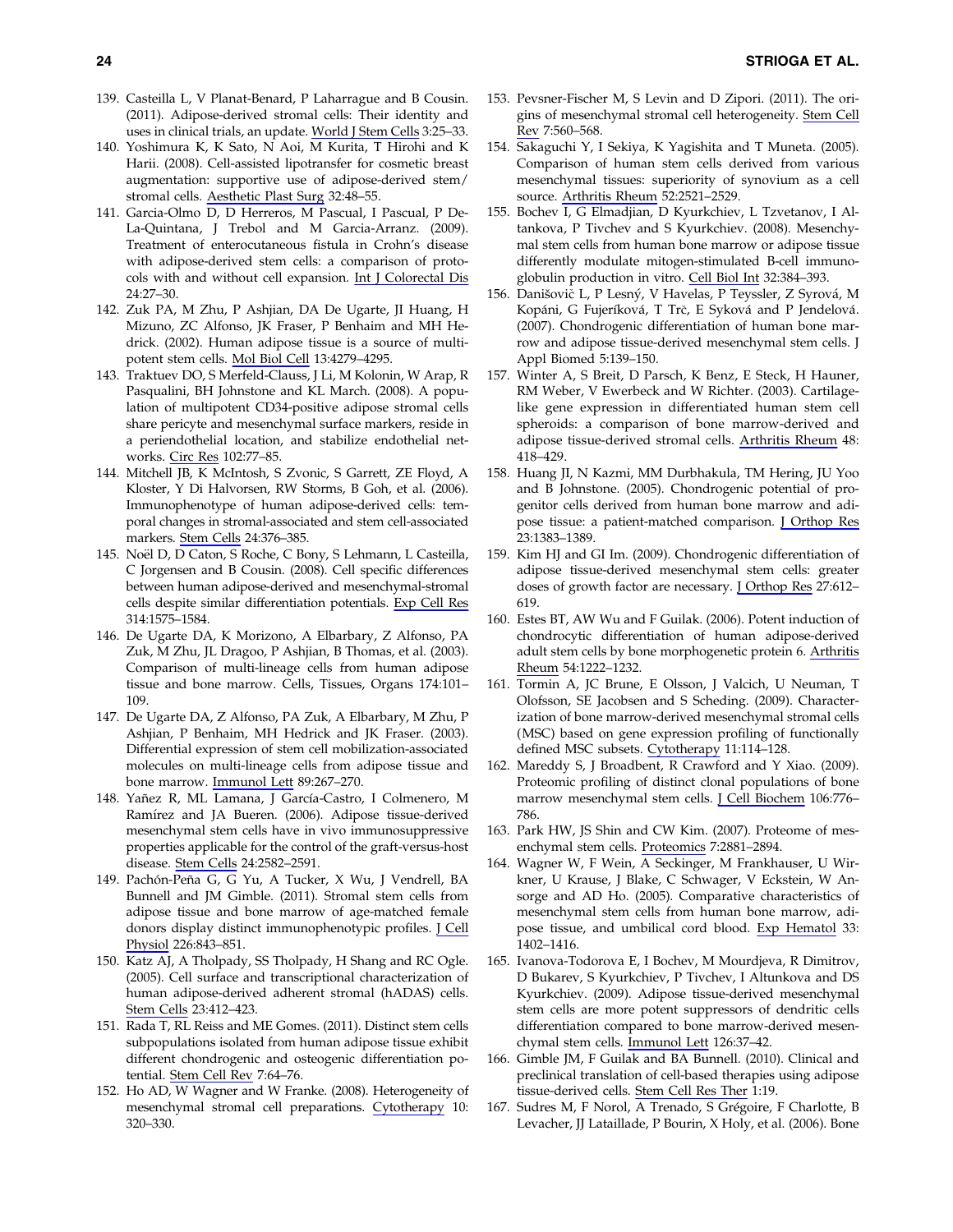marrow mesenchymal stem cells suppress lymphocyte proliferation in vitro but fail to prevent graft-versus-host disease in mice. J Immunol 176:7761–7767.

- 168. Polchert D, J Sobinsky, G Douglas, M Kidd, A Moadsiri, E Reina, K Genrich, S Mehrotra S, S Setty, B Smith and A Bartholomew. (2008). IFN-gamma activation of mesenchymal stem cells for treatment and prevention of graft versus host disease. Eur J Immunol 38:1745–1755.
- 169. Aksu AE, E Horibe, J Sacks, R Ikeguchi, J Breitinger, M Scozio, J Unadkat and M Feili-Hariri. (2008). Co-infusion of donor bone marrow with host mesenchymal stem cells treats GVHD and promotes vascularized skin allograft survival in rats. Clin Immunol 127:348–358.
- 170. Lin G, G Wang, L Banie, H Ning, AW Shindel, TM Fandel, TF Lue and CS Lin. (2010). Treatment of stress urinary incontinence with adipose tissue-derived stem cells. Cytotherapy 12:88–95.
- 171. Kim SO, HS Na, D Kwon, SY Joo, HS Kim and Y Ahn. (2011). Bone-marrow-derived mesenchymal stem cell transplantation enhances closing pressure and leak point pressure in a female urinary incontinence rat model. Urol Int 86:110–116.
- 172. Lin G, L Banie, H Ning, AJ Bella, CS Lin and TF Lue. (2009). Potential of adipose-derived stem cells for treatment of erectile dysfunction. J Sex Med 6:320–327.
- 173. Bivalacqua TJ, W Deng, M Kendirci, MF Usta, C Robinson, BK Taylor, SN Murthy, HC Champion, WJ Hellstrom and PJ Kadowitz. (2007). Mesenchymal stem cells alone or ex vivo gene modified with endothelial nitric oxide synthase reverse age-associated erectile dysfunction. Am J Physiol Heart Circ Physiol 292:H1278–H1290.
- 174. Yoshimura K, K Sato, N Aoi, M Kurita, K Inoue, H Suga, H Eto, H Kato, T Hirohi and K Harii. (2008). Cell-assisted lipotransfer for facial lipoatrophy: efficacy of clinical use of adipose-derived stem cells. Dermatol Surg 34:1178– 1185.
- 175. Yoshimura K, Y Asano, N Aoi, M Kurita, Y Oshima, K Sato, K Inoue, H Suga, H Eto, H Kato and K Harii. (2010). Progenitor-enriched adipose tissue transplantation as rescue for breast implant complications. Breast J 16:169–175.
- 176. Matsumoto D, K Sato, K Gonda, Y Takaki, T Shigeura, T Sato, E Aiba-Kojima, F Iizuka, K Inoue, H Suga and K Yoshimura. (2006). Cell-assisted lipotransfer: supportive use of human adipose-derived cells for soft tissue augmentation with lipoinjection. Tissue Eng 12:3375–3382.
- 177. Yoshimura K, K Sato and D Matsumoto. (2010). Cellassisted lipotransfer for breast augmentation: grafting of progenitor-enriched fat tissue. In: Autologous Fat Transfer– Art, Science, and Clinical Practice. MA Shiffman, ed. Springer, Heidelberg, Dordrecht, London, New York, NY, pp 261–271.
- 178. Sterodimas A, J de Faria, B Nicaretta, O Papadopoulos, E Papalambros and YG Illouz. (2010). Cell-assisted lipotransfer. Aesthet Surg J 30:78–81.
- 179. New Breast Reconstruction Procedure Demonstrates Long Term Success in European Trial; Data Reported from Cytoris RESTORE-2 Study of the Celution®. http://ir.cytori.com/ InvestorRelations/releasedetail.cfm?ReleaseID= 553761
- 180. Xu F, C Gomillion, S Maxson and KJ Burg. (2009). In vitro interaction between mouse breast cancer cells and mouse mesenchymal stem cells during adipocyte differentiation. J Tissue Eng Regen Med 3:338–347.
- 181. Falanga V, S Iwamoto, M Chartier, T Yufit, J Butmarc, N Kouttab, D Shrayer and P Carson. (2007). Autologous bone marrow-derived cultured mesenchymal stem cells deliv-

ered in a fibrin spray accelerate healing in murine and human cutaneous wounds. Tissue Eng 13:1299–1312.

- 182. Yoshikawa T, H Mitsuno, I Nonaka, Y Sen, K Kawanishi, Y Inada, Y Takakura, K Okuchi and A Nonomura. (2008). Wound therapy by marrow mesenchymal cell transplantation. Plast Reconstr Surg 121:860–877.
- 183. Cherubino M, JP Rubin, N Miljkovic, A Kelmendi-Doko and KG Marra. (2011). Adipose-derived stem cells for wound healing applications. Ann Plast Surg 66:210–215.
- 184. Jeong JH. Adipose stem cells and skin repair. (2010). Curr Stem Cell Res Ther 5:137–140.
- 185. Rigotti G, A Marchi, M Galiè, G Baroni, D Benati, M Krampera, A Pasini and A Sbarbati. (2007). Clinical treatment of radiotherapy tissue damage by lipoaspirate transplant: a healing process mediated by adipose-derived adult stem cells. Plast Reconstr Surg 119:1409–1422.
- 186. Kuroda R, K Ishida, T Matsumoto, T Akisue, H Fujioka, K Mizuno, H Ohgushi, S Wakitani and M Kurosaka. (2007). Treatment of a full-thickness articular cartilage defect in the femoral condyle of an athlete with autologous bonemarrow stromal cells. Osteoarthritis Cartilage 15:226–231.
- 187. Wakitani S, K Imoto, T Yamamoto, M Saito, N Murata and M Yoneda. (2002). Human autologous culture expanded bone marrow mesenchymal cell transplantation for repair of cartilage defects in osteoarthritic knees. Osteoarthritis Cartilage 10:199–206.
- 188. Wakitani S, T Mitsuoka, N Nakamura, Y Toritsuka, Y Nakamura and S Horibe. (2004). Autologous bone marrow stromal cell transplantation for repair of full-thickness articular cartilage defects in human patellae: two case reports. Cell Transplant 13:595–600.
- 189. Wakitani S, M Nawata, K Tensho, T Okabe, H Machida and H Ohgushi. (2007). Repair of articular cartilage defects in the patello-femoral joint with autologous bone marrow mesenchymal cell transplantation: three case reports involving nine defects in five knees. J Tissue Eng Regen Med 1:74–79.
- 190. Marcacci M, E Kon, V Moukhachev, A Lavroukov, S Kutepov, R Quarto, M Mastrogiacomo and R Cancedda. (2007). Stem cells associated with macroporous bioceramics for long bone repair: 6- to 7-year outcome of a pilot clinical study. Tissue Eng 13:947–955.
- 191. Mesimäki K, B Lindroos, J Törnwall, J Mauno, C Lindqvist, R Kontio, S Miettinen and R Suuronen. (2009). Novel maxillary reconstruction with ectopic bone formation by GMP adipose stem cells. Int J Oral Maxillofac Surg 38:201– 209.
- 192. Chatterjea A, G Meijer, C van Blitterswijk and J de Boer. (2010). Clinical application of human mesenchymal stromal cells for bone tissue engineering. Stem Cells Int 2010:215625.
- 193. Chen SL, WW Fang, F Ye, YH Liu, J Qian, SJ Shan, JJ Zhang, RZ Chunhua, LM Liao, S Lin and JP Sun. (2004). Effect on left ventricular function of intracoronary transplantation of autologous bone marrow mesenchymal stem cell in patients with acute myocardial infarction. Am J Cardiol 94:92–95.
- 194. Mohyeddin-Bonab M, MR Mohamad-Hassani, K Alimoghaddam, M Sanatkar, M Gasemi, H Mirkhani, H Radmehr, M Salehi, M Eslami, et al. (2007). Autologous in vitro expanded mesenchymal stem cell therapy for human old myocardial infarction. Arch Iran Med 10:467–473.
- 195. Duckers HJ, J Houtgraaf, RJ van Geuns, BD van Dalen, E Regar, W van der Giessen, P de Jaegere, C Schultz, M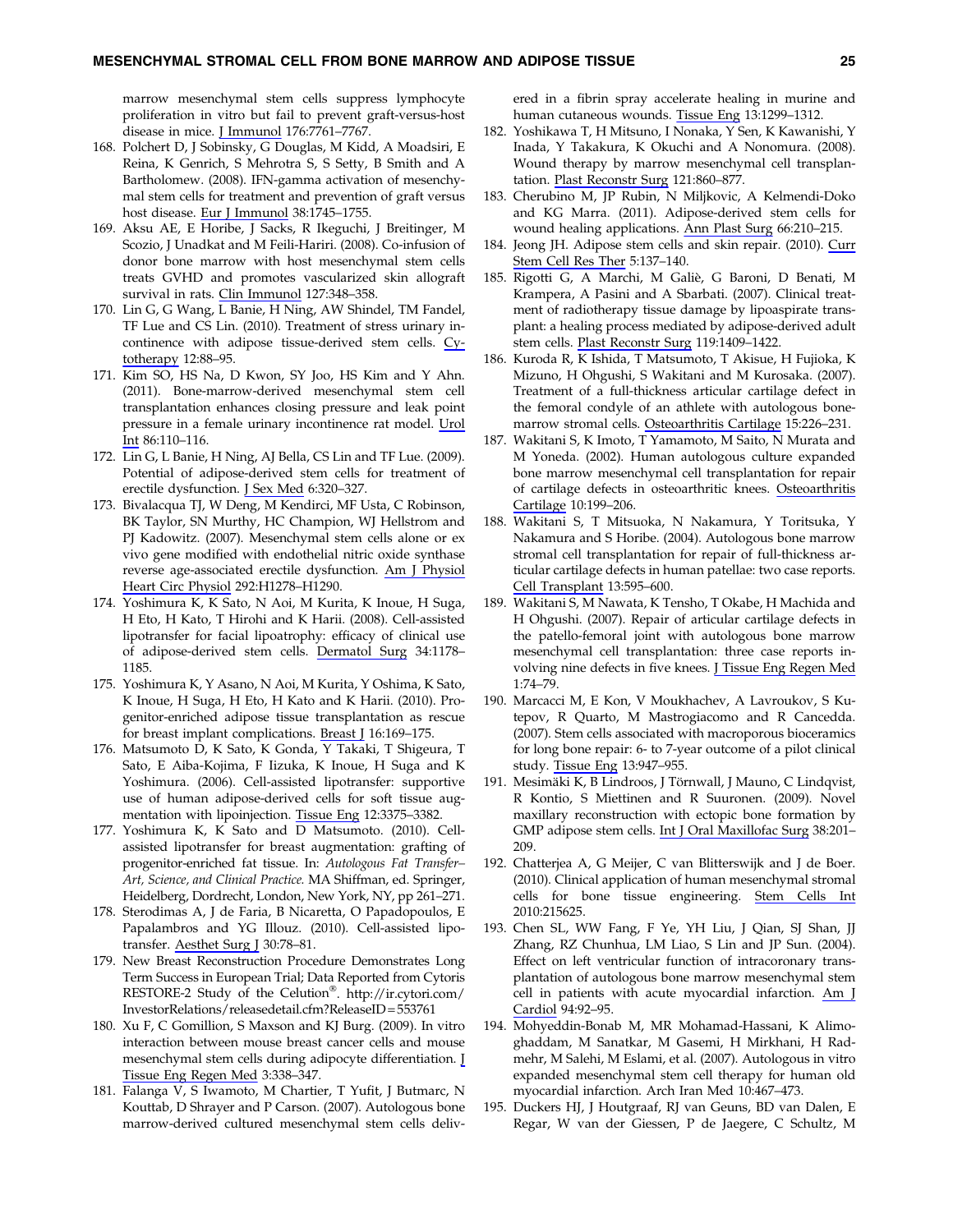Martin, et al. (2010). First-in-man experience with intracoronary infu-sion of adipose-derived regenerative cells in the treatment of patients with ST-elevation myocardial infarction: The Apollo trial. Circulation 2010;122:A12225 (abstr.).

- 196. Paul A, S Srivastava, G Chen, D Shum-Tim and S Prakash. (2011). Functional assessment of adipose stem cells for xenotransplantation using myocardial infarction immunocompetent models: comparison with bone marrow stem cells. Cell Biochem Biophys [Epub ahead of print]; DOI: 10.1007/s12013-011-9323-0.
- 197. Trivedi P, N Tray, T Nguyen, N Nigam and GI Gallicano. (2010). Mesenchymal stem cell therapy for treatment of cardiovascular disease: helping people sooner or later. Stem Cells Dev 19:1109–1120.
- 198. Vassalli G and T Moccetti. (2011). Cardiac repair with allogeneic mesenchymal stem cells after myocardial infarction. Swiss Med Wkly 141:w13209.
- 199. Choi YH, A Kurtz and C Stamm. (2011). Mesenchymal stem cells for cardiac cell therapy. Hum Gene Ther 22:3–17.
- 200. Le Blanc K, F Frassoni, L Ball, F Locatelli, H Roelofs, I Lewis, E Lanino, B Sundberg, ME Bernardo, et al. (2008). Mesenchymal stem cells for treatment of steroid-resistant, severe, acute graft-versus-host disease: a phase II study. Lancet 371:1579–1586.
- 201. Khoury H, A Kashyap, DR Adkins, RA Brown, G Miller, R Vij, P Westervelt, K Trinkaus, LT Goodnough, et al. (2001). Treatment of steroid-resistant acute graft-versus-host disease with anti-thymocyte globulin. Bone Marrow Transplant 27:1059–1064.
- 202. Ringdén O, M Uzunel, I Rasmusson, M Remberger, B Sundberg, H Lönnies, HU Marschall, A Dlugosz, A Szakos, et al. (2006). Mesenchymal stem cells for treatment of therapy-resistant graft-versus-host disease. Transplantation 81:1390–1397.
- 203. von Bonin M, F Stölzel, A Goedecke, K Richter, N Wuschek, K Hölig, U Platzbecker, T Illmer, M Schaich, et al. (2009). Treatment of refractory acute GVHD with thirdparty MSC expanded in platelet lysate-containing medium. Bone Marrow Transplant 43:245–251.
- 204. Lim JH, MH Lee, HG Yi, CS Kim, JH Kim and SU Song. (2010). Mesenchymal stromal cells for steroid-refractory acute graft-versus-host disease: a report of two cases. Int J Hemat 92:204–207.
- 205. Prasad VK, KG Lucas, GI Kleiner, JA Talano, D Jacobsohn, G Broadwater, R Monroy and J Kurtzberg. (2011). Efficacy and safety of ex vivo cultured adult human mesenchymal stem cells (Prochymal<sup>TM</sup>) in pediatric patients with severe refractory acute graft-versus-host disease in a compassionate use study. Biol Blood Marrow Transplant 17:534–541.
- 206. Zhou H, M Guo, C Bian, Z Sun, Z Yang, Y Zeng, H Ai and RC Zhao. (2010). Efficacy of bone marrow-derived mesenchymal stem cells in the treatment of sclerodermatous chronic graft-versus-host disease: clinical report. Biol Blood Marrow Transplant 16:403–412.
- 207. Pérez-Simon JA, O López-Villar, EJ Andreu, J Rifón, S Muntion, MD Campelo, FM Sánchez-Guijo, C Martinez, D Valcarcel and CD Cañizo. (2011). Mesenchymal stem cells expanded in vitro with human serum for the treatment of acute and chronic graft-versus-host disease: results of a phase I/II clinical trial. Haematologica 96:1072–1076.
- 208. Weng JY, X Du, SX Geng, YW Peng, Z Wang, ZS Lu, SJ Wu, CW Luo, R Guo, et al. (2010). Mesenchymal stem cell as

salvage treatment for refractory chronic GVHD. Bone Marrow Transplant 45:1732–1740.

- 209. Osiris Therapeutics Announces Preliminary Results for Prochymal Phase III GvHD Trials. http://investor .osiris.com/releasedetail.cfm?ReleaseID = 407404
- 210. Investigators Present Phase III Data for Prochymal in Steroid-Refractory Graft vs. Host Disease. http://investor .osiris.com/releasedetail.cfm?ReleaseID = 446712
- 211. Fang B, Y Song, Q Lin, Y Zhang, Y Cao, RC Zhao and Y Ma. (2007). Human adipose tissue-derived mesenchymal stromal cells as salvage therapy for treatment of severe refractory acute graft-vs.-host disease in two children. Pediatr Transplant 11:814–817.
- 212. Sato K, K Ozaki, M Mori, K Muroi and K Ozawa. (2010). Mesenchymal stromal cells for graft-versus-host disease: basic aspects and clinical outcomes. J Clin Exp Hematop 50:79–89.
- 213. Kebriaei P and S Robinson. (2011). Treatment of graftversus-host-disease with mesenchymal stromal cells. Cytotherapy 13:262–268.
- 214. Wernicke CM, TG Grunewald, J Hendrik, S Kuci, Z Kuci, U Koehl, I Mueller, M Doering, C Peters, et al. (2011). Mesenchymal stromal cells for treatment of steroid-refractory GvHD: a review of the literature and two pediatric cases. Int Arch Med 4:27.
- 215. Ciccocioppo R, ME Bernardo, A Sgarella, R Maccario, MA Avanzini, C Ubezio, A Minelli, C Alvisi, A Vanoli, et al. (2011). Autologous bone marrow-derived mesenchymal stromal cells in the treatment of fistulising Crohn's disease. Gut 60:788–798.
- 216. Duijvestein M, AC Vos, H Roelofs, ME Wildenberg, BB Wendrich, HW Verspaget, EM Kooy-Winkelaar, F Koning, JJ Zwaginga, et al. (2010). Autologous bone marrowderived mesenchymal stromal cell treatment for refractory luminal Crohn's disease: results of a phase I study. Gut 59:1662–1669.
- 217. Jonken J, D Gallup, J Hanson, M Pandak, L Custer, Duke Clinical Research Institute (Durham, NC) and Osiris Therapeutics (Baltimore, MD). Successful Outpatient Treatment of Refractory Crohn's Disease Using Adult Mesenchymal Stem Cells. Data presented at the October 2006 American College of Gastroenterology conference. www.osiris.com/ pdf/Crohn's\_Ph\_II\_Handout.pdf
- 218. García-Olmo D, M García-Arranz, D Herreros, I Pascual, C Peiro and JA Rodríguez-Montes. (2005). A phase I clinical trial of the treatment of Crohn's fistula by adipose mesenchymal stem cell transplantation. Dis Colon Rectum 48:1416–1423.
- 219. Garcia-Olmo D, D Herreros, I Pascual, JA Pascual, E Del-Valle, J Zorrilla, P De-La-Quintana, M Garcia-Arranz and M Pascual. (2009). Expanded adipose-derived stem cells for the treatment of complex perianal fistula: a phase II clinical trial. Dis Colon Rectum 52:79–86.
- 220. Guadalajara H, D Herreros, P De-La-Quintana, J Trebol, M Garcia-Arranz and D Garcia-Olmo. (2011). Long-term follow-up of patients undergoing adipose-derived adult stem cell administration to treat complex perianal fistulas. Int J Colorectal Dis [Epub ahead of print]; DOI: 10.1007/ s00384-011–1350-1.
- 221. TiGenix to receive EUR 5 million financing facility for phase III fistula program in Crohn's disease. Regulated information October 3, 2011. www.tigenix.com/en/objects/docs/ newsroom/press\_releases/2011/111003\_TiGenix\_Press\_ Release\_financing\_facility\_EN.pdf.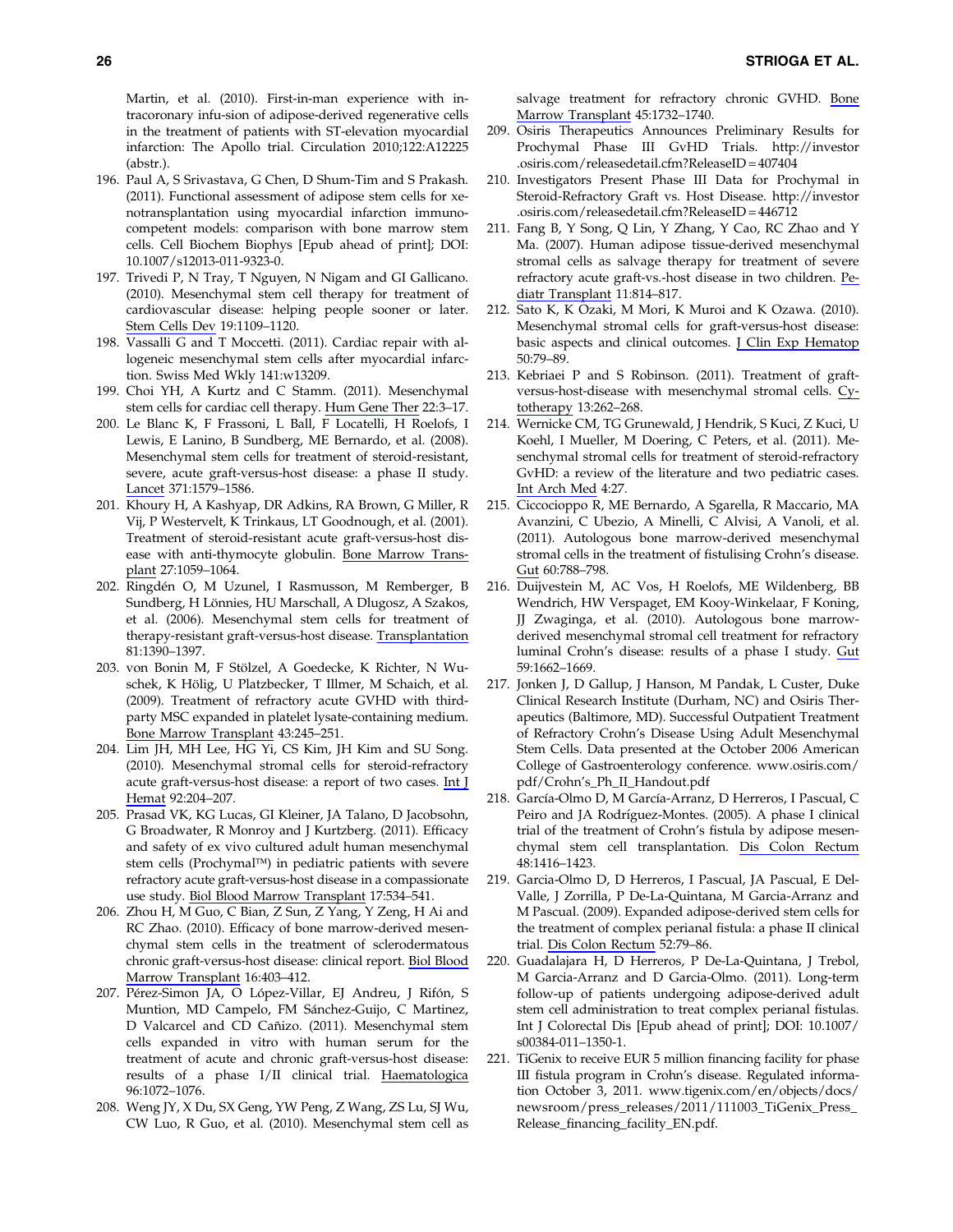- 222. Bernardo ME, MA Avanzini, R Ciccocioppo, C Perotti, AM Cometa, A Moretta, Marconi M, M Valli, F Novara, et al. (2009). Phenotypical/functional characterization of in vitroexpanded mesenchymal stromal cells from patients with Crohn's disease. Cytotherapy 11:825–836.
- 223. Sun L, K Akiyama, H Zhang, T Yamaza, Y Hou, S Zhao, T Xu, A Le and S Shi. (2009). Mesenchymal stem cell transplantation reverses multiorgan dysfunction in systemic lupus erythematosus mice and humans. Stem Cells 27:1421–1432.
- 224. Liang J, H Zhang, B Hua, H Wang, L Lu, S Shi, Y Hou, X Zeng, GS Gilkeson and L Sun. (2010). Allogenic mesenchymal stem cells transplantation in refractory systemic lupus erythematosus: a pilot clinical study. Ann Rheum Dis 69:1423–1429.
- 225. Carrion F, E Nova, C Ruiz, F Diaz, C Inostroza, D Rojo, G Mönckeberg and FE Figueroa. (2010). Autologous mesenchymal stem cell treatment increased T regulatory cells with no effect on disease activity in two systemic lupus erythematosus patients. Lupus 19:317–322.
- 226. Choi EW, IS Shin, SY Park, JH Park, JS Kim, EJ Yoon, SK Kang, JC Ra and SH Hong. (2012). Reversal of serological, immunological and histological dysfunction in systemic lupus erythematosus mice by long-term serial adipose tissue-derived mesenchymal stem cell transplantation. Arthritis Rheum 64:243–253.
- 227. Mohyeddin-Bonab M, S Yazdanbakhsh, J Lotfi, K Alimoghaddom, F Talebian, F Hooshmand, A Ghavamzadeh and B Nikbin. (2007). Does mesenchymal stem cell therapy help multiple sclerosis patients? Report of a pilot study. Iran J Immunol 4:50–57.
- 228. Estrada EJ, F Valacchi, E Nicora, S Brieva, C Esteve, L Echevarria, T Froud, K Bernetti, SM Cayetano, et al. (2008). Combined treatment of intrapancreatic autologous bone marrow stem cells and hyperbaric oxygen in type 2 diabetes mellitus. Cell Transplant 17:1295–1304.
- 229. Chen J, Y Li, L Wang, Z Zhang, D Lu, M Lu and M Chopp. (2001). Therapeutic benefit of intravenous administration of bone marrow stromal cells after cerebral ischemia in rats. Stroke 32:1005–1011.
- 230. Leu S, YC Lin, CM Yuen, CH Yen, YH Kao, CK Sun and HK Yip. (2010). Adipose-derived mesenchymal stem cells markedly attenuate brain infarct size and improve neurological function in rats. J Transl Med 8:63.
- 231. Lee JS, JM Hong, GJ Moon, PH Lee, YH Ahn and OY Bang. (2010). A long-term follow-up study of intravenous autologous mesenchymal stem cell transplantation in patients with ischemic stroke. Stem Cells 28:1099–1106.
- 232. Ikegame Y, K Yamashita, S Hayashi, H Mizuno, M Tawada, F You, K Yamada, Y Tanaka, Y Egashira, et al. (2011). Comparison of mesenchymal stem cells from adipose tissue and bone marrow for ischemic stroke therapy. Cytotherapy 13:675–685.
- 233. Doeppner TR and DM Hermann. (2010). Mesenchymal stem cells in the treatment of ischemic stroke: progress and possibilities. Stem Cells Cloning: Adv Appl 3:157–163.
- 234. Kharaziha P, PM Hellström, B Noorinayer, F Farzaneh, K Aghajani, F Jafari, M Telkabadi, A Atashi, M Honardoost, MR Zali and M Soleimani. (2009). Improvement of liver function in liver cirrhosis patients after autologous mesenchymal stem cell injection: a phase I-II clinical trial. Eur J Gastroenterol Hepatol 21:1199–1205.
- 235. di Bonzo LV, I Ferrero, C Cravanzola, K Mareschi, D Rustichell, E Novo, F Sanavio, S Cannito, E Zamara, et al.

(2008). Human mesenchymal stem cells as a two-edged sword in hepatic regenerative medicine: engraftment and hepatocyte differentiation versus profibrogenic potential. Gut 57:223–231.

- 236. Pérez-Ilzarbe M, M Díez-Campelo, P Aranda, S Tabera, T Lopez, C del Cañizo, J Merino, C Moreno, EJ Andreu, F Prósper and JA Pérez-Simón. (2009). Comparison of ex vivo expansion culture conditions of mesenchymal stem cells for human cell therapy. Transfusion 49:1901–1910.
- 237. Im W, JY Chung, SH Kim and M Kim. (2011). Efficacy of autologous serum in human adipose-derived stem cells; cell markers, growth factors and differentiation. Cell Mol Biol (Noisy-le-Grand) 15:57.
- 238. Lindroos B, KL Aho, H Kuokkanen, S Räty, H Huhtala, R Lemponen, O Yli-Harja, R Suuronen and S Miettinen. (2010). Differential gene expression in adipose stem cells cultured in allogeneic human serum versus fetal bovine serum. Tissue Eng Part A 16:2281–2294.
- 239. Shahdadfar A, K Frønsdal, T Haug, FP Reinholt and JE Brinchmann. (2005). In vitro expansion of human mesenchymal stem cells: choice of serum is a determinant of cell proliferation, differentiation, gene expression, and transcriptome stability. Stem Cells 23:1357–1366.
- 240. Lindroos B, S Boucher, L Chase, H Kuokkanen, H Huhtala, R Haataja, M Vemuri, R Suuronen and S Miettinen. (2009). Serum-free, xeno-free culture media maintain the proliferation rate and multipotentiality of adipose stem cells in vitro. Cytotherapy 11:958–972.
- 241. Rajala K, B Lindroos, SM Hussein, RS Lappalainen, M Pekkanen-Mattila, J Inzunza, B Rozell, S Miettinen, S Narkilahti, et al. (2010). A defined and xeno-free culture method enabling the establishment of clinical-grade human embryonic, induced pluripotent and adipose stem cells. PLoS One 5:e10246.
- 242. Klopp AH, A Gupta, E Spaeth, M Andreeff and F Marini 3rd. (2011). Concise review: Dissecting a discrepancy in the literature: do mesenchymal stem cells support or suppress tumor growth? Stem Cells 29:11–19.
- 243. Ciavarella S, M Dominici, F Dammacco and F Silvestris. (2011). Mesenchymal stem cells: a new promise in anticancer therapy. Stem Cells Dev 20:1–10.
- 244. Galderisi U, A Giordano and MG Paggi. (2010). The bad and the good of mesenchymal stem cells in cancer: boosters of tumor growth and vehicles for targeted delivery of anticancer agents. World J Stem Cells 2:5–12.
- 245. Morigi M, B Imberti, C Zoja, D Corna, S Tomasoni, M Abbate, D Rottoli, S Angioletti, A Benigni, et al. (2004). Mesenchymal stem cells are renotropic, helping to repair the kidney and improve function in acute renal failure. I Am Soc Nephrol 15:1794–1804.
- 246. Kunter U, S Rong, Z Djuric, P Boor, G Müller-Newen, D Yu and J Floege. (2006). Transplanted mesenchymal stem cells accelerate glomerular healing in experimental glomerulonephritis. J Am Soc Nephrol 17:2202–2212.
- 247. Wang JA, CL Li, YQ Fan, H He and Y Sun. (2004). Allograftic bone marrow-derived mesenchymal stem cells transplanted into heart infarcted model of rabbit to renovate infarcted heart. J Zhejiang Univ Sci 5:1279–1285.
- 248. Price MJ, CC Chou, M Frantzen, T Miyamoto, S Kar, S Lee, PK Shah, BJ Martin, M Lill, et al. (2006). Intravenous mesenchymal stem cell therapy early after reperfused acute myocardial infarction improves left ventricular function and alters electrophysiologic properties. Int J Cardiol 111:231–239.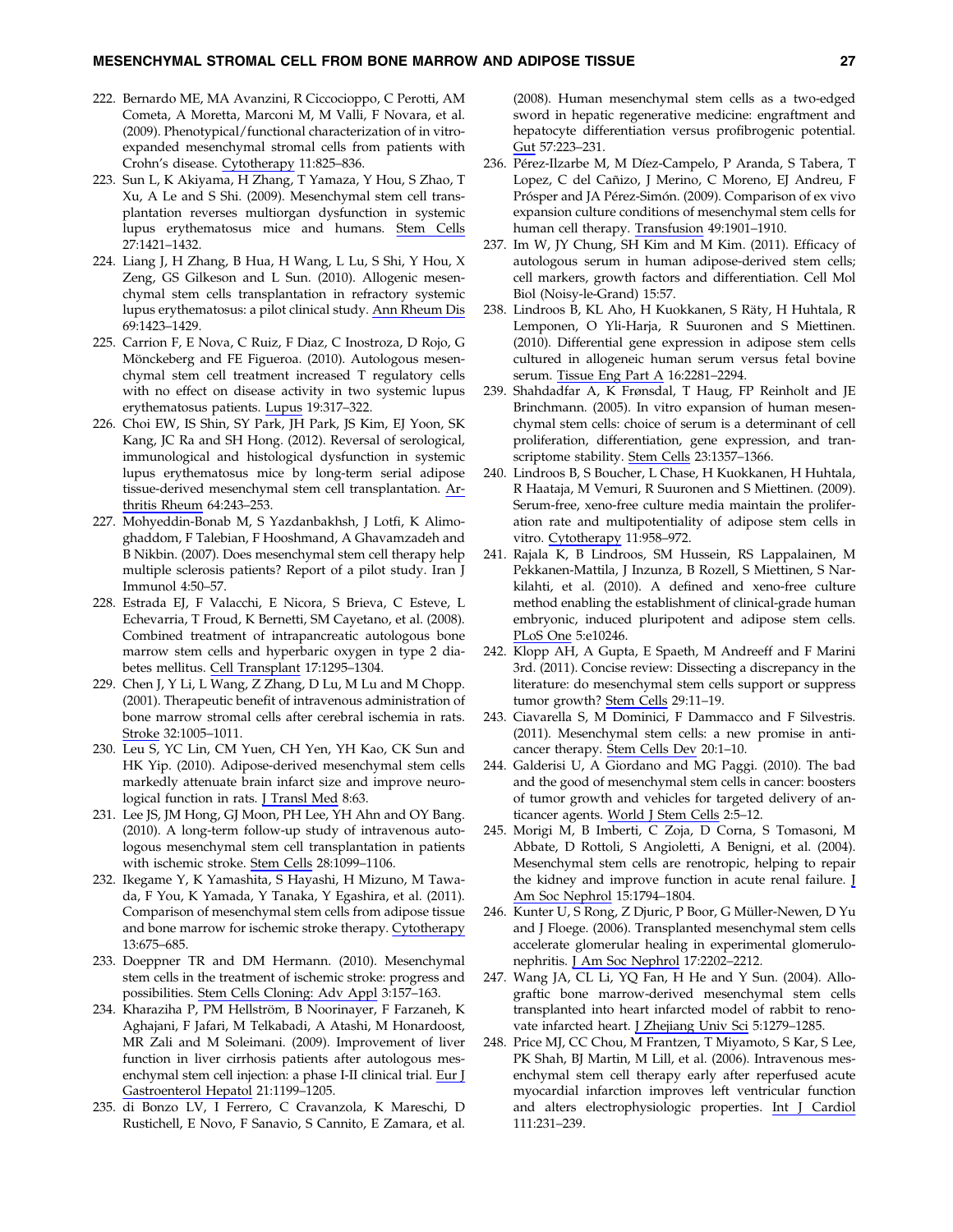- 249. Silva GV, S Litovsky, JA Assad, AL Sousa, BJ Martin, D Vela, SC Coulter, J Lin, J Ober, et al. (2005). Mesenchymal stem cells differentiate into an endothelial phenotype, enhance vascular density, and improve heart function in a canine chronic ischemia model. Circulation 111:150–156.
- 250. Hayashi Y, S Tsuji, M Tsujii, T Nishida, S Ishii, H Iijima, T Nakamura, H Eguchi, E Miyoshi, N Hayashi and S Kawano. (2008). Topical implantation of mesenchymal stem cells has beneficial effects on healing of experimental colitis in rats. J Pharmacol Exp Ther 326:523–531.
- 251. Parekkadan B, D van Poll, K Suganuma, EA Carter, F Berthiaume, AW Tilles and ML Yarmush. (2007). Mesenchymal stem cell-derived molecules reverse fulminant hepatic failure. PLoS One 2:e941.
- 252. Bonfield TL, MT Nolan Koloze, DP Lennon and AI Caplan. (2010). Defining human mesenchymal stem cell efficacy in vivo. J Inflamm (Lond) 7:51.
- 253. Lescaudron L, D Unni and GL Dunbar. (2003). Autologous adult bone marrow stem cell transplantation in an animal model of Huntington's disease: behavioral and morphological outcomes. Int J Neurosci 113:945–956.
- 254. Vercelli A, OM Mereuta, D Garbossa, G Muraca, K Mareschi, D Rustichelli, I Ferrero, L Mazzini, E Madon and F Fagioli. (2008). Human mesenchymal stem cell transplantation extends survival, improves motor performance and decreases neuroinflammation in mouse model of amyotrophic lateral sclerosis. Neurobiol Dis 31:395–405.
- 255. Bouchez G, L Sensebé, P Vourc'h, L Garreau, S Bodard, A Rico, D Guilloteau, P Charbord, JC Besnard and S Chalon. (2008). Partial recovery of dopaminergic pathway after graft of adult mesenchymal stem cells in a rat model of Parkinson's disease. Neurochem Int 52:1332–1342.
- 256. Rafei M, PM Campeau, A Aguilar-Mahecha, M Buchanan, P Williams, E Birman, S Yuan, YK Young, MN Boivin, et al. (2009). Mesenchymal stromal cells ameliorate experimental autoimmune encephalomyelitis by inhibiting CD4 Th17 T cells in a CC chemokine ligand 2-dependent manner. J Immunol 182:5994–6002.
- 257. Zhang X, X Ren, G Li, C Jiao, L Zhang, S Zhao, J Wang, ZC Han and X Li. (2011). Mesenchymal stem cells ameliorate experimental autoimmune uveoretinitis by comprehensive modulation of systemic autoimmunity. Invest Ophthalmol Vis Sci 52:3143–3152.
- 258. Jurewicz M, S Yang, A Augello, JG Godwin, RF Moore, J Azzi, P Fiorina, M Atkinson, MH Sayegh and R Abdi. (2010). Congenic mesenchymal stem cell therapy reverses hyperglycemia in experimental type 1 diabetes. Diabetes 59:3139–3147.
- 259. Chang C, D Niu, H Zhou, Y Zhang, F Li and F Gong. (2008). Mesenchymal stroma cells improve hyperglycemia and insulin deficiency in the diabetic porcine pancreatic microenvironment. Cytotherapy 10:796–805.
- 260. Djouad F, V Fritz, F Apparailly, P Louis-Plence, C Bony, J Sany, C Jorgensen and D Noël. (2005). Reversal of the immunosuppressive properties of mesenchymal stem cells by tumor necrosis factor alpha in collagen-induced arthritis. Arthritis Rheum 52:1595–1603.
- 261. Augello A, R Tasso, SM Negrini, R Cancedda and G Pennesi. (2007). Cell therapy using allogeneic bone marrow mesenchymal stem cells prevents tissue damage in collageninduced arthritis. Arthritis Rheum 56:1175–1186.
- 262. Bartholomew A, C Sturgeon, M Siatskas, K Ferrer, K Mc-Intosh, S Patil, W Hardy, S Devine, D Ucker, et al. (2002). Mesenchymal stem cells suppress lymphocyte proliferation

in vitro and prolong skin graft survival in vivo. Exp Hematol 30:42–48.

- 263. Casiraghi F, N Azzollini, P Cassis, B Imberti, M Morigi, D Cugini, RA Cavinato, M Todeschini, S Solini, et al. (2008). Pretransplant infusion of mesenchymal stem cells prolongs the survival of a semiallogeneic heart transplant through the generation of regulatory T cells. J Immunol 181:3933–3946.
- 264. Zhou HP, DH Yi, SQ Yu, GC Sun, Q Cui, HL Zhu, JC Liu, JZ Zhang and TJ Wu. (2006). Administration of donorderived mesenchymal stem cells can prolong the survival of rat cardiac allograft. Transplant Proc 38:3046–3051.
- 265. Hong ZF, XJ Huang, ZY Yin, WX Zhao and XM Wang. (2009). Immunosuppressive function of bone marrow mesenchymal stem cells on acute rejection of liver allografts in rats. Transplant Proc 41:403–409.
- 266. Zhang W, C Qin and ZM Zhou. (2007). Mesenchymal stem cells modulate immune responses combined with cyclosporine in a rat renal transplantation model. Transplant Proc 39:3404–3408.
- 267. Németh K, A Leelahavanichkul, PS Yuen, B Mayer, A Parmelee, K Doi, PG Robey, K Leelahavanichkul, BH Koller, et al. (2009). Bone marrow stromal cells attenuate sepsis via prostaglandin E(2)-dependent reprogramming of host macrophages to increase their interleukin-10 production. Nat Med 15:42–49.
- 268. Guo W, H Wang, S Zou, M Gu, M Watanabe, F Wei, R Dubner, GT Huang and K Ren. (2011). Bone marrow stromal cells produce long-term pain relief in rat models of persistent pain. Stem Cells 29:1294–1303.
- 269. Fu X, L Fang, X Li, B Cheng and Z Sheng. (2006). Enhanced wound-healing quality with bone marrow mesenchymal stem cells autografting after skin injury. Wound Repair Regen 14:325–235.
- 270. Chen YT, CK Sun, YC Lin, LT Chang, YL Chen, TH Tsai, SY Chung, S Chua, YH Kao, et al. (2011). Adipose-derived mesenchymal stem cell protects kidneys against ischemiareperfusion injury through suppressing oxidative stress and inflammatory reaction. J Transl Med 9:51.
- 271. Schenke-Layland K, BM Strem, MC Jordan, MT Deemedio, MH Hedrick, KP Roos, JK Fraser and WR Maclellan. (2009). Adipose tissue-derived cells improve cardiac function following myocardial infarction. J Surg Res 153:217–223.
- 272. Zhang DZ, LY Gai, HW Liu, QH Jin, JH Huang and XY Zhu. (2007). Transplantation of autologous adipose-derived stem cells ameliorates cardiac function in rabbits with myocardial infarction. Chin Med J (Engl) 120:300–307.
- 273. Valina C, K Pinkernell, YH Song, X Bai, S Sadat, RJ Campeau, TH Le Jemtel and E Alt. (2007). Intracoronary administration of autologous adipose tissue-derived stem cells improves left ventricular function, perfusion, and remodelling after acute myocardial infarction. Eur Heart J 28:2667–2677.
- 274. Moon MH, SY Kim, YJ Kim, SJ Kim, JB Lee, YC Bae, SM Sung and JS Jung. (2006). Human adipose tissue-derived mesenchymal stem cells improve postnatal neovascularization in a mouse model of hindlimb ischemia. Cell Physiol Biochem 17:279–290.
- 275. Di Rocco G, MG Iachininoto, A Tritarelli, S Straino, A Zacheo, A Germani, F Crea and MC Capogrossi. (2006). Myogenic potential of adipose-tissue-derived cells. J Cell Sci 119:2945–2952.
- 276. González MA, E Gonzalez-Rey, L Rico, D Büscher and M Delgado. (2009). Adipose-derived mesenchymal stem cells alleviate experimental colitis by inhibiting inflammatory and autoimmune responses. Gastroenterology 136:978–989.